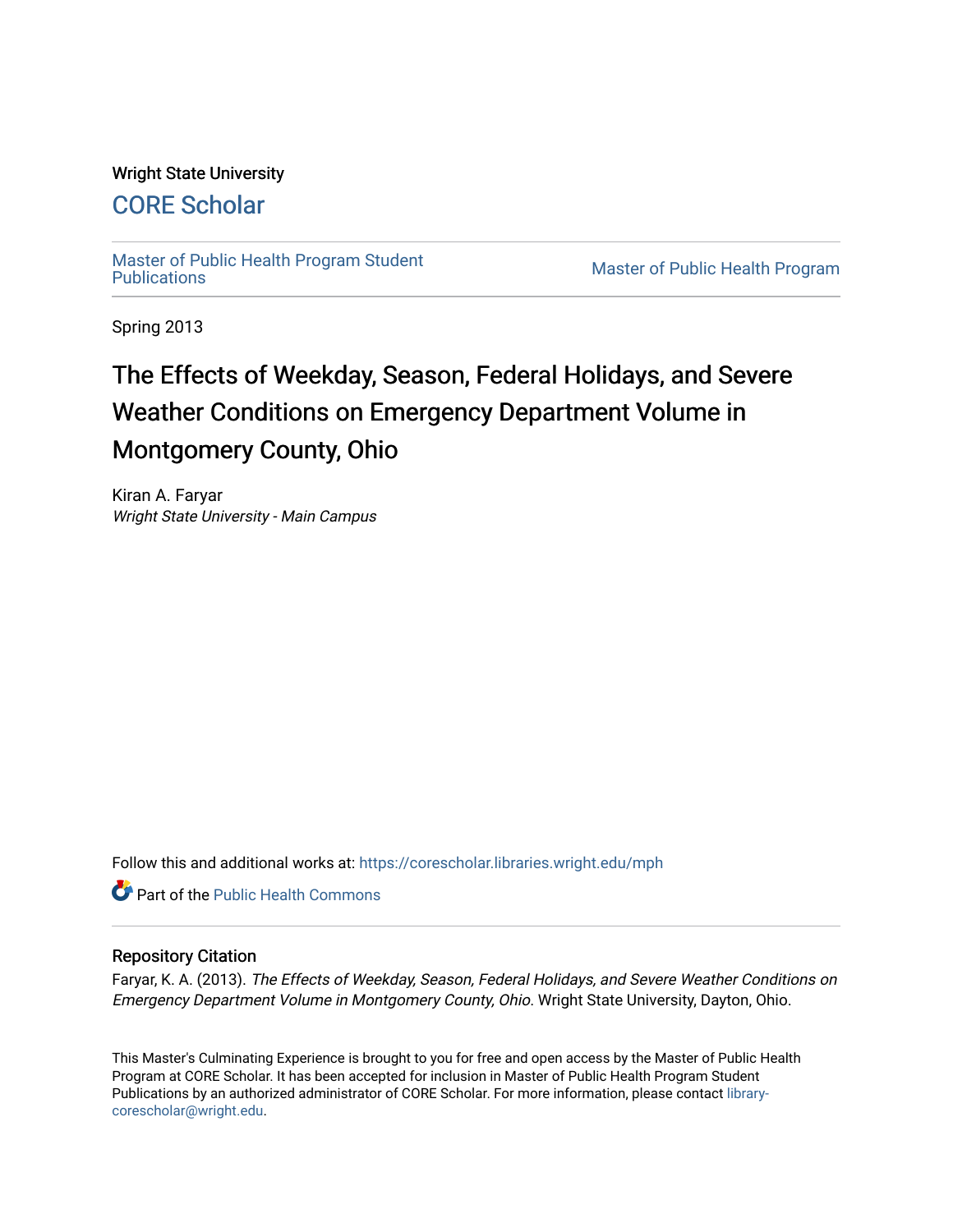The Effects of Weekday, Season, Federal Holidays, and Severe Weather Conditions on Emergency Department Volume in Montgomery County, Ohio

Kiran A. Faryar

Wright State University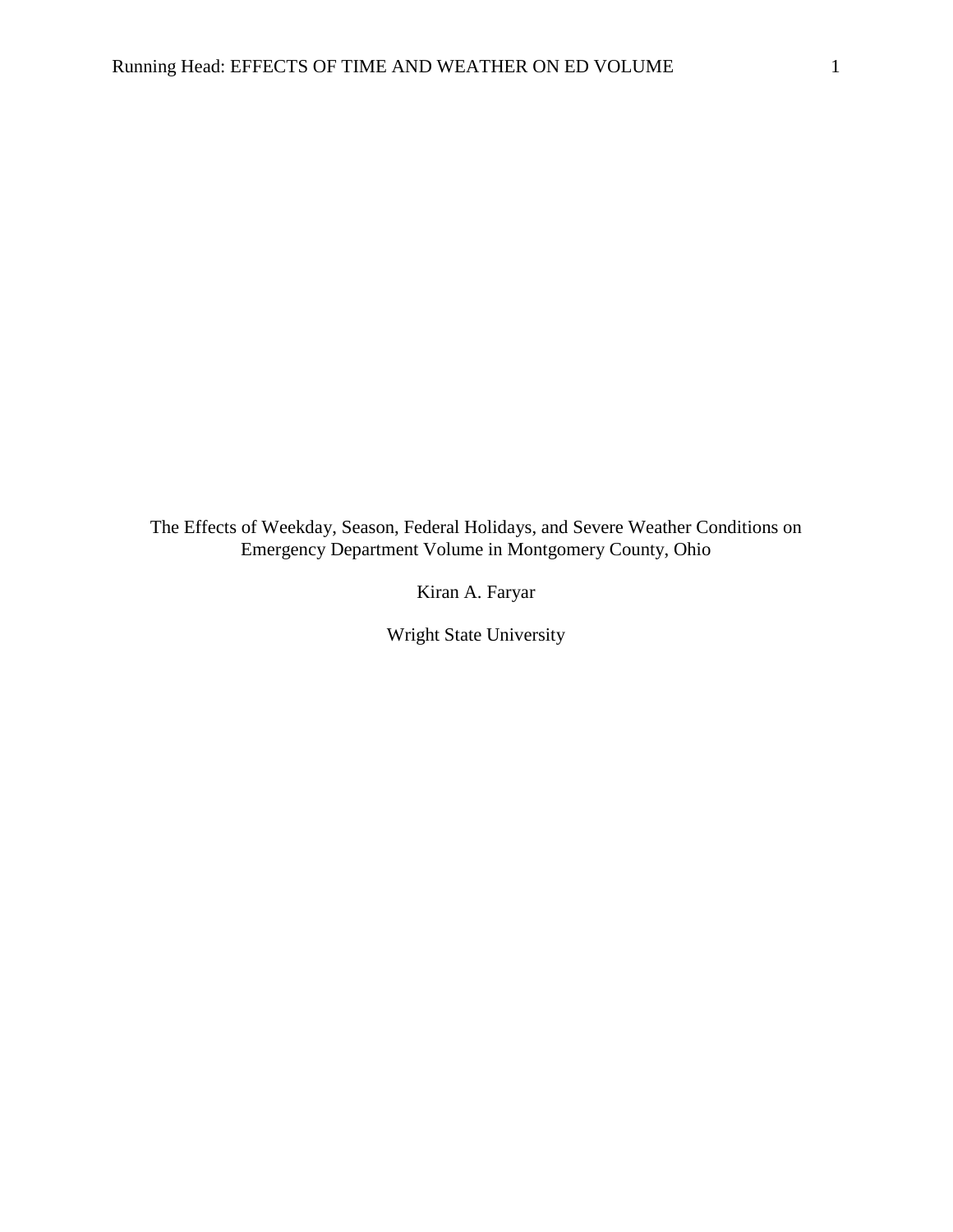## **Acknowledgements**

I would like to thank Dr. Sara Paton for her ongoing advice and support and Dr. Mark Gebhart for this inspirational gem of an idea.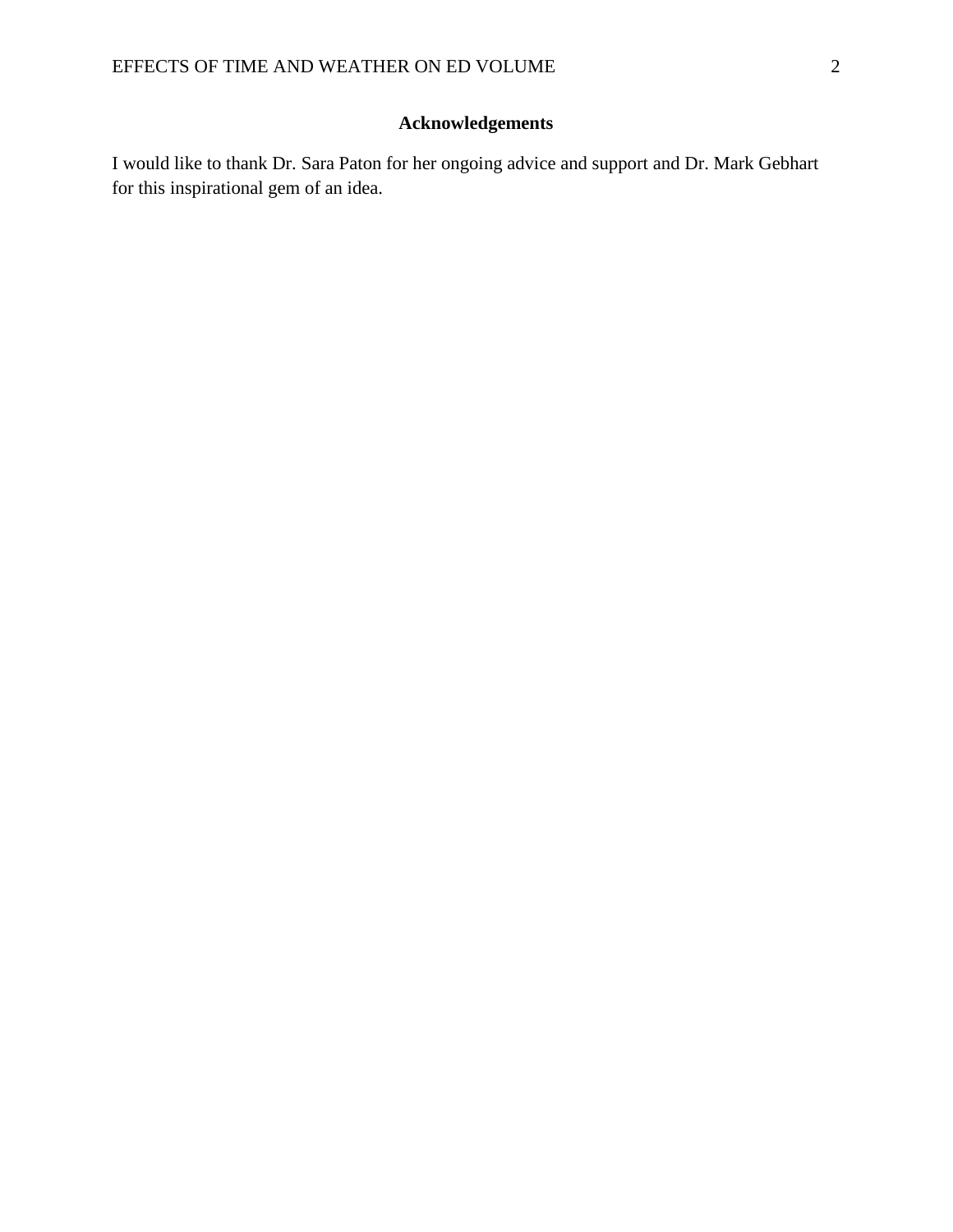| <b>Table of Contents</b> |  |
|--------------------------|--|
|--------------------------|--|

| Appendix 2: Letter of Institutional Review Board Approval from Wright State University 56 |  |
|-------------------------------------------------------------------------------------------|--|
|                                                                                           |  |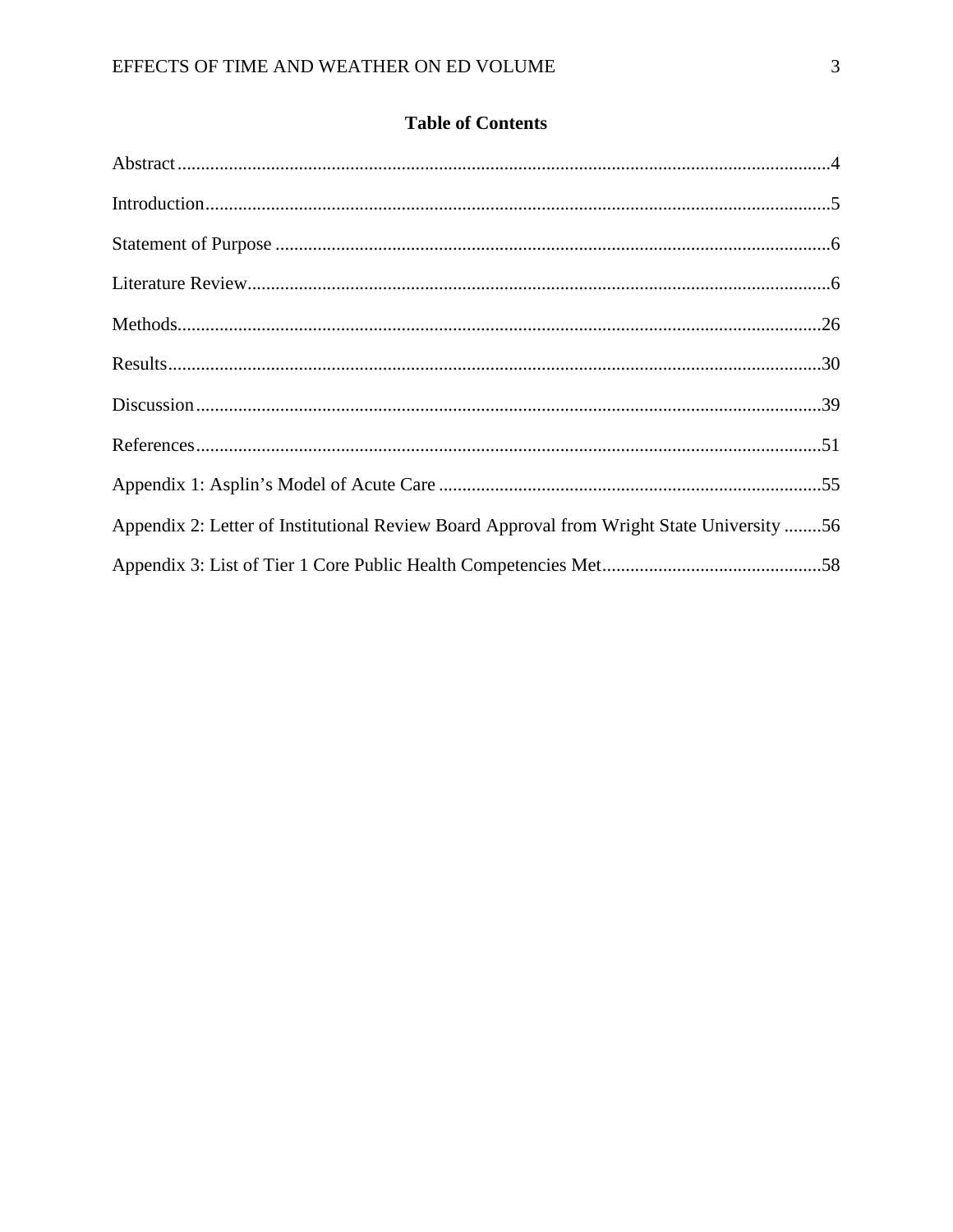#### **Abstract**

The purpose of this study was to determine whether day of the week, season, federal holidays, and severe weather conditions affected emergency department (ED) volume in Montgomery County, Ohio. A retrospective analysis of ED visits from July 1, 2010 to July 1, 2011 was conducted. Meteorological data in Montgomery County was obtained from the National Oceanic and Atmospheric Administration (NOAA). A two tailed Analysis of Variance (ANOVA) was used to determine if the total number of ED visits were significantly associated with these variables. The average number of ED visits per day was 722.5. Monday had the highest ED volume (739.5 $\pm$ 18.2 visits per day) and Saturday had the lowest number of patients (614.3 $\pm$ 18.6 visits per day). Winter saw the highest ED volume  $(706.3 \pm 17.2 \text{ visits per day})$ , and fall had the least number of ED visits per day  $(639.0\pm18.1)$ . Holidays ( $p < 0.001$ ), extreme cold temperature  $(p = 0.0257)$ , and precipitation  $(p = 0.0071)$  were associated with a significant decrease in ED patient volume. The day after an extreme cold temperature event had a significant increase in ED volume ( $p = 0.0320$ ). Strong winds, thunderstorms, tornadoes, floods, and the day after a precipitation event did not have a significant impact on ED volume. ED patient volume is highest on Mondays and during the winter. Extreme cold temperatures and precipitation cause a decrease in ED volume. By using weekday trends and weather forecasts, emergency departments can anticipate patient volume and adjust their staffing and resources accordingly.

*Keywords:* emergency department volume, severe weather, weekday, seasons, holidays, emergency department management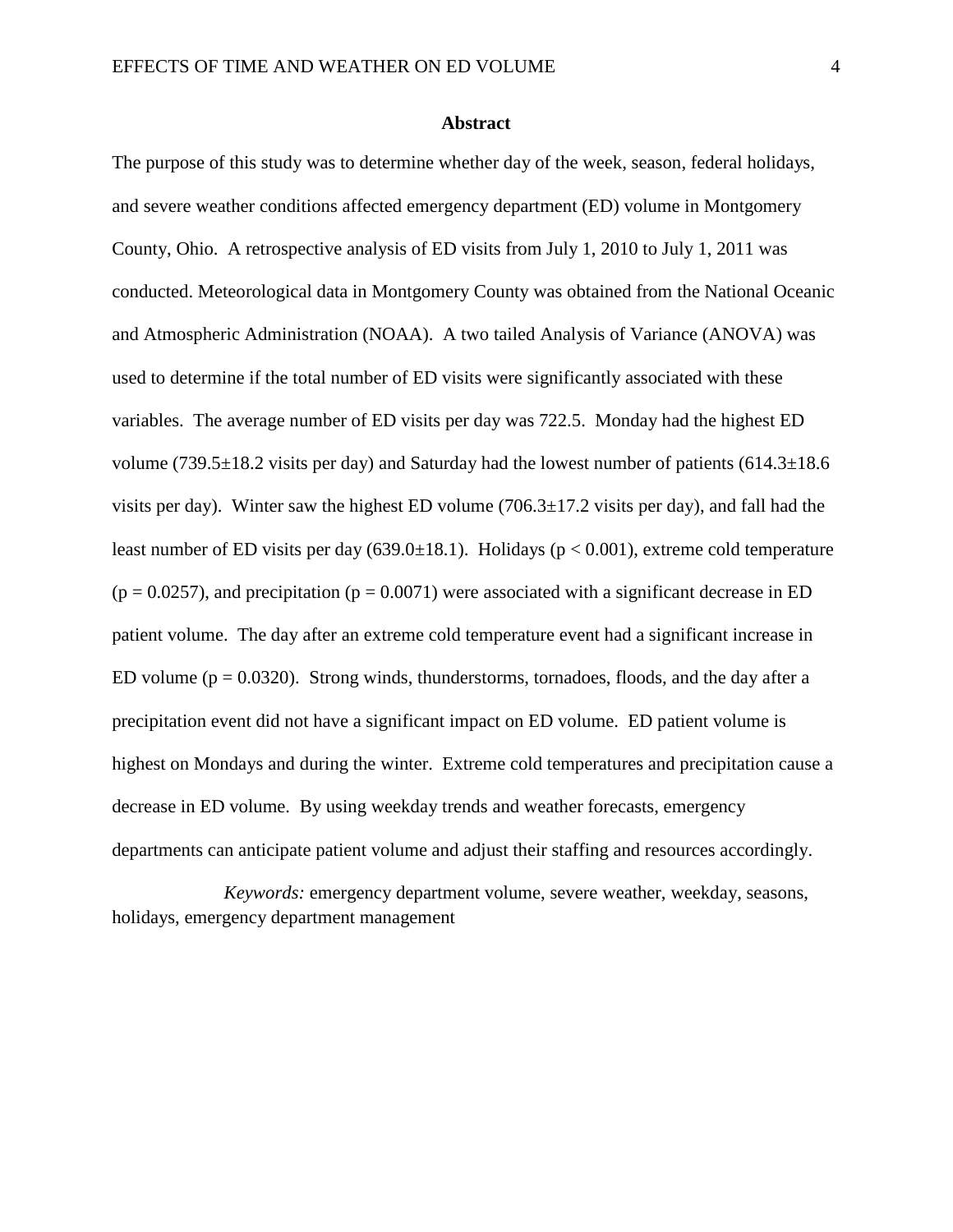# **The Effects of Weekday, Season, Federal Holidays, and Severe Weather Conditions on Emergency Department Volume in Montgomery County, Ohio**

Weather has a profound effect on the medical and public health services rendered to a community (Greenough et al., 2001). Extreme weather, which represents a category of weather events, is defined as having a significant impact on a local community or ecosystem (Greenough et al., 2001). Extremes in temperature and precipitation, and severe tropical storms are examples of extreme weather events. It has been proven that different weather conditions such as extreme temperatures and specific weather events have a significant impact on healthcare resources (Perry, Korenberg, Hall, & Moore, 2011; Platz, Cooper, Silvestri, & Siebert, 2007). Long-term predictions of extreme weather are being made in order to attempt to mitigate their effects on community health and ecosystems (Greenough et al., 2001).

As the "community safety net", emergency departments (EDs) are vulnerable to the effects of weather (Bachenheimer, 2007). Even without the threat of severe weather, EDs in developed countries today face the burden of crowding. Despite efforts to maximize patient flow, emergency department demand continues to surpass supply on a daily basis (Kam et al., 2010).

This study aimed to identify the individual effects weekday, season, holiday, and numerous severe weather conditions have on emergency departments in Montgomery County. It is unique in that it examined the effects these variables had on many emergency departments in one region. Predicting patient volume and, therefore the "workload" of an emergency department represents a vital component of both micro and macro level planning (Sun, Heng, Seow, & Seow, 2009). The ability to forecast the number of patients in attendance on any given day allows for more accurate staffing schedules, on the micro level. At the macro level, these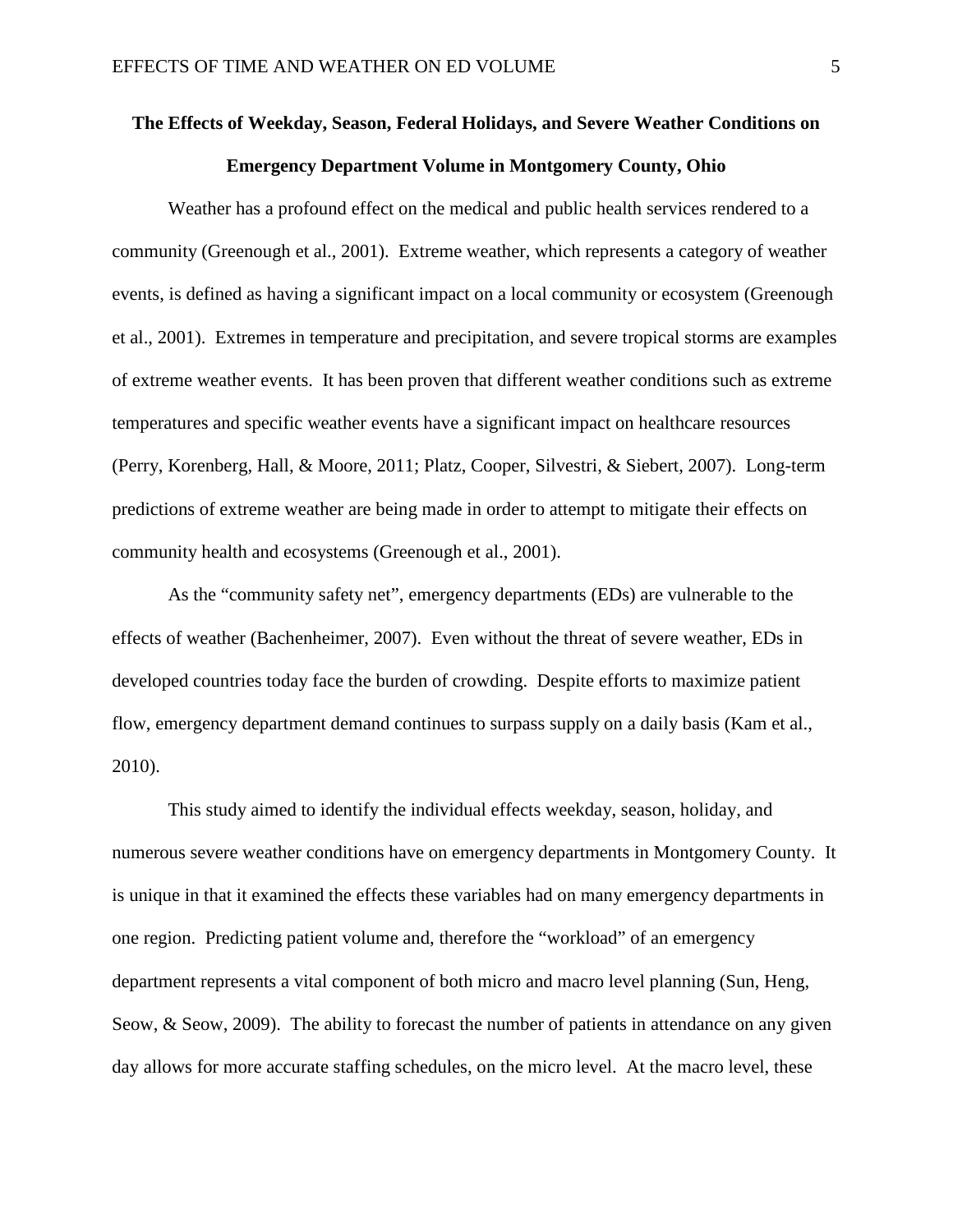"workload" predictions help anticipate financial needs and aide in strategic planning for the department (Sun et al., 2009). This study was designed to aid in the science of forecasting emergency department attendance.

## **Statement of Purpose**

The purpose of this study was to determine whether day of the week, season, federal holidays, and different severe weather conditions affected emergency department (ED) volume in Montgomery County, Ohio.

#### **Literature Review**

#### **The Scope and Consequences of Severe Weather**

Weather has a profound effect on the medical and community health services rendered to a community (Greenough et al., 2001). Numerous studies have found that different weather conditions such as extreme temperatures and specific weather events have a significant impact on healthcare resources (Perry, Korenberg, Hall, & Moore, 2011; Platz et al., 2007). Emergency departments are particularly vulnerable to the effects of weather because they are unable to turn any patient away, they are open around the clock, and they are widely considered a "community safety net" (Bachenheimer, 2007). In addition to causing tremendous morbidity and mortality, weather also impacts public health infrastructure by overwhelming resources. By examining the consequences severe weather conditions have on regions, both hospital and public health officials can potentially prepare for and, ideally, mitigate these negative impacts before they occur (Greenough et al., 2001).

Weather conditions can range from extremes in temperature to various forms of precipitation. While definitions of various weather conditions are not exact, a review of weatherrelated literature has resulted in the following commonly agreed upon definitions. Weather, in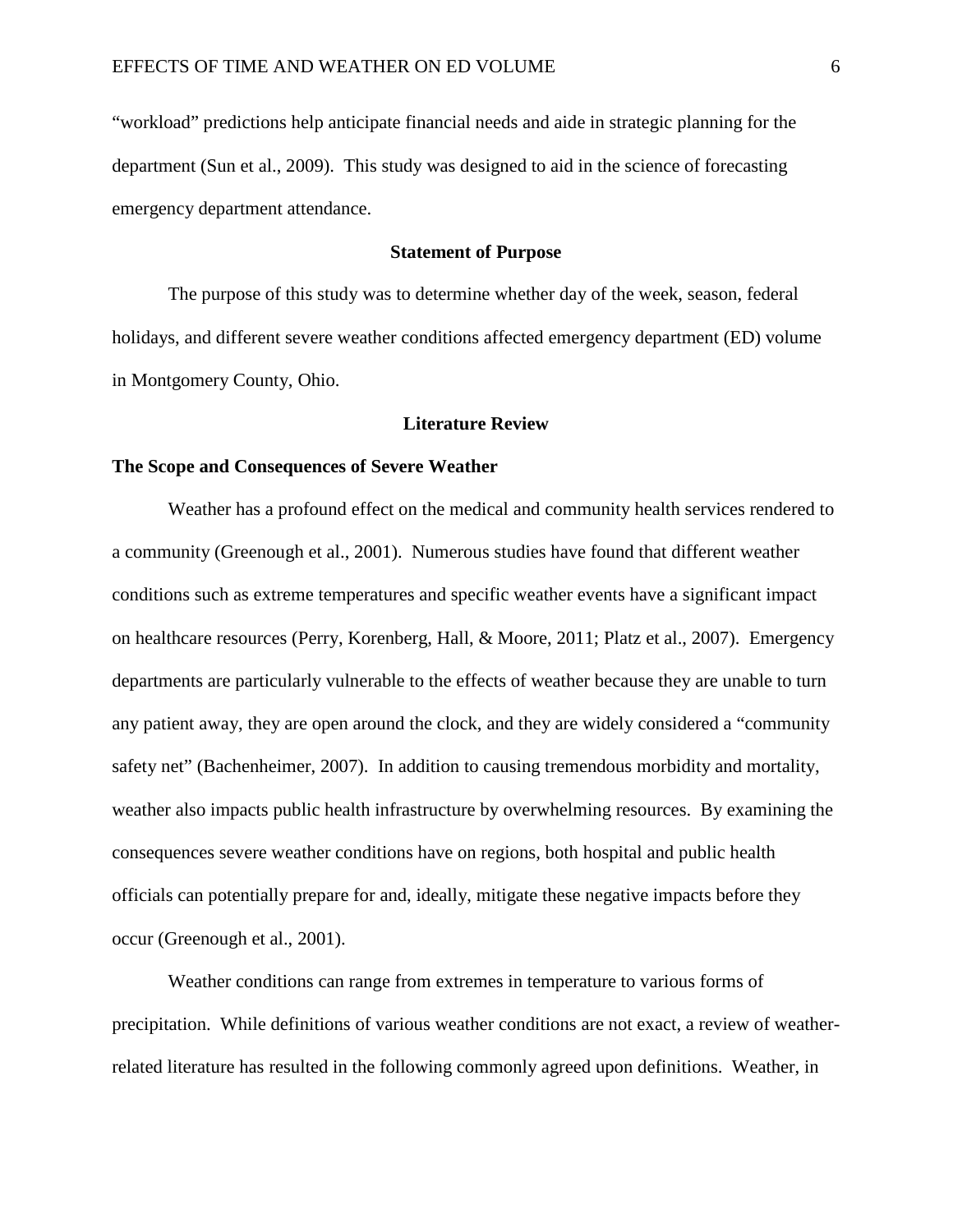general, refers to the state of the atmosphere with respect to wind, temperature, cloudiness, moisture, and pressure (National Weather Service [NWS] Internet Services Team, 2009). At any given point in time, these conditions have a profound effect on public health and medical resources. Extremes in temperature are also frequently studied. Cold weather refers to outside temperatures that are below 32<sup>°</sup> Fahrenheit (F). Hot weather refers to outside temperatures that are above 90⁰F (NWS Internet Services Team, 2009). Precipitation is the result of condensed water vapor that falls as rain, sleet, snow, or hail. Blizzards are expected to bring certain weather conditions over a set period of time. Specifically, a blizzard causes sustained winds of 35 miles per hour or greater coupled with falling and/or blowing snow for 3 hours or more. A hurricane is another distinct weather event characterized by a tropical cyclone with a maximum 1 minute sustained wind speed of 74 miles per hour or more. A tornado is considered the most destructive of all atmospheric events, according to the National Oceanic and Atmospheric Administration (NOAA). Tornadoes are violent rotating air columns that begin as funnel clouds but eventually reach the ground. The final set of definitions that require clarification is the difference between a watch and a warning. A watch is issued when there is an increased risk of hazardous weather, however the exact time and location of the event remains unknown. A watch is intended to provide the public with time to initiate weather response plans. A warning, on the other hand, is more ominous. A warning indicates that severe weather is occurring or is about to occur (NWS Internet Services Team, 2009). These nationally agreed upon definitions present the basis of all weather forecasts and therefore the impetus for weather-related medical care.

Extreme weather, which represents a subset of weather events, is defined as having a significant impact on a local community or ecosystem (Greenough et al., 2001). Extremes in temperature and precipitation and severe tropical storms are examples of extreme weather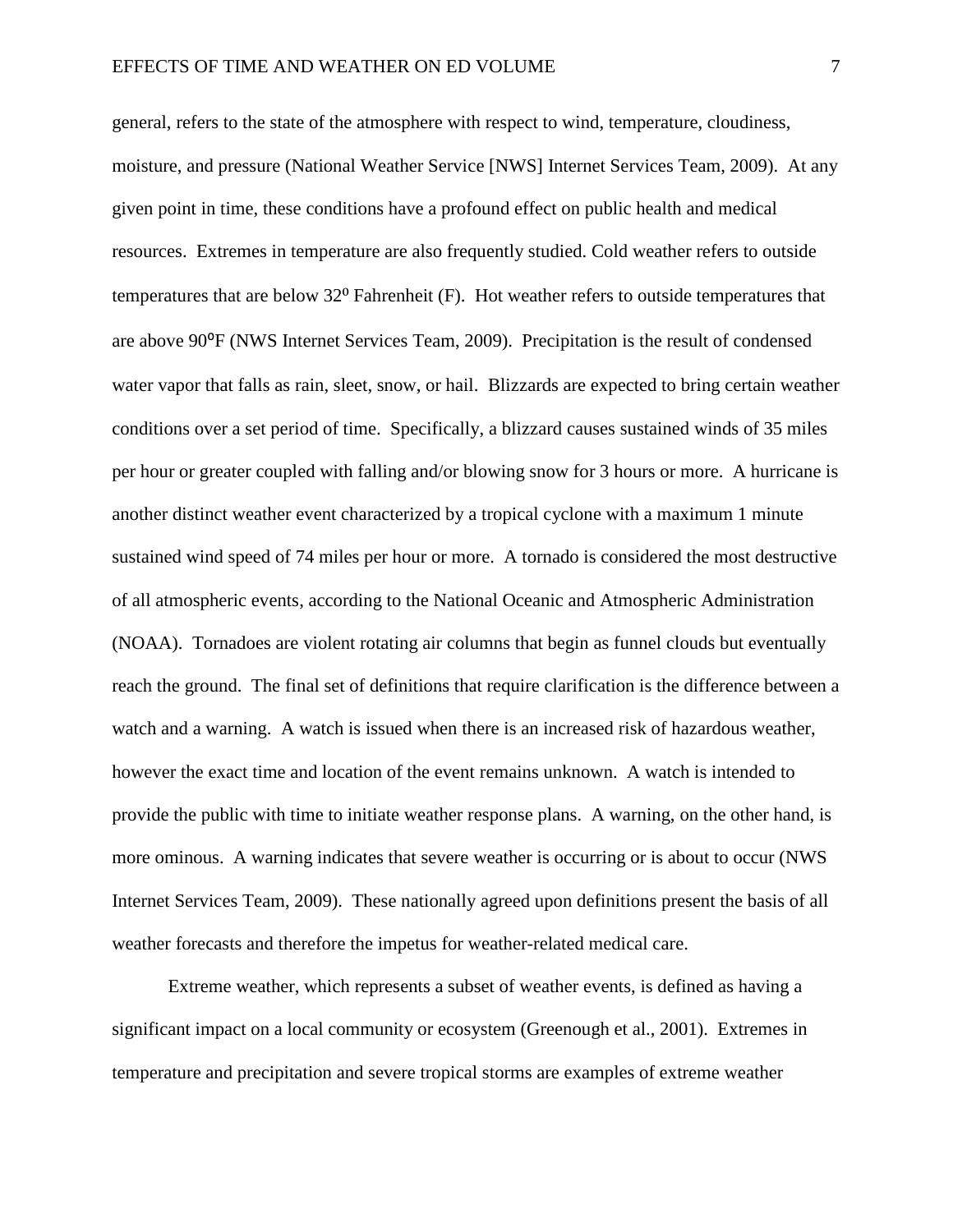events. Long-term predictions of extreme weather are being made in order to attempt to mitigate their effects on community health and ecosystems. Future climate change is expected to bring increased frequency of extreme precipitation events, which will lead to increased severity of hurricanes and increased risk of floods. Unfortunately, the frequency of tornadoes and hurricanes is less predictable. These extreme weather events create both direct and indirect (or secondary) damage to individuals and communities. Direct damage includes increased morbidity and mortality associated with the disasters. Indirect damage includes changes in ecologic system and the displacement of populations (Greenough et al., 2001).

Specific extreme weather events directly influence health outcomes in predictable patterns. As the most frequent natural disaster, floods and storm surges comprise 40% of all natural disaster damage and human injury (see Figure 1.) As mentioned above, these weather events are on the rise. Many injuries and deaths from floods are due to individual efforts to escape flooded regions. Drowning accounts for 90% of mortalities from floods. Flash floods are particularly dangerous because they bring a heavy rainfall but little warning periods. According to the National Weather Service (NWS), there was an average of 80 deaths per year between 1995 and 1997 due to flash foods. Slower accumulating floods result in increased morbidity such as lacerations, puncture wounds, and even electrocution (Greenough et al., 2001).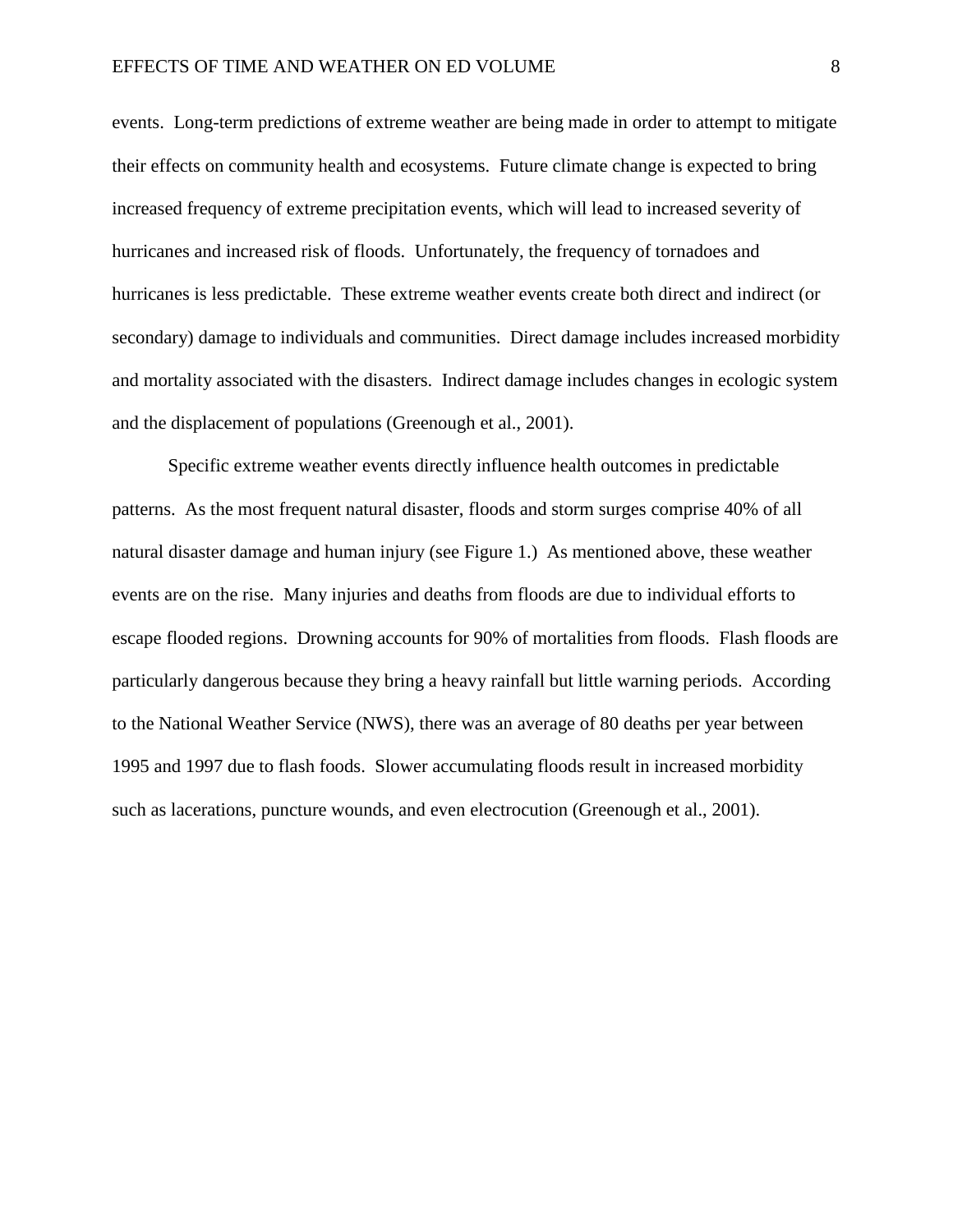

*Figure 1.* Percent of natural disasters in the United States by type of disaster from 1945 to 1989. (Greenough et al., 2001**)**

Tornadoes are most likely to cause a disaster due to their high speed winds and frequency. Fortunately, the seasonal and geographic reliability of tornadoes can be useful in helping medical and public health officials remain prepared during the typical "tornado season" (Greenough et al., 2001; Kellogg, 2012). According to The Weather Channel, "tornado season" occurs in the spring, with over fifty percent of tornadoes reaching the ground between April, May and June. During these months, the climate is most favorable for tornadoes due to a combination of warm, moist air and strong weather fronts. However, recent data has revealed that a second "tornado season" has been identified: fall. Meteorologists have found that over the past three decades there have been an increased number of tornadoes during September, October and November. This second season of tornadoes can be explained by either landfall tropical systems or a combination of strong cold fronts and low pressure systems (Kellogg, 2012). Geographically, several states, known as "Tornado Alley", have the highest frequency of tornadoes. These states include Oklahoma, Indianan, Nebraska, Iowa and Kansas. Regardless of when or where they occur, tornadoes cause other patterns of direct human damage specifically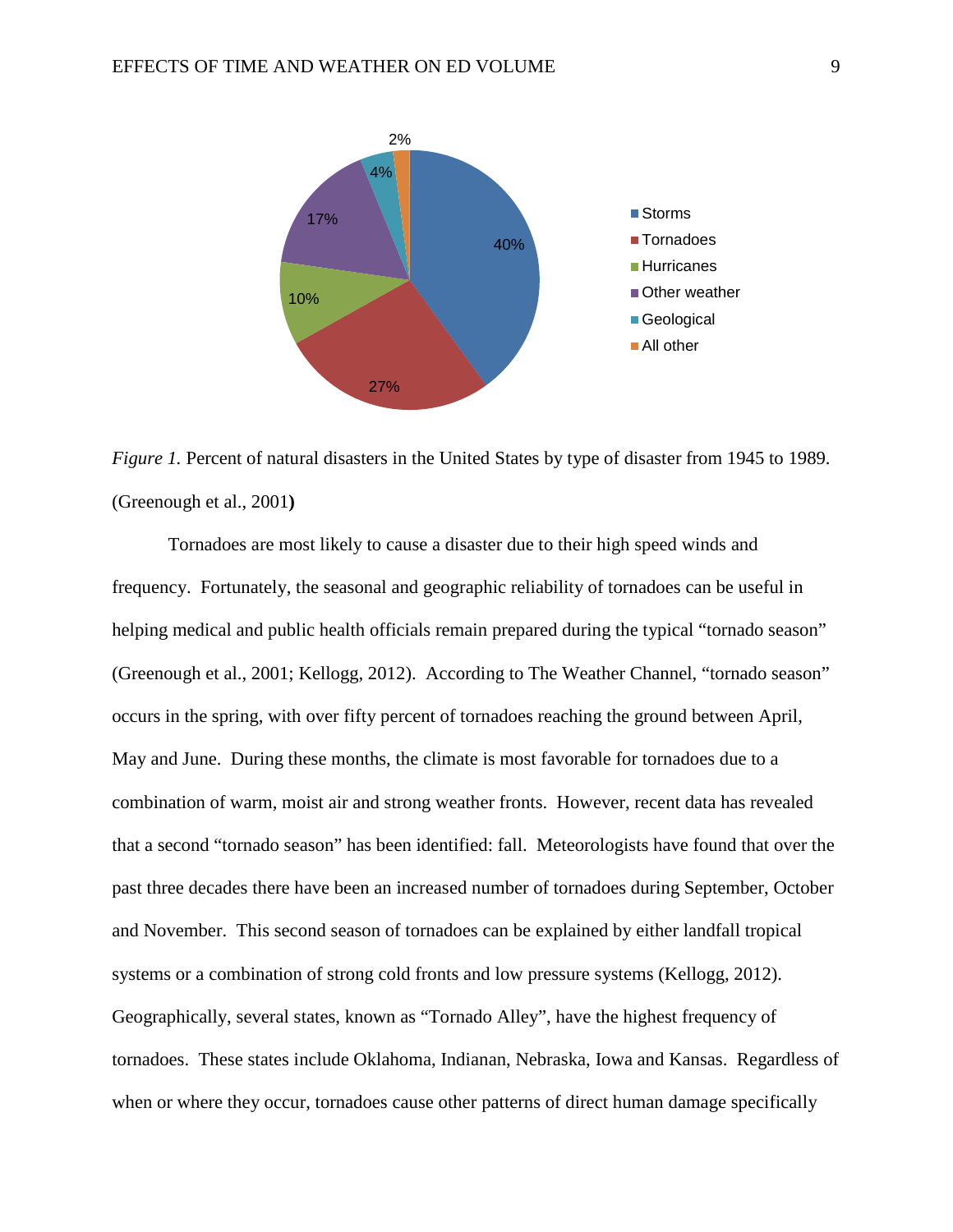related to injury and trauma. Soft tissue wounds from debris, fractures, head injuries and blunt trauma are all likely hospital complaints following a tornado. Deaths are most commonly due to flying debris traveling at high wind speeds (Greenough et al., 2001).

As another type of extreme weather event, hurricanes are known to cause direct and indirect damage to individuals and infrastructure (Greenough et al., 2001). Unlike tornadoes, these events can usually be predicted days before they reach landfall. However, emergency departments nationwide, even those in regions most affected by hurricanes, are not able to sufficiently prepare for these events. It has been theorized that this lack of hospital preparedness stems from the fact that hospital disaster plans usually focus on mass casualty or hazardous material disasters, as opposed to natural disasters (Platz et al., 2007). The direct damage caused by hurricanes is the result of strong winds and heavy rains in addition to secondary weather events such as tornadoes, landslides, and floods. Drowning and penetrating and blunt trauma from scattered debris are commonly seen following a hurricane. Mortality due to drowning from the heavy rainfall is a common, albeit preventable, problem. Hurricanes are also unique in that they damage a large amount of land. This results in an increased number of displaced people and property damage. While much morbidity and mortality is caused by the hurricane itself, additional human injury and illness is the result of clean-up and recovery efforts. Injuries from falling trees, chain saws, and unattended flames and generators are frequently seen during the recovery phase. In addition, crowded shelters can breed a variety of respiratory and gastrointestinal outbreaks (Greenough et al., 2001).

It is the direct health effects of natural disasters that remain at the forefront of a national disaster management discussion. In the United States, multiple private, governmental, and academic agencies including private insurance companies, the Centers for Disease Control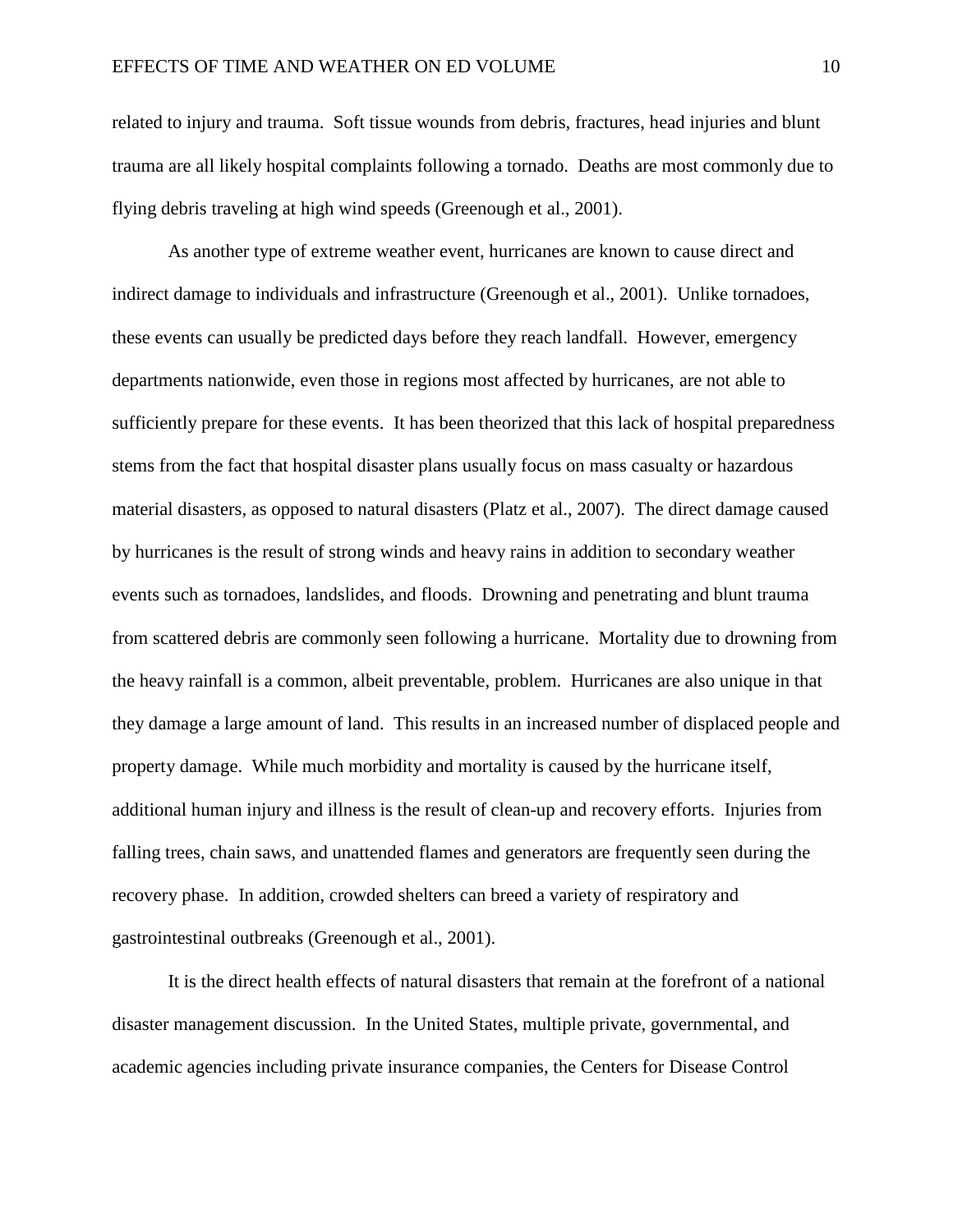(CDC), the NOAA, the Federal Emergency Management Agency (FEMA), the National Association of Medical Examiners, and the American College of Emergency Physicians (ACEP) are working to increase research and communication amongst each other. Despite these efforts, the number of injuries and deaths during and after a natural disaster continues to overwhelm emergency management services, and by extension, emergency departments (Greenough et al., 2001).

## **The Importance of Emergency Department Volume**

Emergency departments in developed countries today face the burden of crowding. Several factors contribute to the increased workload of emergency departments including nursing shortages, the Emergency Medical Treatment and Active Labor Act (EMTALA) of 1986, decreased available inpatient hospital beds, and their perceived role as a "community safety net" (Bachenheimer, 2007). Physicians, nurses, ancillary staff, and patients must cope with the challenges of department crowding on a daily basis. In addition to being a nuisance, emergency department crowding leads to unsafe medical practice and delayed patient care. Both the quality of medical care and patient prognosis suffers during periods of overcrowding (Boyle, Beniuk, Higinson, & Atkinson, 2012; Kam, Sung, & Park, 2010). With an aging patient population and a predominance of patients with multiple chronic medical problems, providing medical care is becoming more complex and time intensive. Elderly and critically ill patients spend a disproportionate amount of time in the emergency department. Crowding in the ED also causes a back-up of patient delivery by emergency medical services, particularly ambulances. Like a factory line, prehospital care is burdened by delays in unloading their patients to the department. ED crowding not only influences patient care, but also it negatively impacts staff morale. Absenteeism, staff sickness, and early "burnout" represent a few of the negative consequences of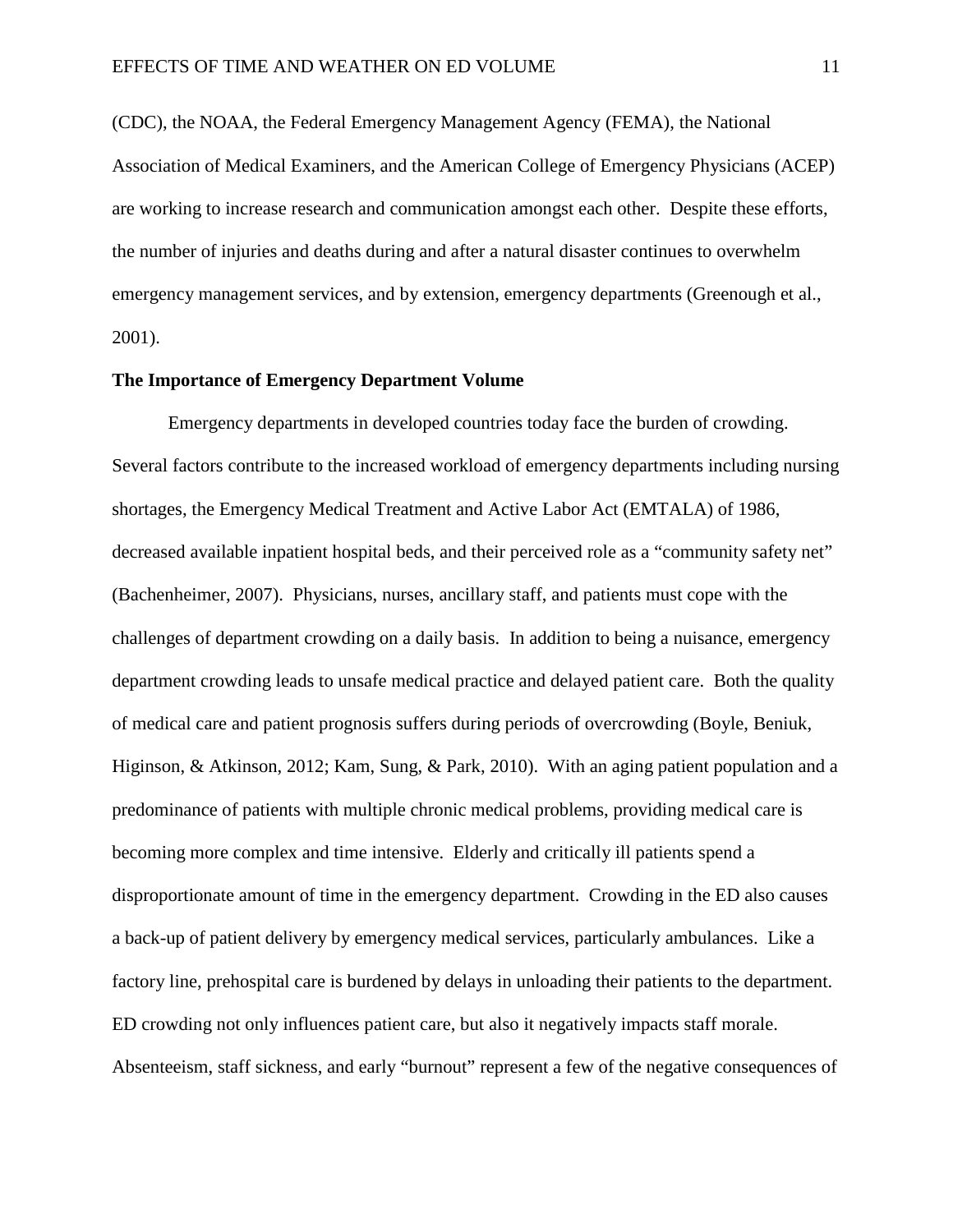crowded departments (Boyle et al., 2012). Lastly, the medical education of residents and students is also depleted during periods of ED crowding because the focus of physicians is patient turnover as opposed to bedside teaching (Boyle et al., 2012). Worldwide, emergency departments are trying to cope with large patient volumes by implementing a number of different measures to maximize patient flow. These include supplementing personnel, expanding the number of beds and bed spaces, diversifying test equipment, establishing walk-in clinics for low acuity patients, making use of hallways, opening observation units, and allocating staff and supplies according to demand. Despite these efforts, emergency department demand continues to surpass supply on a daily basis (Kam et al., 2010).

There are several models that examine factors of ED crowding. Asplin's model, however, depicts a conceptual framework that can be generalized to any emergency department in the United States. This conceptual model is also ideal for administrators, researchers, and policymakers who wish understand the problems and identify solutions to ED crowding (Asplin et al., 2003). Asplin's model illustrates the three key areas of patient flow: input, throughput, and output (See Appendix 1). Input includes patient volume, acuity, and the type of patient entering the department. Throughput examines the functions and tasks that take place in the ED which can impede patient flow. Lastly, output is the most burdensome factor of patient flow because it includes the lack of inpatient and critical care beds available in the hospital (Boyle et al., 2012). Because input encompasses patient volume and acuity, it is subject to varying weather conditions. As a result, the effects of varying weather conditions on emergency department input, specifically volume, will be examined in detail below.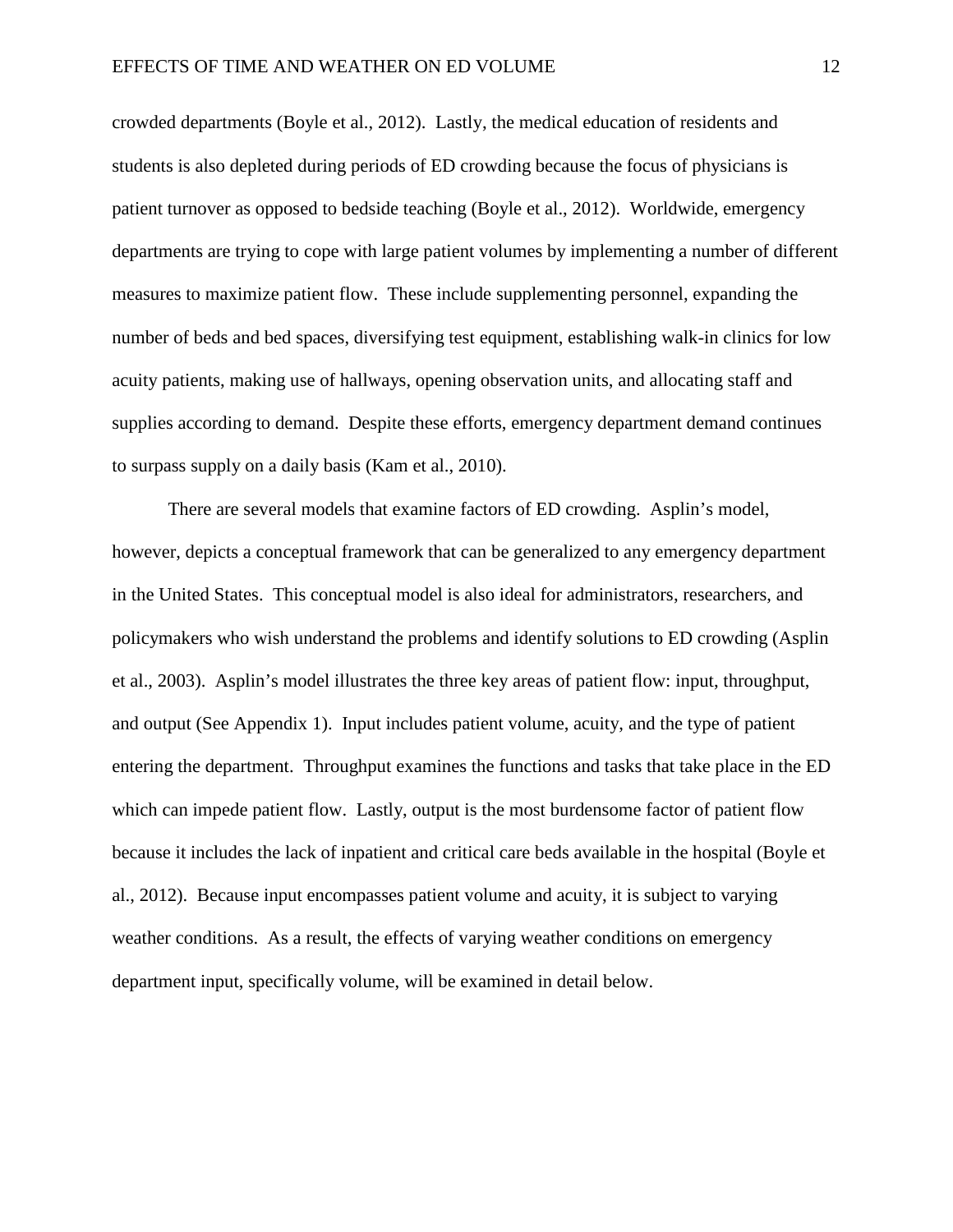## **The Effects of Severe Weather on Emergency Department Volume**

Predicting patient volume and, therefore the "workload" of an emergency department represents a vital component of both micro and macro level planning (Sun et al., 2009). The ability to forecast the number of patients in attendance on any given day allows for more accurate staffing schedules, on the micro level. At the macro level, these "workload" predictions help anticipate financial needs and aide in strategic planning for the department (Sun et al., 2009). The science of forecasting emergency department attendance is becoming a popular topic in medical literature. One technique for anticipating patient volume is to examine time series trends and local weather conditions. For instance, in both Korea and Singapore, researchers forecasted the daily patient volume of acute care regional EDs with regards to various conditions such as public holiday, precipitation, temperature, air quality, and daily relative humidity. From their numerous forecasting models, this study highlighted that daily patient volume can be predicted most accurately with modeling techniques in time series analysis (Kam et al., 2010; Sun et al., 2009).

Both adult and pediatric emergency room care providers predict that there are significantly fewer visits during severe weather conditions as opposed to favorable weather conditions (Attia & Edward, 1998). While some studies have confirmed this assumption (Attia & Edward, 1998; Bachenheimer, 2007), other reports have highlighted an increase in ED visits during severe weather conditions (Perry et al., 2011; Sun et al., 2009). Furthermore, the specific weather events that cause an increase in emergency department visits varies regionally. Many hospitals have individually examined the effect different weather conditions have on the use of their medical services specifically emergency department visits and hospital admissions.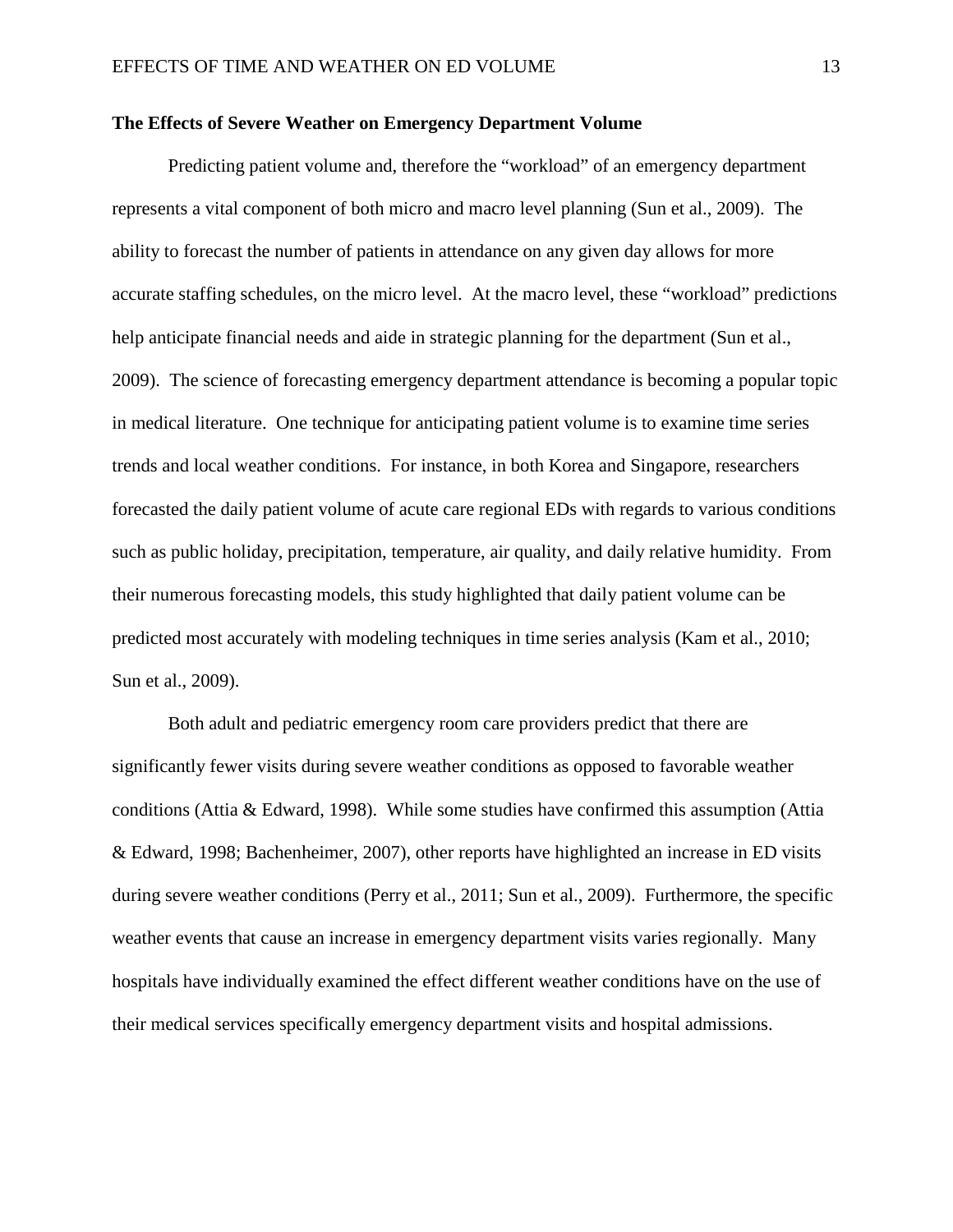## **Temperature***.*

Although emergency departments see fewer numbers of patients during cold temperatures and days with snow, the percentage of patients who present with weather-related complaints is higher these days. These patients typically present with medical, rather than trauma-related complaints. In addition, the acuity of the patients during these winter weather events is higher as evidenced by a higher-than-average number of hospital admissions. For instance, both adult and pediatric mid-Atlantic regional hospitals found that cold weather represented the most common cause of emergency department visits and hospital admissions (Attia & Edward, 1998; Bachenheimer, 2007; Tai, Lee, Shih, & Chen, 2007). Of the medical services that were used during unfavorable weather conditions, almost half (46%) of ED visits and hospital admissions were attributed to cold weather specifically less than  $32^{\circ}F$  (Attia & Edward, 1998). The relationship between cold weather and type of ED patient is significantly dependent on geographic location. For instance, on the opposite side of the globe, researchers in Taiwan demonstrated that mean minimum temperature was associated with more trauma patients. Although they proved that cold weather was associated with less ED revenue, and by extension, decreased patient volume, their patients presented with more trauma-related injuries. Researchers speculated that residents of tropical climates were not accustomed to cold weather and this led to unsafe driving practices. Therefore, the trauma-related injuries that came through this Taiwanese hospital were from traffic and motorcycle accidents (Chen et al., 2011). In mid-Atlantic regions, the patient population is perhaps more accustomed to driving in cold weather, leading to fewer traumas and accidents.

In addition, a significant change in temperature from the previous day (delta temperature) represents another predictor of ED volume. In fact, researchers in one study went as far as to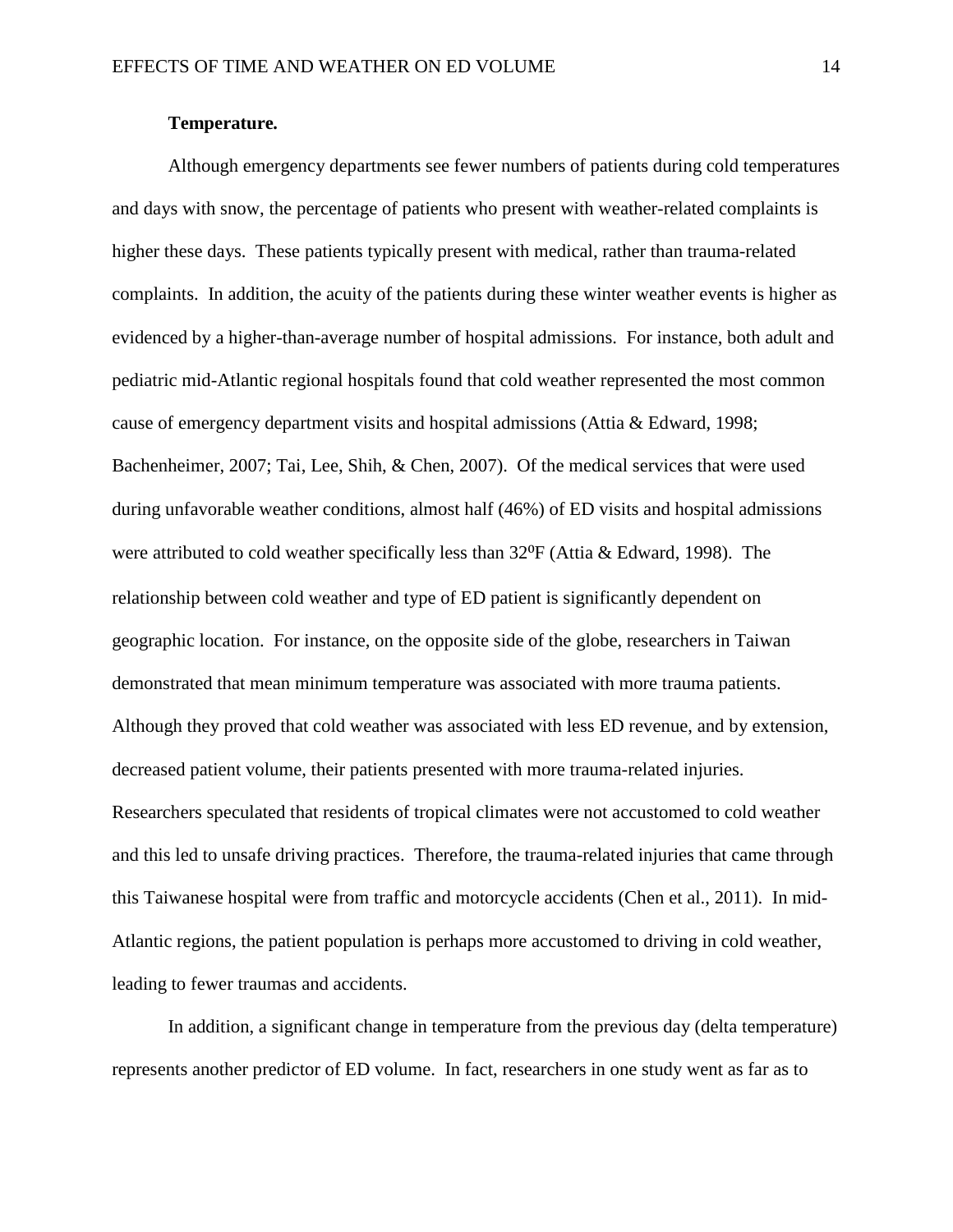extrapolate a formula that quantifies the increased number of patients to expect with each one degree Celsius change in delta temperature. They found that the independent variable, delta temperature, was associated with 2.57 times more ED patients per day. Such a variable emphasizes the effects temperature variability has on patient health. It was also theorized that ED underutilization during cold weather was reversed when temperatures became warmer (Tai et al., 2007).

There are mixed results regarding the effect high temperatures have on ED volume. While some studies have failed to demonstrate a relationship (Tai et al., 2007), other studies have found a positive association (Chen et al., 2011). When increased patient volume did occur as a result of hot weather, it was demonstrated that a higher percentage of these visits were lower acuity, as opposed to cold weather (Tai et al., 2007). In addition to this controversy, there is also debate as to which emergency department specialties are most affected by hot weather. For instance, in one tertiary care teaching hospital, high temperatures were associated with fewer medical and pediatric visits, but more trauma service visits (Tai et al., 2007). However this same trend was not demonstrated in another regional teaching hospital. In this study Chen et al. (2011) highlighted that mean maximum temperature was negatively associated with trauma visits. Interestingly, both these studies were conducted in the same country (Taiwan) indicating the significance of regional variance in patient population.

It has been shown that being outdoors during high temperatures leads to increased utilization of medical care (Griffith, Jones, & Gebhart, 2004). In 2004, Griffith, Jones and Gebhart examined the relationship between high temperatures, patient visits to a medical tent, and ED admissions during the Dayton Air Show. This outdoor event is held in July. Temperatures in 2004 reached as high as 88.2<sup>o</sup>F. These authors illustrated that the number of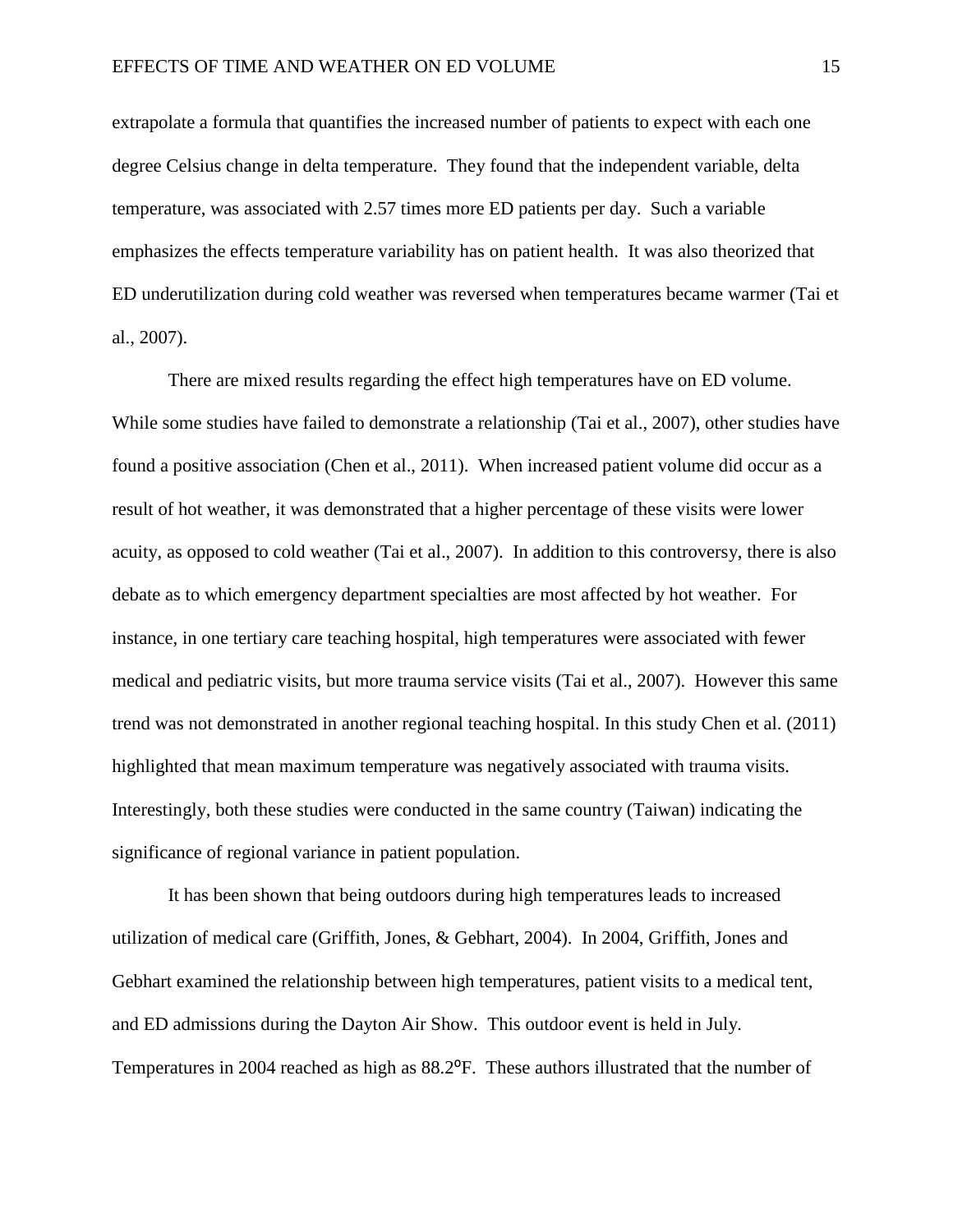patients who sought medical care and the number of ED visits increased as temperatures reached 86.5⁰F. Patient visits to the medical tent and to the ED decreased sharply as temperatures exceeded 86.5°F. The existence of a temperature "cut off", although slightly imperfect, could be used to aid medical personnel and resource planning in this area (Griffith et al., 2004).

#### **Precipitation***.*

With regards to precipitation, the majority of studies do not find an association between precipitation and number of ED visits (Attia & Edward, 1998). Only a small number of studies have demonstrated a correlation between precipitation and ED volume. In the tropical region of Taiwan, researchers found that accumulated rainfall was positively associated with increased ED revenue, and therefore patient volume. In addition, rainfall also brought on an increased number of trauma visits (Chen et al., 2011). Unfortunately, this trend is not universal among all other emergency departments. It is important to note that the results from any individual study cannot be generalized to all emergency departments worldwide. ED volume is subject to not only the local environment, but also the adaptability of that geographic region to severe weather conditions. Geographic areas that see little variation in weather are known to be vulnerable to extremes in weather. Emergency departments located in other geographic regions that see drastic variations in weather conditions may be highly subject to local climate (Sun et al., 2009).

## **Temporal relationships between weather and ED attendance.**

Although there is controversy regarding the trends in patient volume during extreme weather conditions, it is clear that there is a temporal relationship between when the severe weather occurs and volume of ED visits (Baer et al., 2011). Some studies have found that certain weather conditions result in a reduction of ED visits during that weather event. Various explanations for this trend could be transportation obstacles or a priority for individual safety.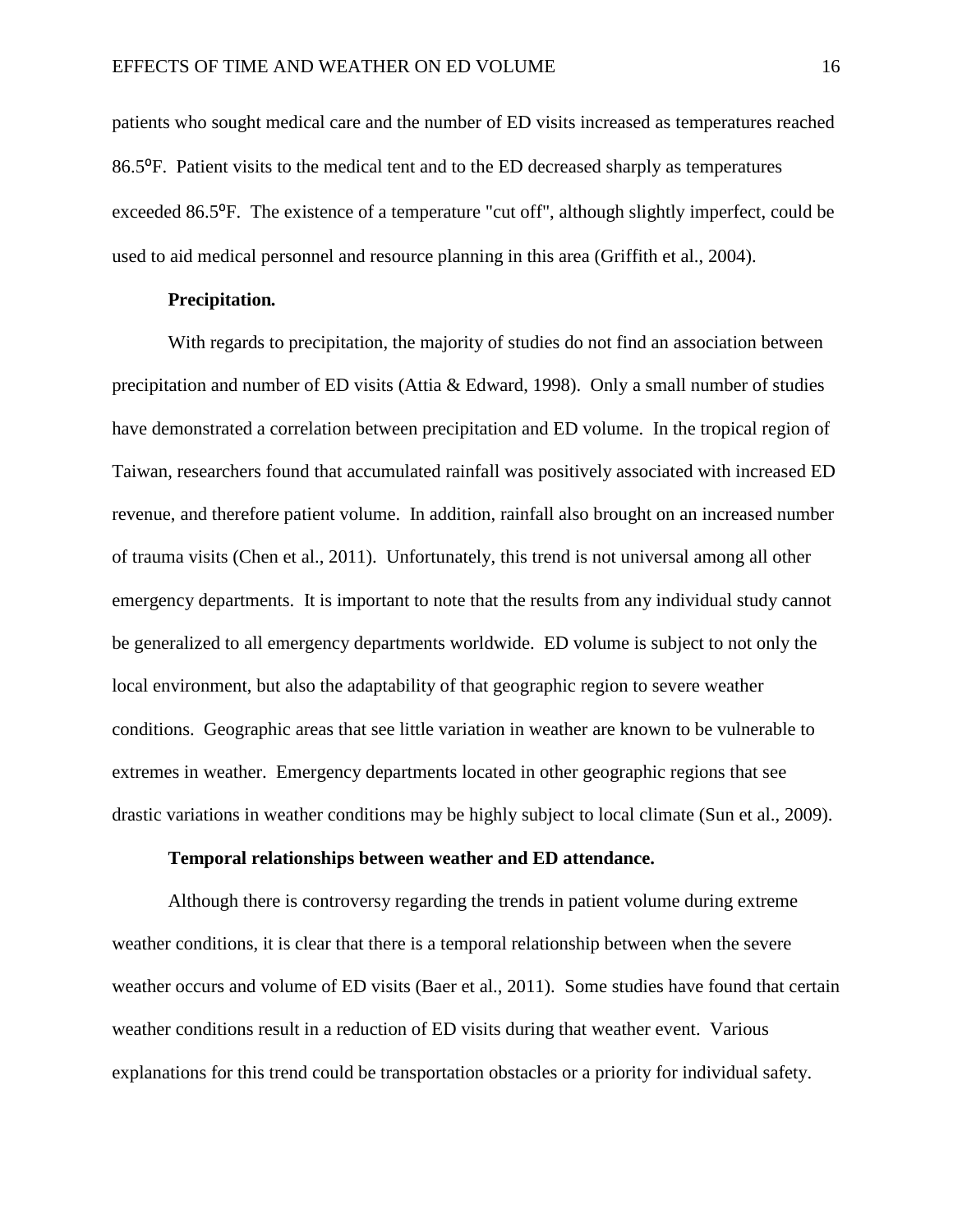For instance, weather conditions such as blizzards and severe snow reduce the number of ED visits during the period of severe weather. This is likely because travel via roadways is blocked by ice, snow, or debris (Attia & Edward, 1998). However, after the event, emergency departments have experienced an increased in weather-related visits (Baer et al., 2011; Platz et al., 2007). Similarly during a hurricane, it is assumed that individual safety takes precedence over non life-threatening medical concerns. One study examined the impact of emergency department visits in Central Florida following three consecutive hurricanes. In this study, researchers determined that patient volume was low on the day of the hurricanes, particularly hurricanes two and three. However, once the weather improved and the storms had cleared, emergency department volume significantly increased (Platz et al., 2007). A similar trend was noted in the Seattle, Washington area during and after a windstorm. Researchers saw in increase in patients with carbon monoxide poisoning in the days following the windstorm (Baer et al., 2011). Numerous severe weather conditions ranging from blizzards to hurricanes to windstorms cause a decrease in the number of ED visits during the weather event and an increase in volume in the days to follow.

On the other hand, other weather events such as hot temperatures do not result in a lag time between when the temperatures peak and the increase in emergency department visits. For instance, Perry et al. (2011) found there was an increase in ED visits during periods of hot temperatures. They demonstrated the possibility of "early heat effect" wherein hot temperatures in the Spring and early Summer months (including April, May, and June) caused an increased number of ED visits. During this pre-heat acclimation period, there existed a short lag time between peaks in temperature and the subsequent rise in ED visits. A lag time of one day or less was witnessed both in emergency department visits and hospital admissions (Perry et al., 2011).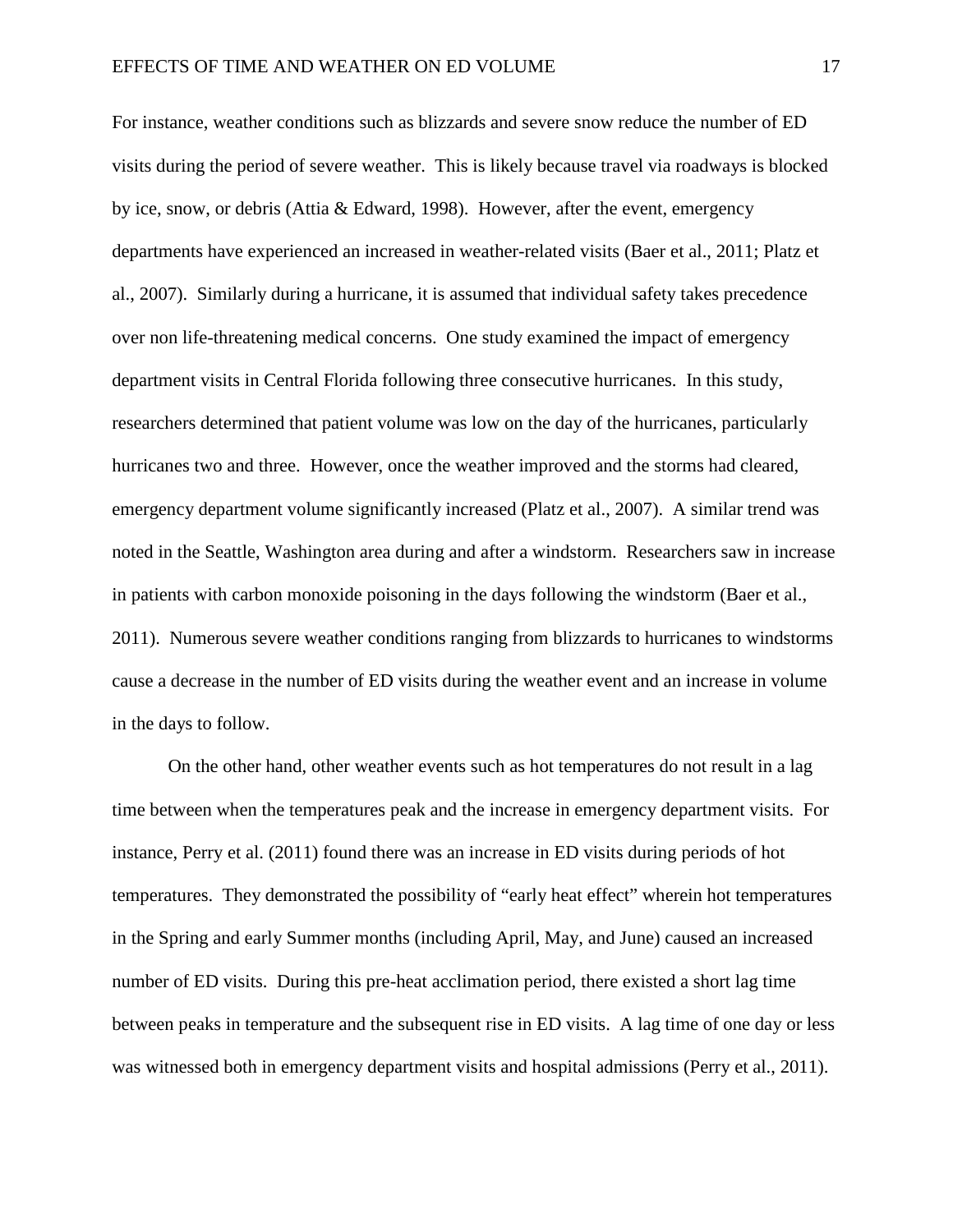## *Medical illnesses.*

Specific weather conditions are also known to exacerbate certain existing chronic medical illnesses.

## *Respiratory.*

Several respiratory conditions have been shown to be subject to the dangerous effects of extreme weather. For instance, patients with asthma and COPD (chronic obstructive pulmonary disease) are significantly influenced by poor ozone, in that these patients are more likely to visit the ED on days with increased ozone (O3) concentration. Interestingly, there is no association between ozone quality and respiratory infections (Stieb, Szyszkowicz, Rowe, & Leech, 2009). In another study, researchers identified a relationship between meteorological conditions and the number of ED visits for pediatric asthma. While meteorological variables such as wind speed, temperature, atmospheric pressure, relative humidity, and visibility were obtained, particular emphasis was placed on fog, thunderstorms, snow, and liquid and freezing precipitation. Weather conditions including fog and liquid precipitation produced an increase in the emergent pediatric asthma visits (Villeneuve, Leech, & Bourque, 2005). While several studies may consistently prove that one respiratory condition is vulnerable to severe weather conditions, these relationships remain dynamic. For instance, another study examining the same medical condition may demonstrate a decrease in ED visits (Villeneuve et al., 2005). These variations in study results highlight the effects geographic areas, demographics, and adaptability has on local emergency department volume.

## *Cardiovascular.*

Cardiovascular events and illnesses represent another body of medical conditions which are susceptible to local weather variations (Huang, Barnett, Wang, & Tong, 2012; Stieb et al.,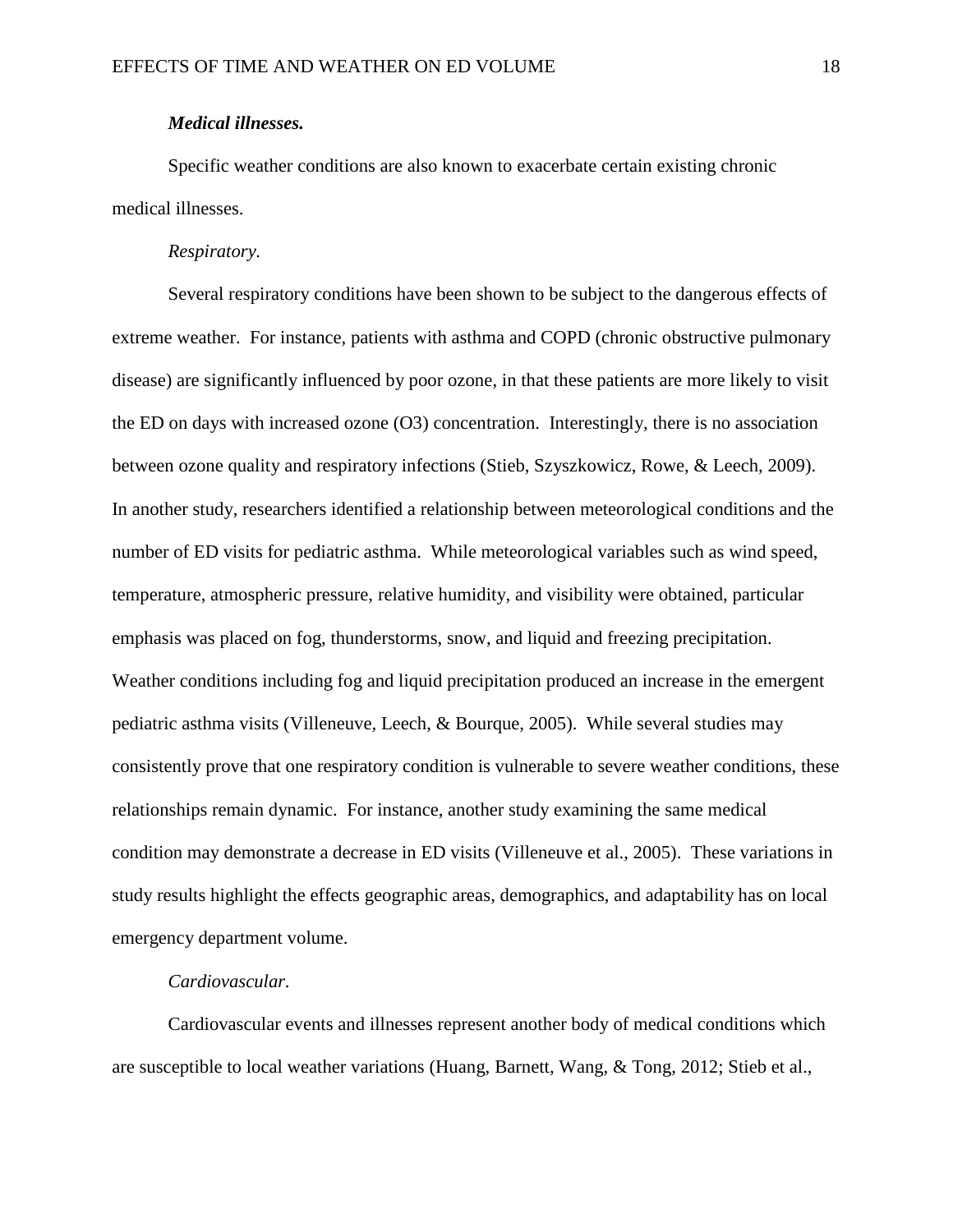2009). There exists a strong relationship between cardiac-related ED complaints and air quality, particularly the average concentrations of CO and NO2. These results are consistent with other cardiovascular studies in areas ranging from Atlanta to Sydney, Australia. In addition, the effects of air pollution are immediate. It was found that patients with cardiac complaints represented within less than one day of air pollution changes. The literature has demonstrated that within the category of cardiac conditions, heart failure patients are particularly vulnerable to air pollution versus those with myocardial infarction. This level of frailty can be attributed to both the pathology of the diseases and the older age of disease sufferers (Stieb et al., 2009). In another cardiovascular study, Huang, Barnett, Wang, and Tong (2012) in Australia found that premature deaths from cardiovascular disease are higher during periods of hot temperature. The authors defined hot temperatures, or heat waves, as 2 or more days that were 84.5<sup>o</sup>F or greater. The ideal temperature for preventing cardiovascular mortality is 75<sup>o</sup>F. By measuring years of life lost, researchers were able to quantify the impact weather has on clinical outcomes, as well as healthcare systems, such as emergency departments. Surprisingly, extreme cold temperatures for this geographic area were not found to cause an equal number of years of life lost. The authors speculated that colder temperatures were less harmful because patients engaged in better protective weather safety during these periods. From a public health perspective, this information can be utilized in the hospital setting by perhaps scaling down elective procedures during heat waves in order to create available space and personnel for cardiovascular patients (Huang et al., 2012).

## *Acute injuries.*

In addition to chronic respiratory and cardiovascular illnesses, certain weather conditions precipitate acute injuries (Dey et al., 2010). A number of studies have shown that snow and ice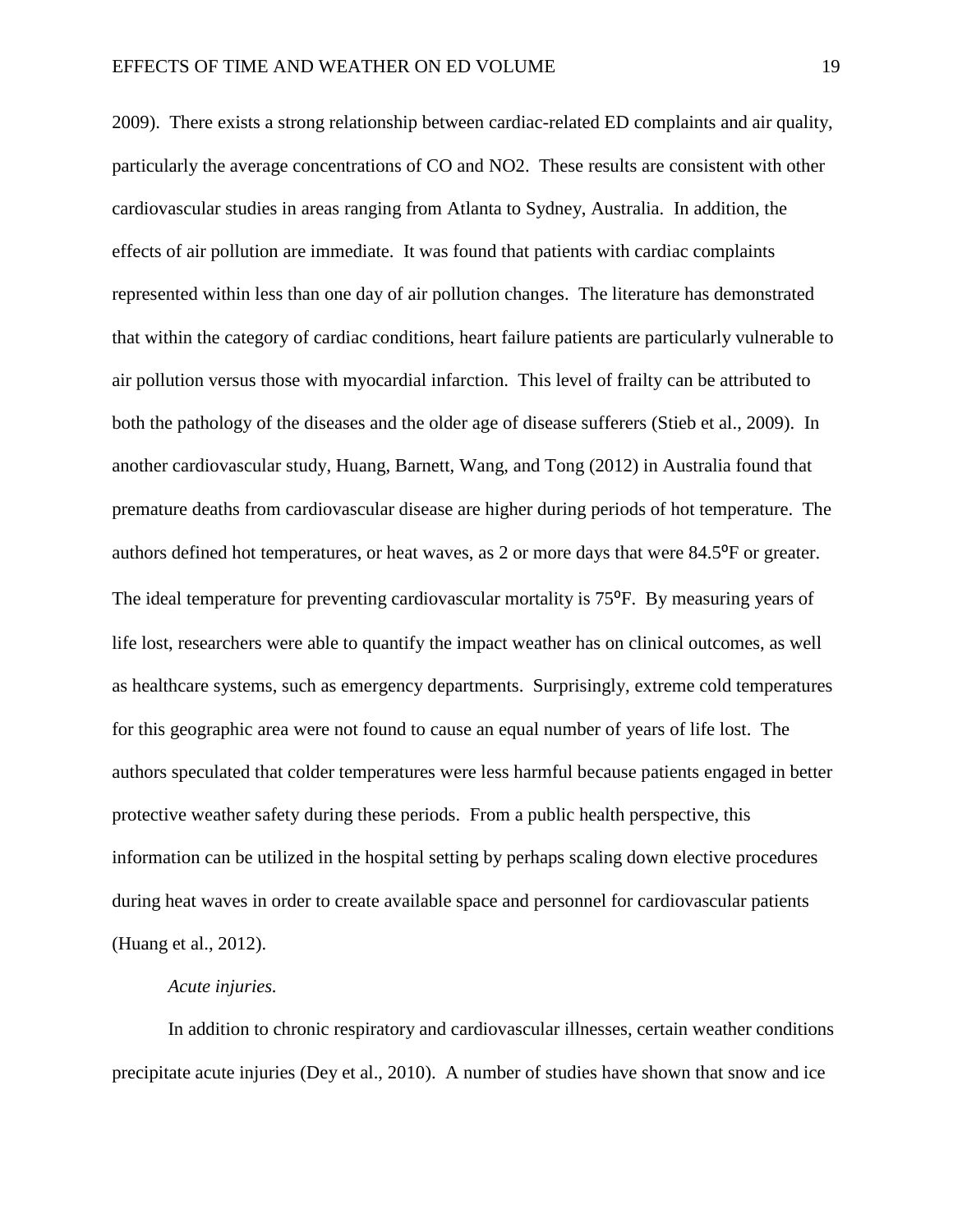storms as well as freezing rain cause a significant increase in fall injuries in local communities. Falls represent the leading cause of non-fatal injuries attended to in United States emergency departments. Because many patients who fall do not seek medical attention, the number of ED visits attributed to falls represents a fraction of the total number of falls during a given weather condition. These falls are usually more severe in order to warrant a visit to an emergency department (Dey et al., 2010). The increased number of falls during inclement weather conditions also results in a high number of fractures. Literature suggests that there can be up to a 40% increase in fracture-related ED visits on days with weather warnings for icy roads (Murray, Howie, & Biant, 2011). Of the various types of bone fractures, hip fractures are particularly concerning due to their propensity for morbidity and mortality. Interestingly, there is mixed opinions in the literature regarding the association between increased volume of hip fractures and severe weather conditions, although much of this debate can be explained by the timing and geographic location of the individual studies (Murray et al., 2011).

#### *Carbon monoxide poisoning*.

In addition to falls, it has been well established that severe weather conditions that result in widespread power outages are associated with another acute medical condition: carbon monoxide (CO) poisoning. Studies examining geographic data confirmed an increase in CO poisoning syndromes in areas of widespread power outages (Baer et al., 2011). The increased incidence of CO poisoning following power outages is due to a high frequency of high risk behaviors that contribute to CO poisoning. High risk behaviors include improper placement and use of portable generators, use of alternate heating units such as kerosene or propane heaters, and use of cooking devices including charcoal grills and gas stoves as heating sources. Some of the severe weather conditions that result in widespread power outages include hurricanes and ice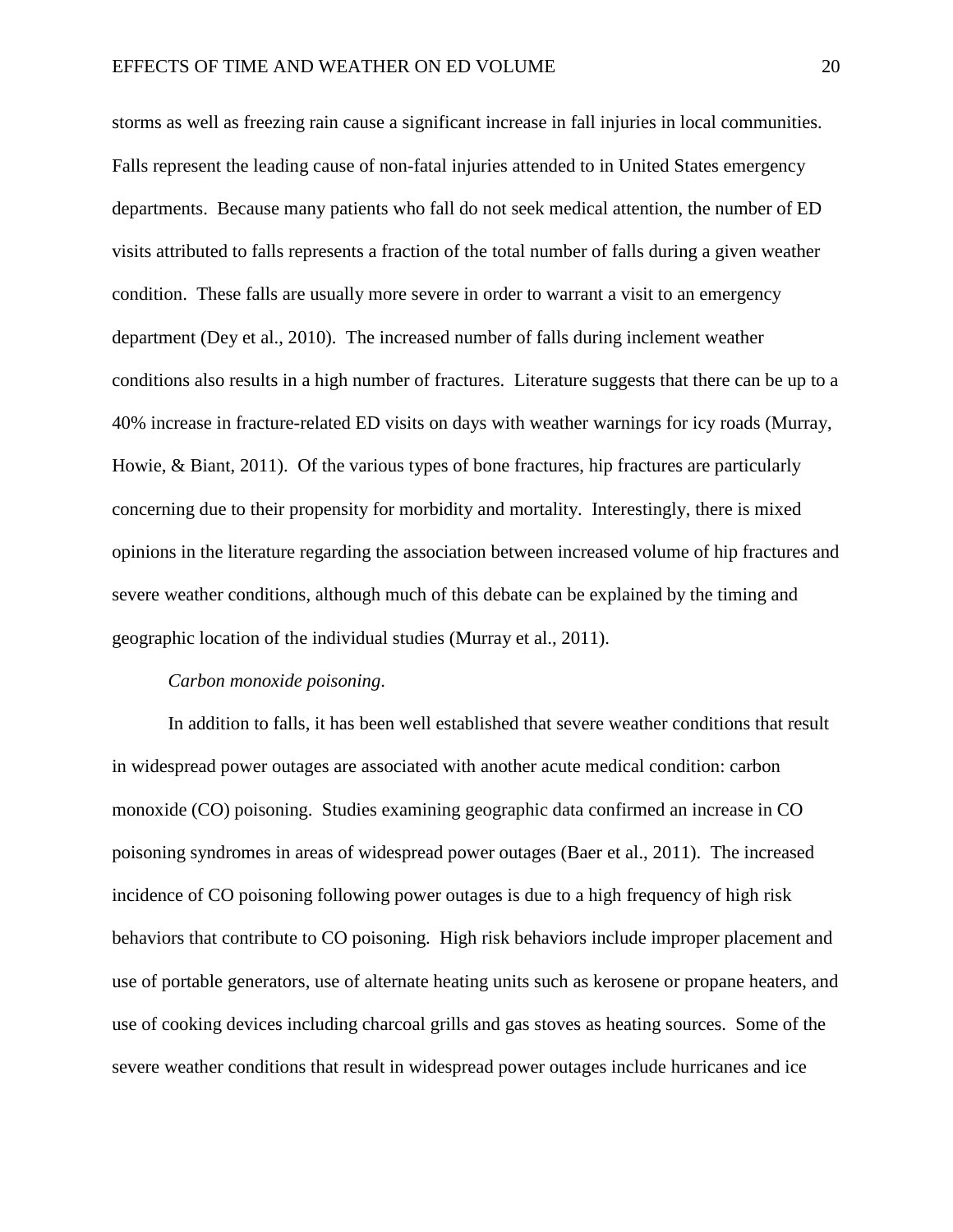storms (Lutterloh et al., 2011). After a 2009 ice storm in Kentucky, it was found that kerosene heaters represented the most common source of CO poisoning in patients who had lost their power. However, the most life-threatening source of CO poisoning represented generators, particularly when they were located seven feet or less from the home.

The dangers of CO poisoning represents a challenge for public health officials and medical personnel because of its temporal relationship to ED volume and its vague array of symptoms. The effects an ice storm and subsequent power outages had on emergency department volume were also temporally related. Lutterloh et al. (2011) found that the largest number of cases of CO poisoning occurred two to four days after the ice storm. This study also concluded that the amount of ice accumulation was directly proportional to the number of ED visits for CO poisoning indicating a "dose-response" effect (Lutterloh et al., 2011). The vague symptomatic presentation of CO poisoning (such as headache, nausea, vomiting, dizziness, and loss of consciousness) makes it difficult to immediately identify patients with this medical condition. Therefore, researchers must utilize several medical variables including chief complaint and diagnoses in an effort to include all CO poisoning cases (Baer et al., 2011).

## *Gastrointestinal illness.*

Another medical illness that should be considered during periods of power outage is gastrointestinal (GI) illness related to the consumption of spoiled food products. In addition to analyzing CO poisoning, Baer et al. (2011) examined whether loss of power caused an increase in GI-related illnesses following the windstorm. According to the ED data, patients who presented with GI syndromes could not be localized to any specific geographic area. Neither EMS nor ED data were useful in localizing and matching an outbreak of GI illness after this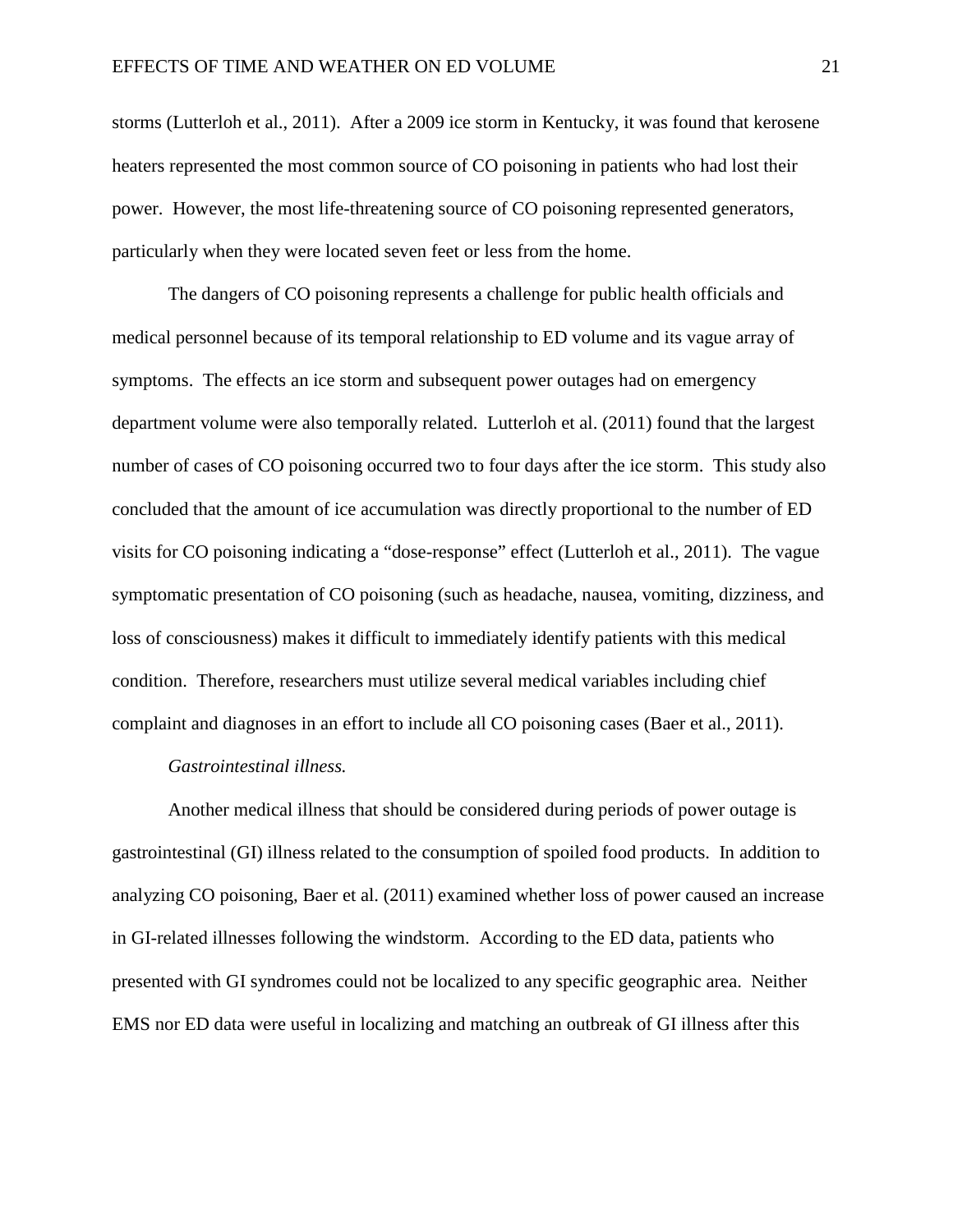storm. As a result, this study failed to prove as association between GI illnesses and specific weather conditions that result in widespread power outages (Baer et al., 2011).

## **The Effects of Holidays, Day of the Week, and Seasons on Emergency Department Volume**

Certain time periods have also been shown to produce higher and lower patient volume in the emergency department. On public holidays, medical literature has shown that there are a higher number of patients in the emergency department (Sun et al., 2009; Tai et al., 2007). As mentioned above, these patients present with less acute complaints. One regional department in Singapore had an average of 18 more patients of the lowest acuity level per day in the department (Sun et al., 2009). Another primary and tertiary care teaching hospital in Southeast Asia calculated an average of 59.77 more patients on holidays than any other weekday (Tai et al., 2007). This increased patient volume is strongly correlated to the business hours of primary care facilities. Because primary care facilities are closed on public holidays, there is an influx of patients on these days (Kam et al., 2010; Sun et al., 2009; Tai et al., 2007).

Numerous studies have attempted to identify the one day of the week that sees the highest total ED attedance. While Sun et al. (2009) concluded that it was Monday, Kam et al. (2010) saw a peak in attendance on Sunday. Despite these differences, both studies justified their results by explaining that outpatient facilities are closed over the weekend. Therefore, patients either attend the ED on the last day of the weekend, or they wait until the day after the weekend to seek medical care (Kam et al., 2010; Sun et al., 2009). Lastly, seasonal variaitons in ED volume have been observed by several studies. Although these conclusions are usually attributed to weather conditions, a few researchers have examined total ED attendance in relationship to months of the year. For instance, in Southeast Asia, Sun et al. (2009) found that there was an increase in total ED volume from May to July. As mentioned above, the patients that present to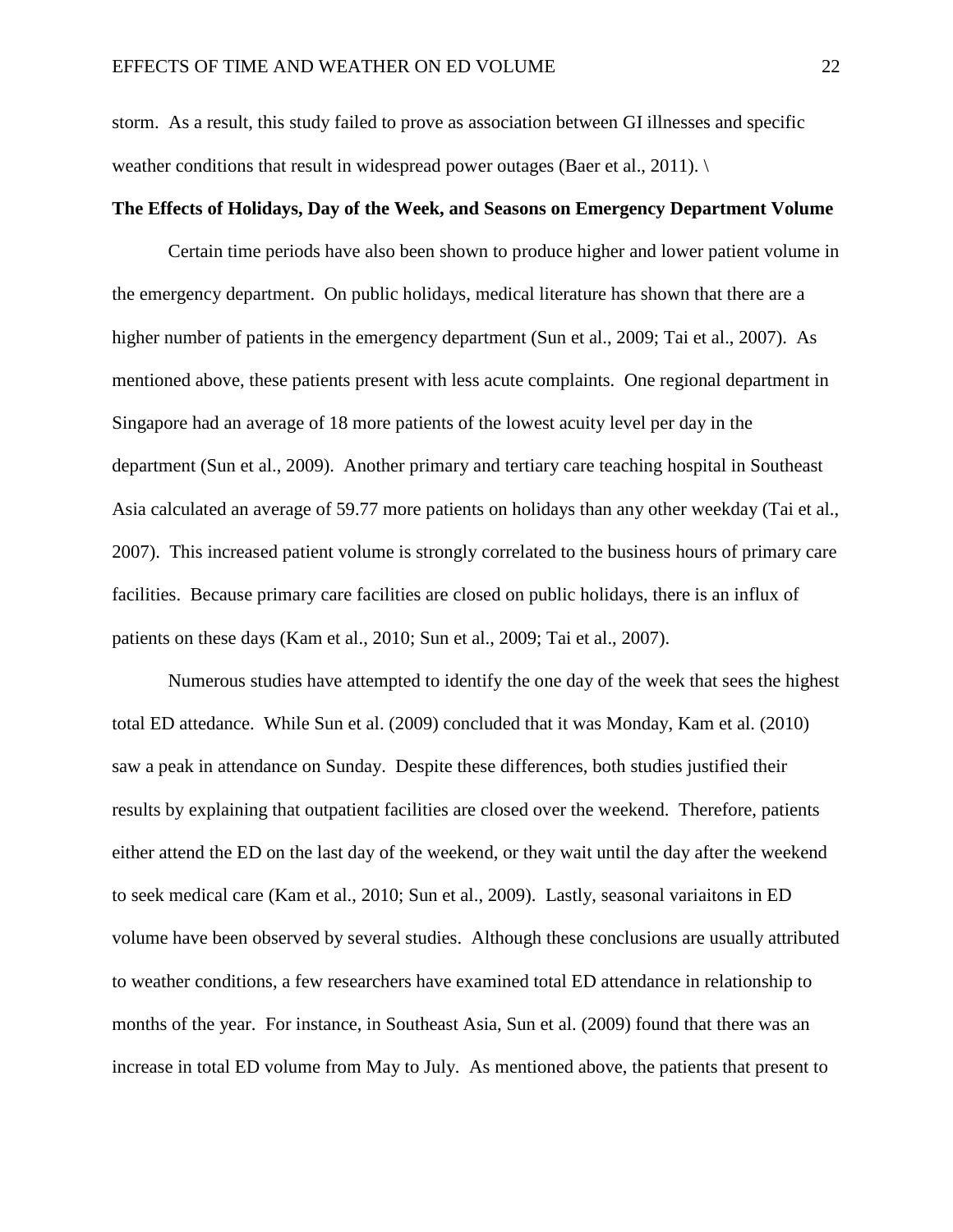the ED during these summer months are typically lower acuity. In addition, these researchers found that November and December brought the fewest number of ED patients (Sun et al., 2009).

## **Other Factors Affecting Emergency Department Volume**

## **Demographics.**

Demographics play a significant role in both chronic and acute medical illness. The age of a patient represents a key variable in predicting their likelihood of injury and propensity for seeking medical care. Falls represent one significant age-related injury. The likelihood of falls increases with advancing age. With respect to age, a study conducted by Dey et al. (2010) during the 2007-2008 winter season indicated that the proportion of ED visits from falls were highest among those patients who were 65 years old or older. However, the relative increase in fall-related ED visits was higher in working-age adults. Compared to time periods without snow and freezing rain, adults between the ages of 20-49 were 3.82 times more likely to visit the ED due to a fall while adults aged 50 to 64 were 3.55 times more likely to have a fall-related ED visit. This relative increase in falls in working adults can be attributed to the assumption that these adults continue to work during the severe winter storms while those over the age of 65 may be retired and have less need to leave their homes during these conditions (Dey et al., 2010).

#### **Patient acuity.**

As another component of emergency department input, patient acuity has a significant impact on emergency department flow. Higher acuity patients not only demand more time, but they also monopolize more staff and equipment than lower acuity patients. It has been shown that patient acuity follows specific trends throughout the year. On public holidays, emergency departments see more lower acuity patients. This is likely due to the fact that primary care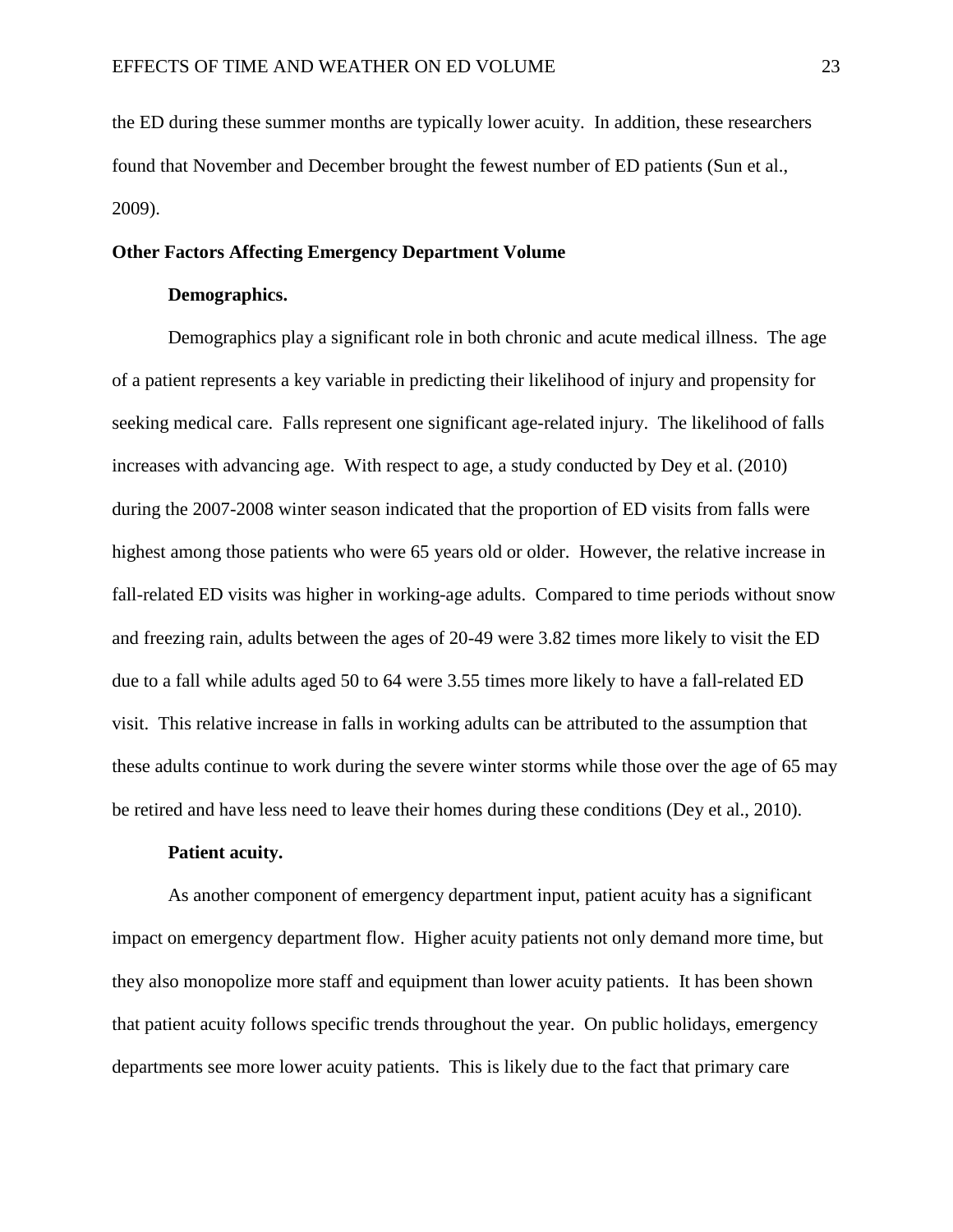facilities, which typically see lower acuity complaints, are closed on public holidays. Studies have shown that patient acuity is high during severe weather conditons. Severe winter weather such as snow storms can precipitate a particular category of high acuity injuries: falls. Falls, specifically in the elderly population, are categorized as higher acuity complaints because of their propensity to cause bone fractures. For instance, in one study 20% of fall visits on days of severe winter weather conditions resulted in a bone fracture. Fractures are particularly debilitating in elderly adults. It is estimated that one half of older adults with hip fractures never fully recover. In addition, more than 15,000 people aged 65 or older die from fall each year. As a result, it is important to take measures to prevent the risk of falls in all adults in an effort to prevent devastating morbidity and mortality (Dey et al., 2010). On the other hand, during periods of higher temperatures, such as those seen in the summer months, there is an increase in lower acuity patients (Sun et al., 2009).

#### **Public Health Implications and Future Research**

The importance of prehospital and emergency department data for surveillance during and after natural disasters and severe weather conditions is essential to monitor and predict regional patient volume (Baer et al., 2011). Prehospital data is particularly helpful when it is provided to health departments in near real time. Usually during a weather-related emergency, traditional reporting via phone or fax of weather-related outbreaks to a health department are delayed due to the influx of patients requiring EMS and ED services. Therefore, health departments must quickly explore new data collection surveillance methods in order to track these events. By establishing a local automated data and surveillance system, health departments can facilitate more rapid data analysis, situational awareness, and public health response measures (Baer et al., 2011; Dey et al., 2010). These automated systems would collect real-time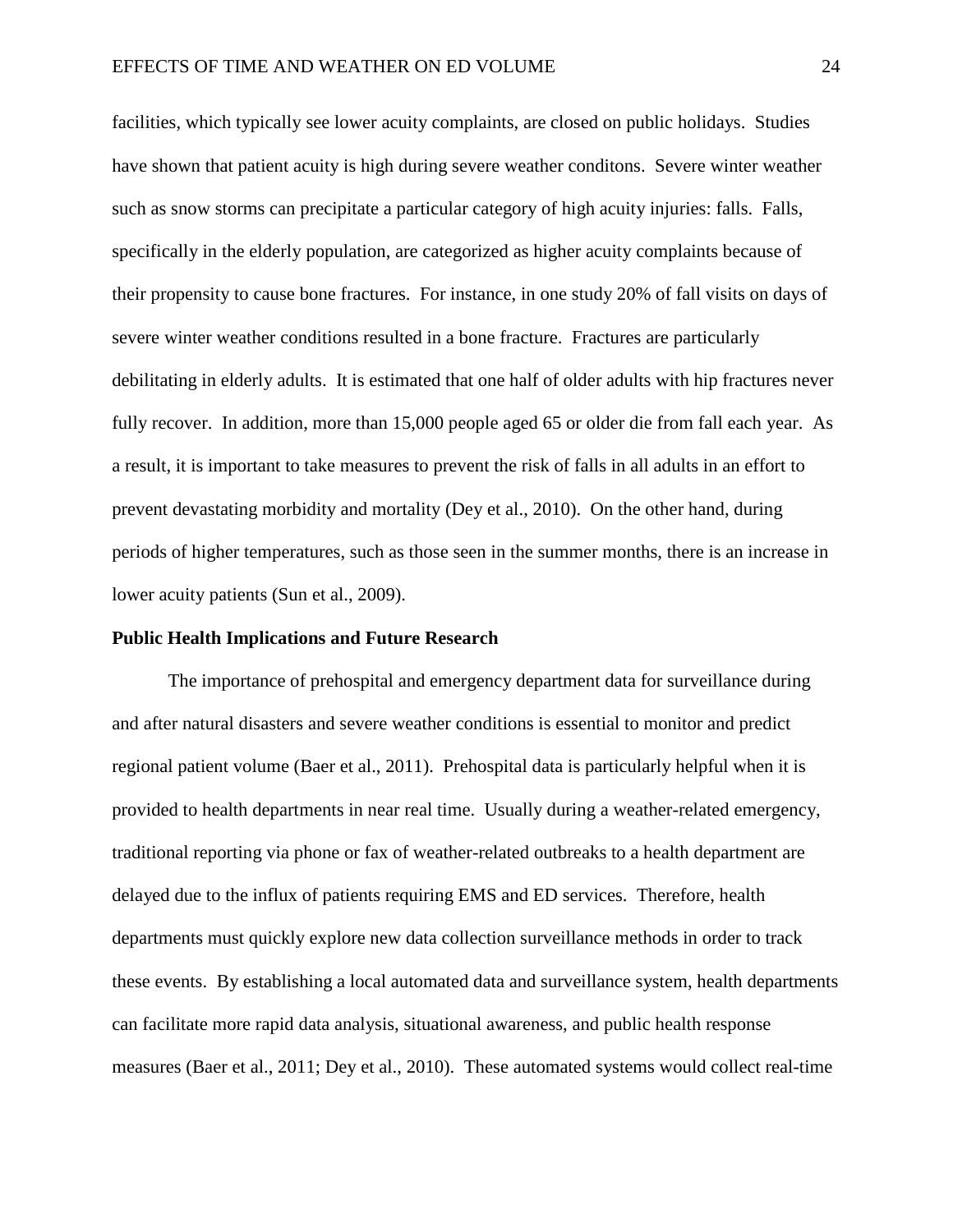data on injuries and other weather-related medical needs in order to emphasize and prepare for a current threat (Dey et al., 2010).

However, these real time data systems are only as accurate as the data in them. Some weather events such as extreme temperatures do not produce a clear set of medical complaints that can be detected in real time. The inability of medical and public health personnel to examine and investigate a rise in heat-related emergency department visits in real time is attributed to data coding. The vague symptomatic picture of heat-related illnesses results in a broad array of "chief complaint" data codes, thereby making it virtually impossible to track heatrelated illnesses (Perry et al., 2011). Patients with other weather related conditions such as carbon monoxide poisoning also present with vague clinical complaints. Because these complaints may not be attributed to carbon monoxide poisoning in a timely matter, their relationship to current weather conditions may be overlooked during data entry (Baer et al., 2011). Data codes that specifically address weather-related illnesses are needed in medical coding systems in order to track these complaints in real time and potentially prevent further weather-related visits (Perry et al., 2011). Therefore, it is the responsibility of both health departments and medical professionals to detect and anticipate weather-related ED visits.

Public health officials and public service messages are very pervasive during severe weather conditions. Studies have suggested several preventative measures that public health officials can take in order to minimize weather-related injuries. For instance, Dey et al. (2010) recommended that fall prevention programs during snow and freezing rain conditions should emphasize the use of boots or sturdy shoes, avoiding the use of cell phones or other devices when walking, using short shuffling steps to maintain balance, having emergency food supplies available, and treating walkways with sand or salt. With regards to heat-related illnesses, current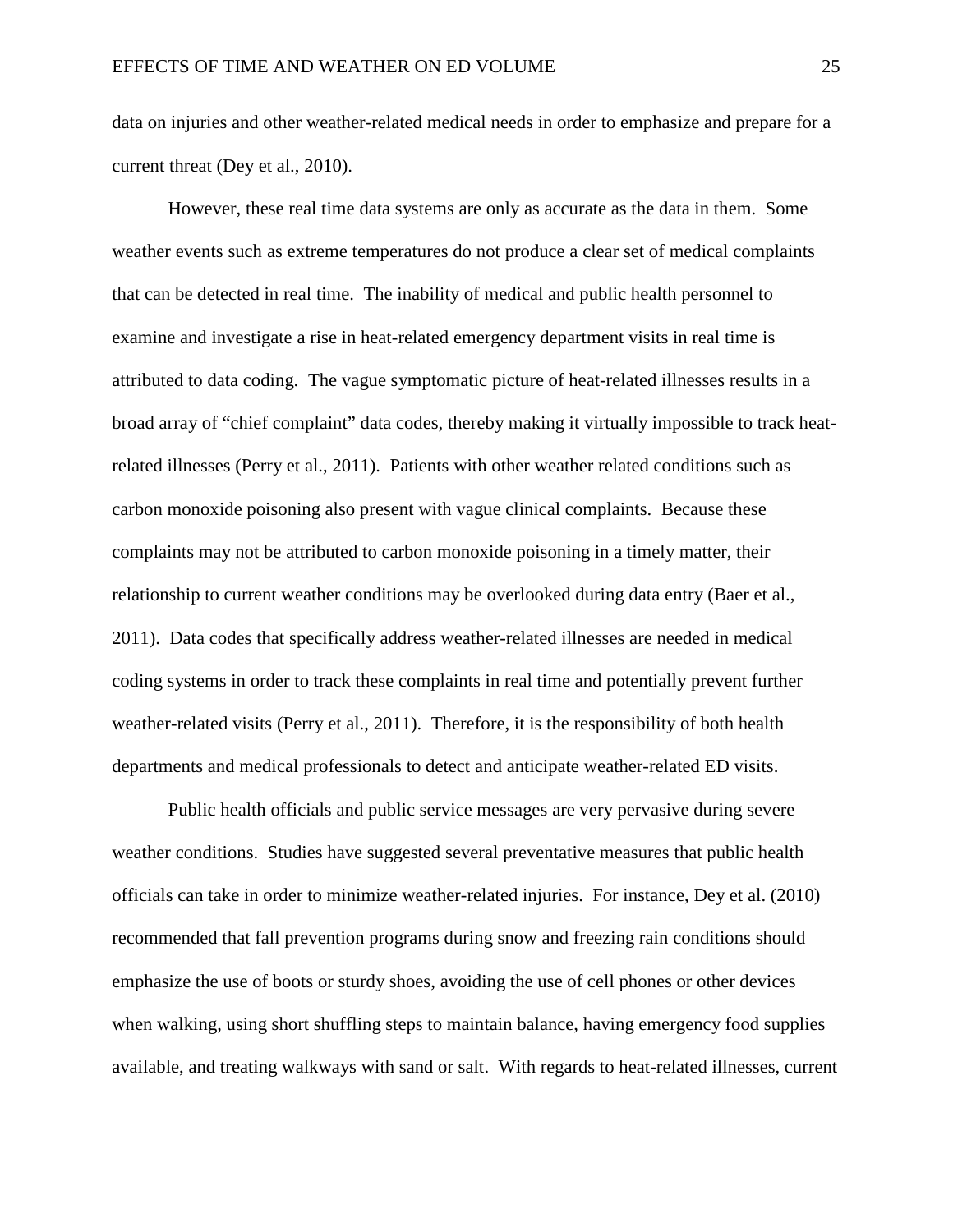public health response plans regarding extreme heat are only aimed at individuals. It has been proposed that responses on a population level be implemented in order to lessen the burden on emergency departments and local hospitals (Perry et al., 2011). It is believed that these public health measures coupled with the use of real-time prehospital and emergency department surveillance could significantly decrease the volume and acuity of medical needs during severe weather conditions.

#### **Methods**

## **Study Design**

A retrospective study was conducted which analyzed the effect severe weather events had on emergency department volume in Montgomery County, Ohio from July 1, 2010 to July 1, 2011 (366 days). Data on emergency department (ED) volume was obtained from the Ohio Department of Health and data on local severe weather events (Montgomery County, Ohio) was obtained from national meteorological databases. The Institutional Review Board at Wright State University approved this study (see Appendix 2).

## **Emergency Department Volume Data**

The subjects of this study included the total number of patients seen per day in all emergency departments in Montgomery County, Ohio between July 1, 2010 and July 1, 2011. Montgomery County contains the city of Dayton as well as surrounding neighborhoods. No patients who visited the emergency department and no emergency department in Montgomery County were excluded. This data includes urban, suburban, and rural emergency departments. This data was obtained from the Epicenter database at the Ohio Department of Health. The date of admission, gender, age, and reason for visit were included for each patient who visited these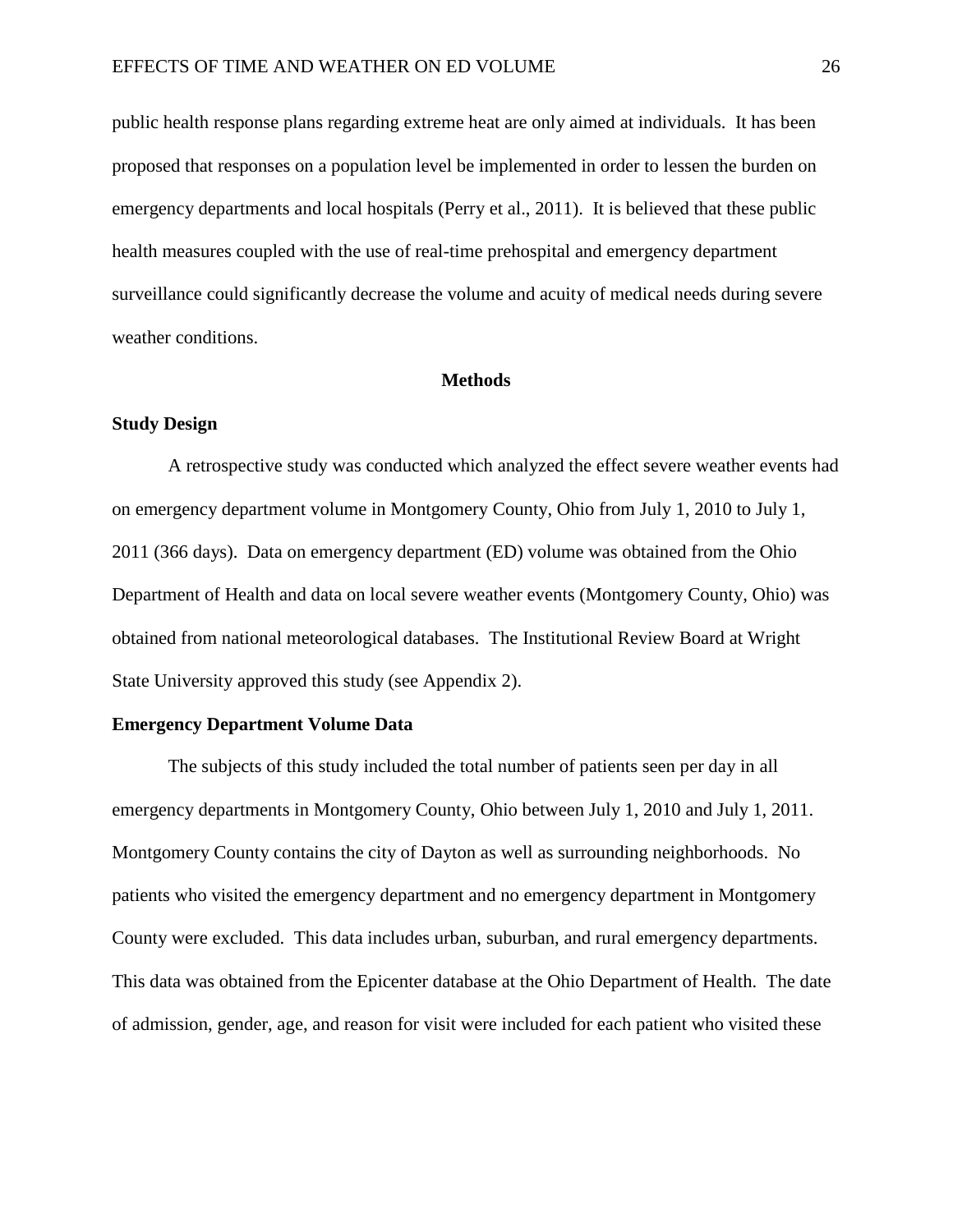emergency departments. Identifying information including zip code, patient identification number, and facility name were removed in order to maintain patient confidentiality.

#### **Weather Data**

Dayton meteorological and climatological information during these 12 months was obtained from publicly accessible databases at the National Oceanic and Atmospheric Administration (NOAA, 2013). Emergency department (ED) data from the days that severe weather conditions were issued for the Montgomery County area were classified as experimental data. These days were compared against identical days of the week (rather than the same calendar days) when there was no severe weather in order to control for fluctuations in ED patient volume depending on the day of the week.

## **Dependent Variable**

The total number of emergency department visits per day was the dependent variable in this study.

## **Independent Variables**

Each day of the week was considered an independent variable. Four seasons of the year (winter, spring, summer and fall) were also independent variables. A list of all federal holidays in 2010 and 2011 was obtained from the U.S. Office of Personnel Management (2011). These twelve holidays were also considered independent variables (Table 1). There were many categories of severe weather conditions (Table 2). "Any weather" was one category. With regards to temperature, the data was analyzed according to any "temperature extreme". "Hot temperatures" (>90⁰F) was intended to be a category, however this was eliminated due to a low number of observations. "Cold temperature"  $\langle 32^{0}F \rangle$  was included as a separate independent variable. Minimum and maximum temperatures were not used during the extreme daily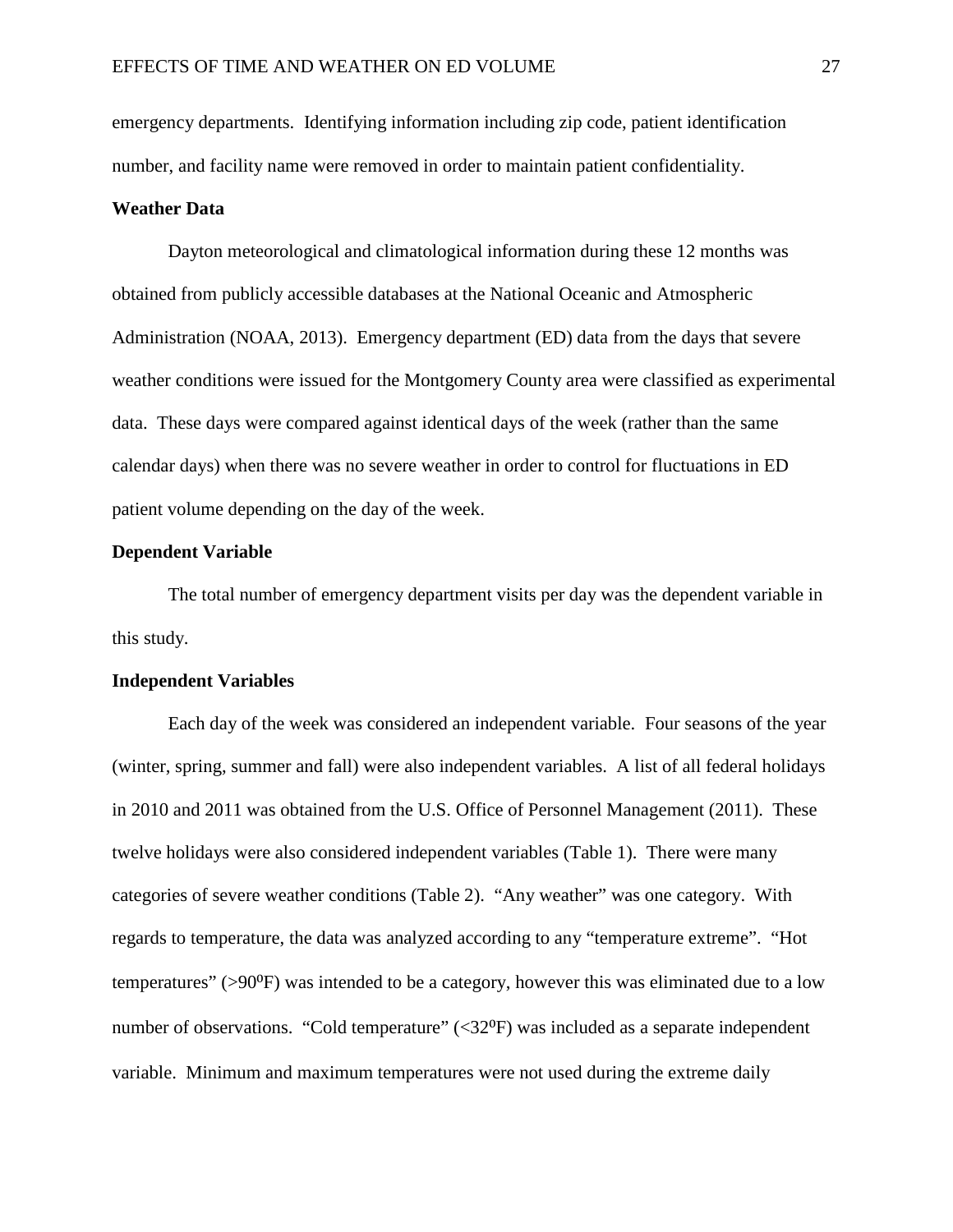variability in temperature seen in Montgomery County, Ohio. The category "cold day after" was included in a subsequent round of analysis. Severe weather events were categorized by type of event. Wind speeds that were greater or equal to 50 knots were included as an independent variable, entitled "wind". Thunderstorm watch and thunderstorm warning were combined into one "thunderstorm" category. Tornado watch and tornado warning were also combined into one "tornado" category. The "flood" category included a real flood advisory, a real flood warning, flash flood warning, and flood warning. 'Precipitation rain and melted snow' and 'precipitation snow and ice pellets' were included into one "precipitation" category. After the initial ANOVA analysis proved that "precipitation" was statistically significant, the category "precipitation day after" was added for further analysis.

| Date                        | <b>Name</b>                         |
|-----------------------------|-------------------------------------|
| Sunday, July 4, $2010$      | Independence Day                    |
| Monday, September 6, 2010   | Labor Day                           |
| Monday, October 11, 2010    | Columbus Day                        |
| Thursday, November 11, 2010 | Veterans Day                        |
| Thursday, November 25, 2010 | <b>Thanksgiving Day</b>             |
| Friday, December 24, 2010   | Christmas Eve                       |
| Saturday, December 25, 2010 | Christmas Day                       |
| Friday, December 31, 2010   | New Year's Eve                      |
| Saturday, January 1, 2011   | New Year's Day                      |
| Monday, January 17, 2011    | Birthday of Martin Luther King, Jr. |
| Friday, February 21, 2011   | Washington's Birthday               |
| Monday, May 30, 2011        | <b>Memorial Day</b>                 |
|                             |                                     |

*List of Federal Holidays between July 1, 2010 and July 1, 2011*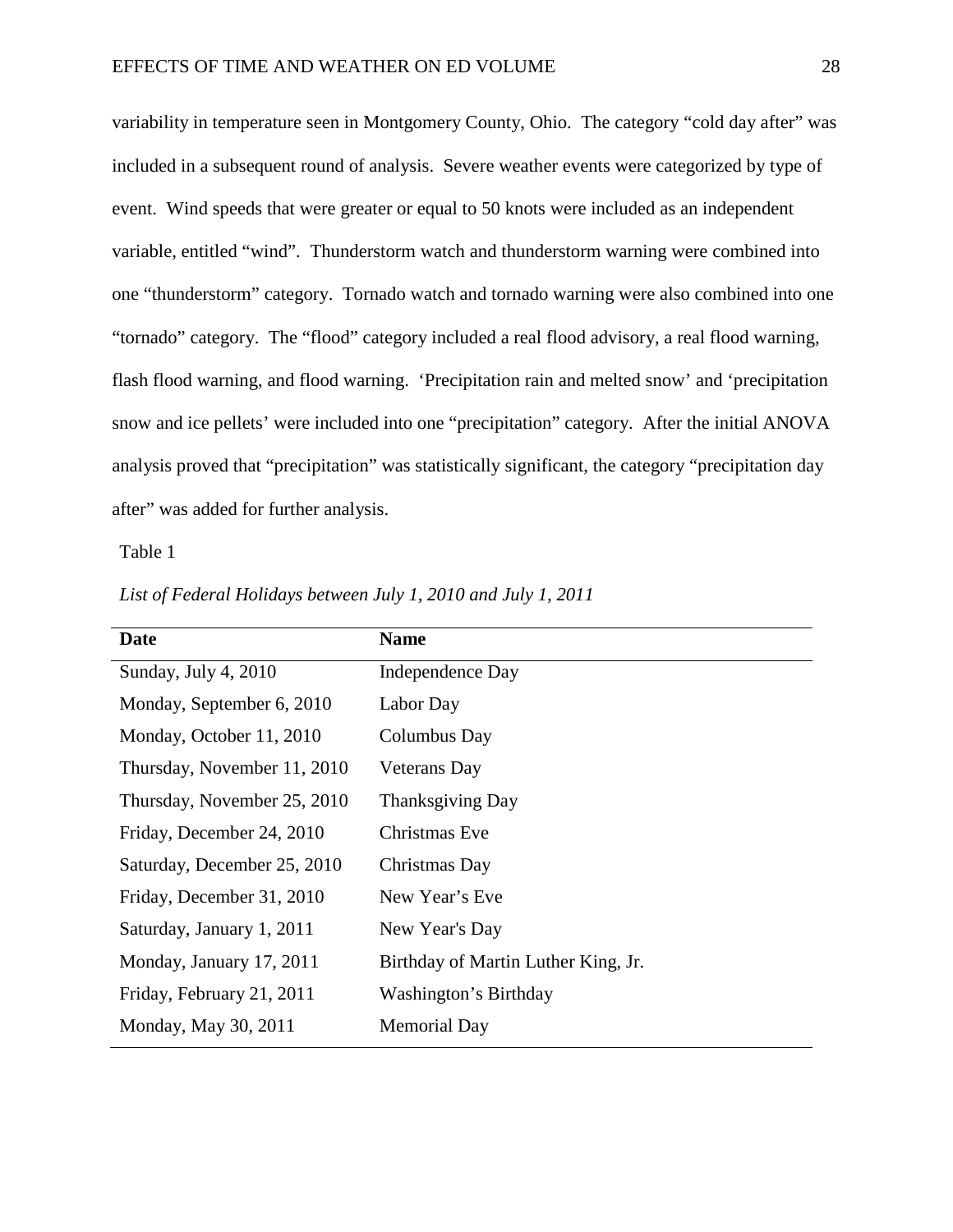## Table 2

*List of Independent Variables*

| <b>Independent Variable</b> | <b>Inclusion Criteria</b>                                                           |
|-----------------------------|-------------------------------------------------------------------------------------|
| Weekday                     | Divided according to the 7 days of the week                                         |
| <b>Seasons</b>              | Included winter, spring, summer, and fall. Official start                           |
|                             | dates are according to the Almanac.                                                 |
| Holiday                     | Includes all federal holidays during this time period (12)                          |
|                             | total) according to the U.S. Office of Personnel                                    |
|                             | Management                                                                          |
| Any weather                 | Includes any severe weather event                                                   |
| Temperature extreme         | Includes "at observation" hot temperatures which are >                              |
|                             | 95 $\mathrm{^{\circ}F}$ and cold temperatures which are $<$ 32 $\mathrm{^{\circ}F}$ |
| Cold temperature            | Includes "at observation" temperatures that are $<$ 32 $^{\circ}$ F                 |
| Cold day after              | Includes the day after a cold temperature event took place                          |
| Winds $\geq$ 50 kts         | Includes wind speeds that were greater than or equal to 50                          |
|                             | knots (kts). (1 knot is equivalent to 1.152 miles per hour.)                        |
| Thunderstorm                | Includes thunderstorm watch and thunderstorm warning                                |
| Tornado                     | Includes tornado watch and tornado warning                                          |
| Flood                       | Includes areal flood advisory, areal flood warning, flash                           |
|                             | flood warning, and flood warning                                                    |
| Precipitation               | Includes rain, melted snow, snow, and ice pellets                                   |
| Precipitation day after     | Includes the day after a precipitation event occurred                               |

## **Data Analysis**

The initial deidentified emergency department data from the Ohio Department of Health listed every patient who visited EDs between July 1, 2010 and July 1, 2011 in chronological order. Using this Excel sheet, a separate Microsoft Excel spreadsheet was created in order to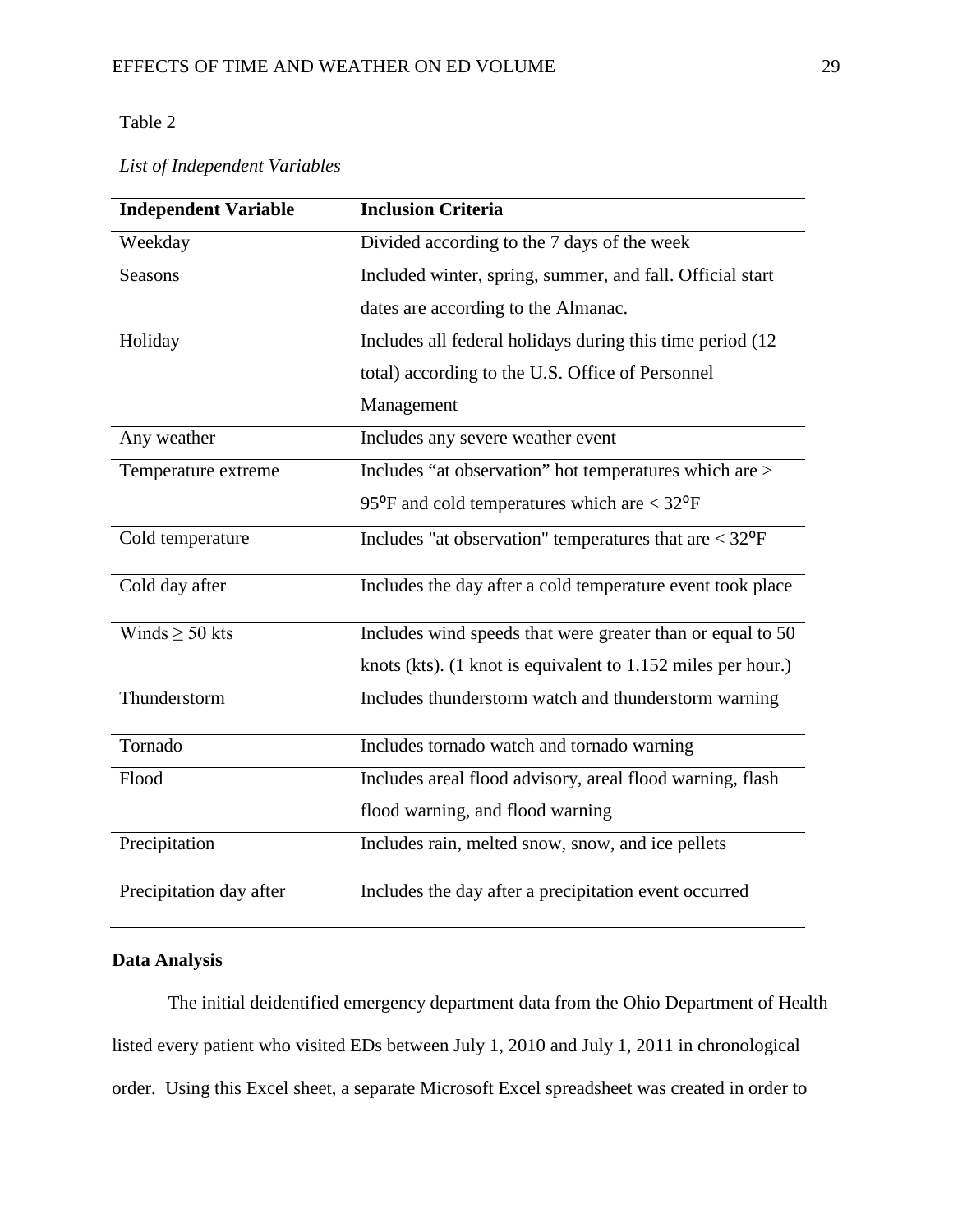calculate the total number of ED visits per day for this 366 day time period. All patients who visited the ED were divided into three age categories- children (age <18), adult (age 18-64), or elderly (age >64). All patients were categorized as either male or female. Each day was coded numerically for the appropriate day of the week and season of the year. Weather events from the NOAA were then added to this spreadsheet. If a weather event, such as a cold temperature event or a tornado watch, occurred on one day, it was marked with a "1" for "yes". Any day without a particular weather event was annotated with a "2" for "no". Once all weather events were numerically coded, it was statistically analyzed using SAS software 9.3 (SAS, 2002-2005). Descriptive statistics were calculated to describe the prevalence of gender and age categories in the ER data and to describe Montgomery County, Ohio weather.

## **Statistical Analysis**

A two tailed Analysis of Variance (ANOVA) was used to determine if the total number of ED patient visits were significantly associated with the independent variables. The Least Significant Difference post hoc test was used to look at differences within independent variables. Least Significant means were calculated for all independent variables. P values < 0.05 were considered statistically significant for all analyses.

#### **Results**

There were a total of 264,433 patient visits in all of the Dayton, Ohio emergency departments from July 1, 2010 to July 1, 2011. During this time period, there were a total of 366 days. On average, 58.1% of ED patients per day were female while 41.9% of patients were male. There was an average of 454.8 adult patients, 149.3 pediatric patients, 118.5 elderly patients who visited Dayton emergency departments per day (Table 3).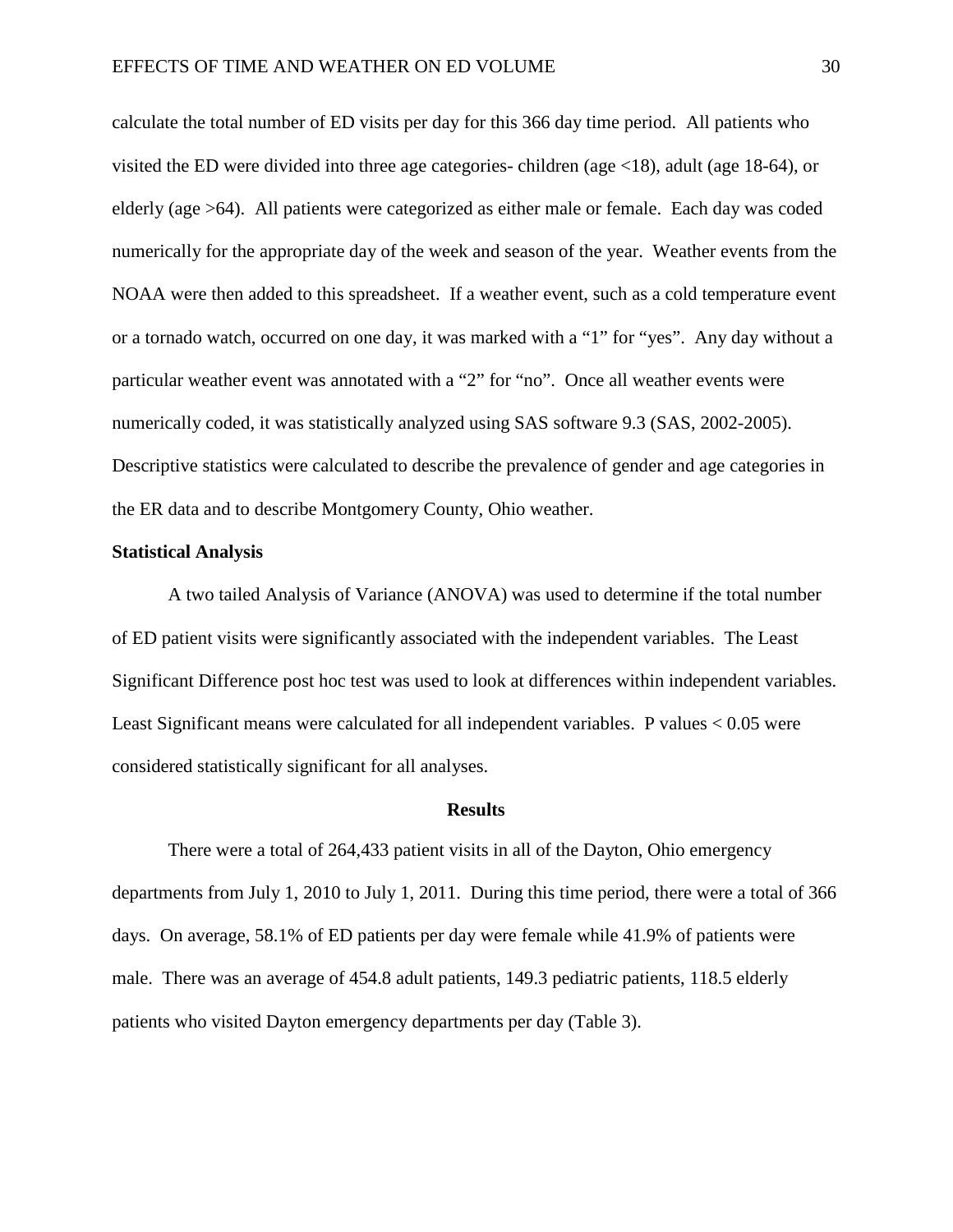## Table 3

| <b>Demographics</b>             | <b>Total Number</b> | <b>Average Per Day</b> | <b>Percent Per Day</b> |
|---------------------------------|---------------------|------------------------|------------------------|
| <b>Gender</b>                   |                     |                        |                        |
| Male                            | 110,801             | 302.7                  | 41.9%                  |
| Female                          | 153,626             | 419.8                  | 58.1%                  |
| Unknown                         | 6                   | $\overline{0}$         | $0\%$                  |
| Age                             |                     |                        |                        |
| Children $(\langle 18 \rangle)$ | 54,625              | 149.3                  | 20.7%                  |
| Adult (18-64 yrs.)              | 166,452             | 454.8                  | 62.9%                  |
| Elderly $(>64 \text{ yrs.})$    | 43,356              | 118.5                  | 16.4%                  |

*Summary of Demographics Data*

The weather in Dayton, Ohio is highly variable. Temperatures ranged from -2.0<sup>o</sup>F to 100.0°F. The average temperature in Dayton from July 2010- July 2011 was 55.45°F. NOAA separates precipitation into rain/melted snow and snow/ice pellets. The average amount of rain and melted snow that occurred per day during this time period was 0.34 inches. On the days when there was winter precipitation, the average amount of snow and ice pellets was 0.86 inches per day. April of 2011 saw the highest amount of total rain and melted snow, with a total of 10.94 inches. August of 2010 was the driest month with only 0.62 inches total. The highest amount of snow and ice pellets was present in December 2010, with 4.0 inches total. A summary of temperature and precipitation data can be found in Table 4.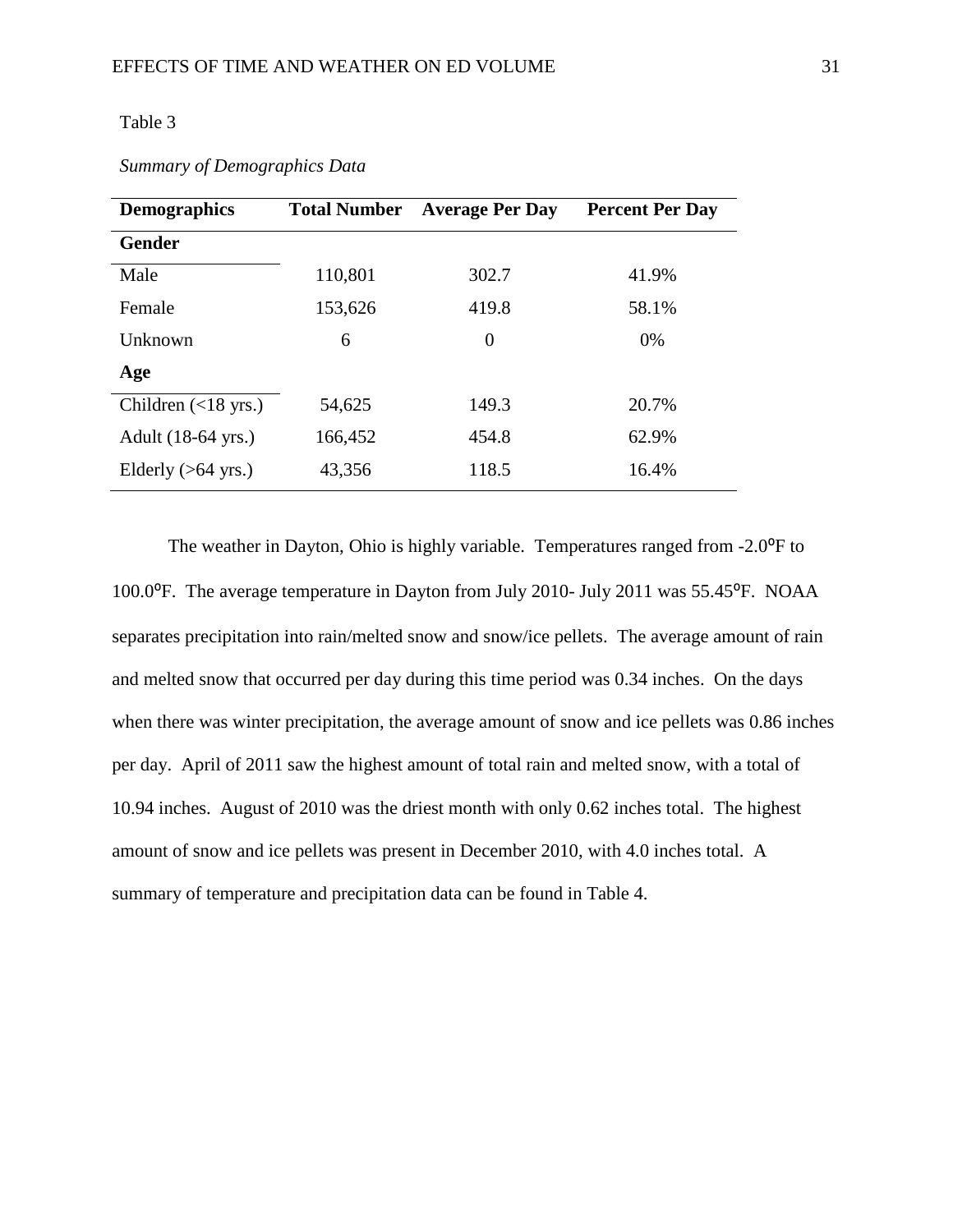## Table 4

| Weather                       | <b>Total Average</b> |      | Minimum Maximum |
|-------------------------------|----------------------|------|-----------------|
| Temperature ( <sup>o</sup> F) | 55.45                | $-2$ | 100             |
| Precipitation (in.)           |                      |      |                 |
| Rain, melted snow             | 0.34                 |      | 2.23            |
| Snow, ice pellets             | 0.86                 |      |                 |

*Summary of Temperature and Precipitation Data*

The average number of ED visits per day was 722.5. Emergency Department visits per

week are presented in Figure 2.



*Figure 2*. Average number of ED visits per week from July 1, 2010 to July 1, 2011.

## **Results of ANOVA**

## **Weekday.**

The day of the week significantly affected the number of ED visits ( $p < .0001$ , Table 9). In comparison to the total average number of ED visits (722.5 visits), Mondays saw the highest number of ED visits with an average of 739.5 patients per day. The average number of visits decreased as the week continued. Saturdays had the lowest number of ED visits at 614.3. Then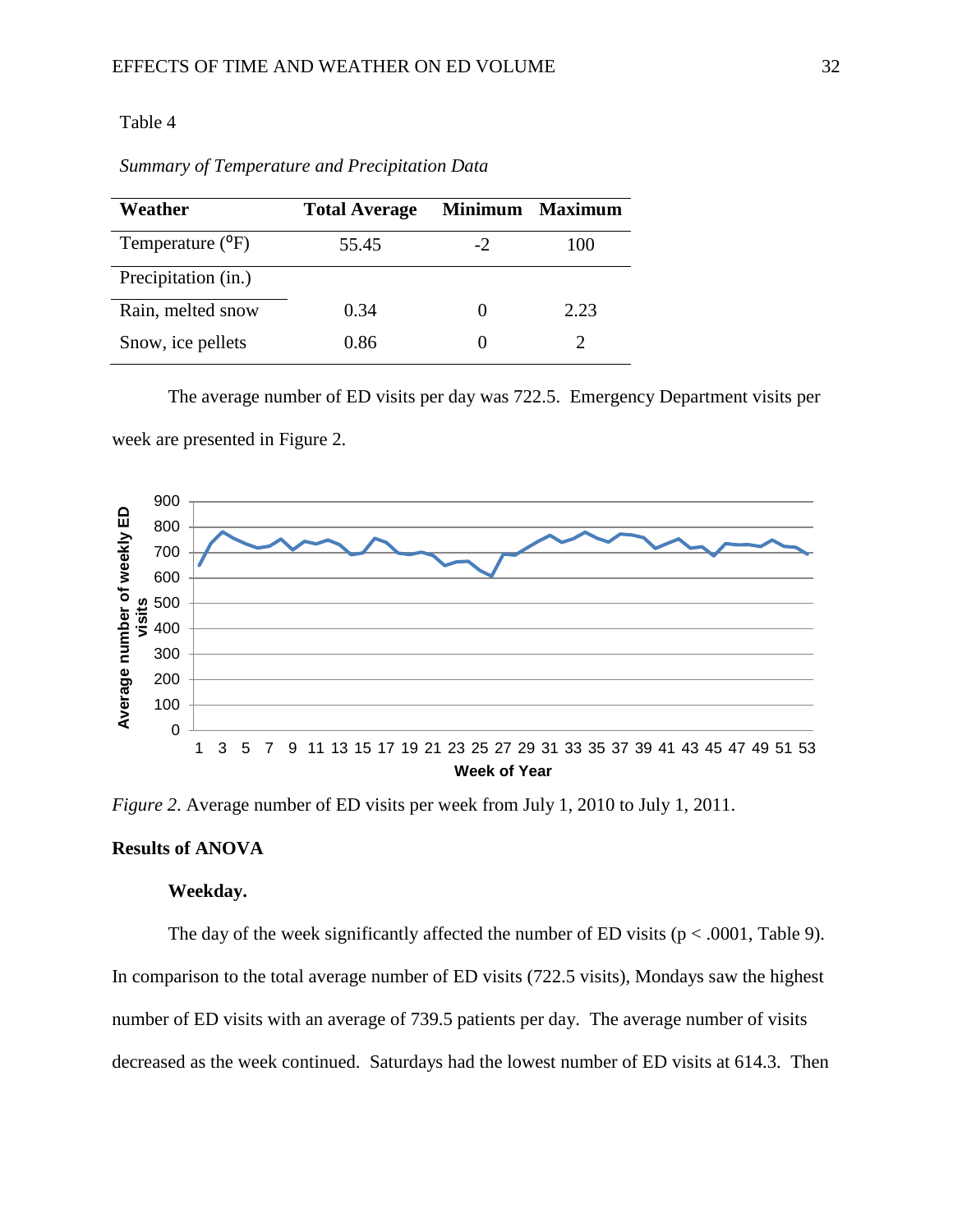there was a small spike in volume on Sunday, with an average of 655.3 visits before the Monday peak in emergency department patients.

There were also significant differences in patient volume between weekdays. The difference in average ED visits was statistically significant between each weekday, with a few exceptions (Table 5). There was no difference in patient volume when comparing Sunday to Thursday ( $p = 0.2286$ ) and Friday ( $p = 0.1917$ ). In addition, there was no difference in ED volume between Tuesday and Wednesday ( $p = 0.6035$ ; Table 6).

## Table 5

*Difference in the Average Number of ED Visits between Weekdays*

|                 | Sunday  | <b>Monday</b> | Tuesday | Wednesday Thursday |         | Friday  | <b>Saturday</b> |
|-----------------|---------|---------------|---------|--------------------|---------|---------|-----------------|
| <b>Sunday</b>   | X       | $-84.2$       | $-33.2$ | $-28.7$            | $-10.4$ | 11.3    | 41.0            |
| <b>Monday</b>   | 84.2    | X             | 51.0    | 55.5               | 73.8    | 95.5    | 125.2           |
| <b>Tuesday</b>  | 33.2    | $-51.0$       | X       | 4.5                | 22.8    | 44.5    | 74.2            |
| Wednesday       | 28.7    | $-55.5$       | $-4.5$  | X                  | 18.3    | 40.0    | 69.7            |
| <b>Thursday</b> | 10.4    | $-73.8$       | $-22.8$ | $-18.3$            | X       | 21.7    | 51.4            |
| Friday          | $-11.3$ | $-95.5$       | $-44.5$ | $-40.0$            | $-21.7$ | X       | 29.7            |
| <b>Saturday</b> | $-41.0$ | $-125.2$      | $-74.2$ | $-69.7$            | $-51.4$ | $-29.7$ | X               |

*Statistical Significance of Average Number of ED Visits between Weekdays*

|                 | Sunday   | <b>Monday</b> | <b>Tuesday</b> | Wednesday | <b>Thursday</b> | Friday   | <b>Saturday</b> |
|-----------------|----------|---------------|----------------|-----------|-----------------|----------|-----------------|
| <b>Sunday</b>   | X        | < 0.0001      | 0.0002         | 0.0013    | 0.2286          | 0.1917   | < 0.0001        |
| <b>Monday</b>   | < 0.0001 | X             | < 0.0001       | < 0.0001  | < 0.0001        | < 0.0001 | $\leq 0.0001$   |
| <b>Tuesday</b>  | 0.0002   | $\leq 0.0001$ | Χ              | 0.6035    | 0.0083          | < 0.0001 | < 0.0001        |
| Wednesday       | 0.0013   | < 0.0001      | 0.6035         | Χ         | 0.0355          | < 0.0001 | $\leq 0.0001$   |
| <b>Thursday</b> | 0.2286   | < 0.0001      | 0.0083         | 0.0355    | X               | 0.0116   | < 0.0001        |
| Friday          | 0.1917   | < 0.0001      | $\leq 0.0001$  | < 0.0001  | 0.0116          | X        | 0.0007          |
| <b>Saturday</b> | < 0.0001 | < 0.0001      | < 0.0001       | < 0.0001  | < 0.0001        | 0.0007   | X               |
|                 |          |               |                |           |                 |          |                 |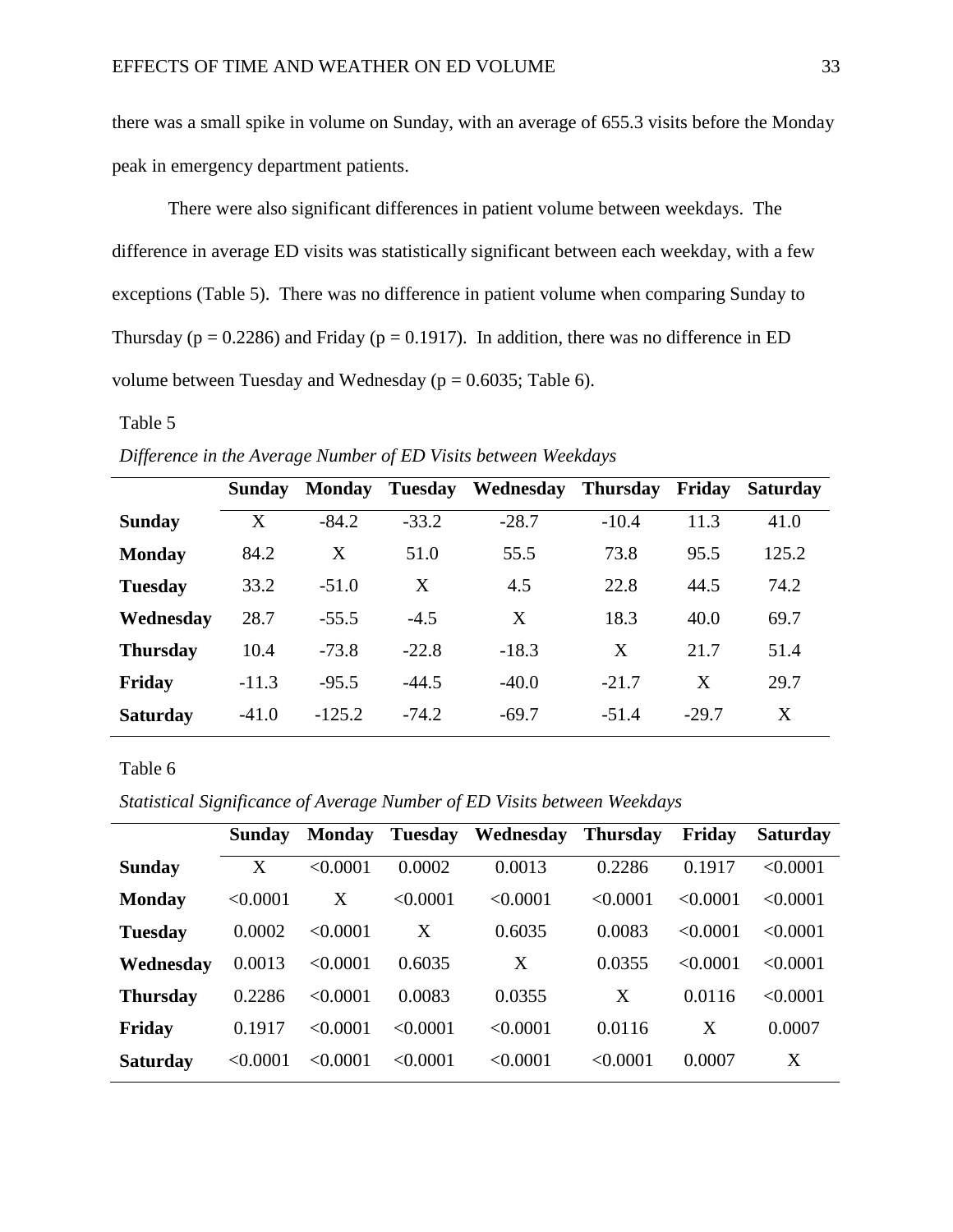## **Seasons.**

The number of ED visits varied significantly according to the season of the year. The average number of ED visits decreased as the seasons progressed throughout the year. The winter season (n=89) saw the highest number of ED visits across Dayton, Ohio with an average of 706.3. The spring season (n=93) was the second highest with an average of 668.8 visits per day. The average number of ED visits in the summer months (n=95) was 666.8. Lastly, fall (n=89) had the least number of ED visits per day with an average of only 639.0. When compared to the total average number of ED visits for the study's time period, these seasonal differences were statistically significant with p values <0.0001 for each season. The numerical difference in ED volume between seasons is available in Table 7. When examining the difference in average ED visits between seasons, all averages were statistically significant ( $p <$ 0.0001), except when comparing spring to summer ( $p = 0.7689$ , Table 8).

#### Table 7

|               | Winter  | <b>Spring</b> | <b>Summer</b> | Fall |
|---------------|---------|---------------|---------------|------|
| Winter        | X       | 37.5          | 39.5          | 67.3 |
| <b>Spring</b> | $-37.5$ | Х             | 2.0           | 29.8 |
| <b>Summer</b> | $-39.5$ | $-2.0$        | X             | 27.8 |
| Fall          | $-67.3$ | $-29.8$       | $-27.8$       | Х    |

*Difference in the Average Number of ED Visits between Seasons*

*Statistical Significance of Average Number of ED Visits between Seasons*

|               | Winter   | <b>Spring</b> | <b>Summer</b> | Fall     |
|---------------|----------|---------------|---------------|----------|
| Winter        | X        | < 0.0001      | < 0.0001      | < 0.0001 |
| <b>Spring</b> | < 0.0001 | X             | 0.7689        | < 0.0001 |
| Summer        | < 0.0001 | 0.7689        | X             | 0.0001   |
| Fall          | < 0.0001 | < 0.0001      | 0.0001        | X        |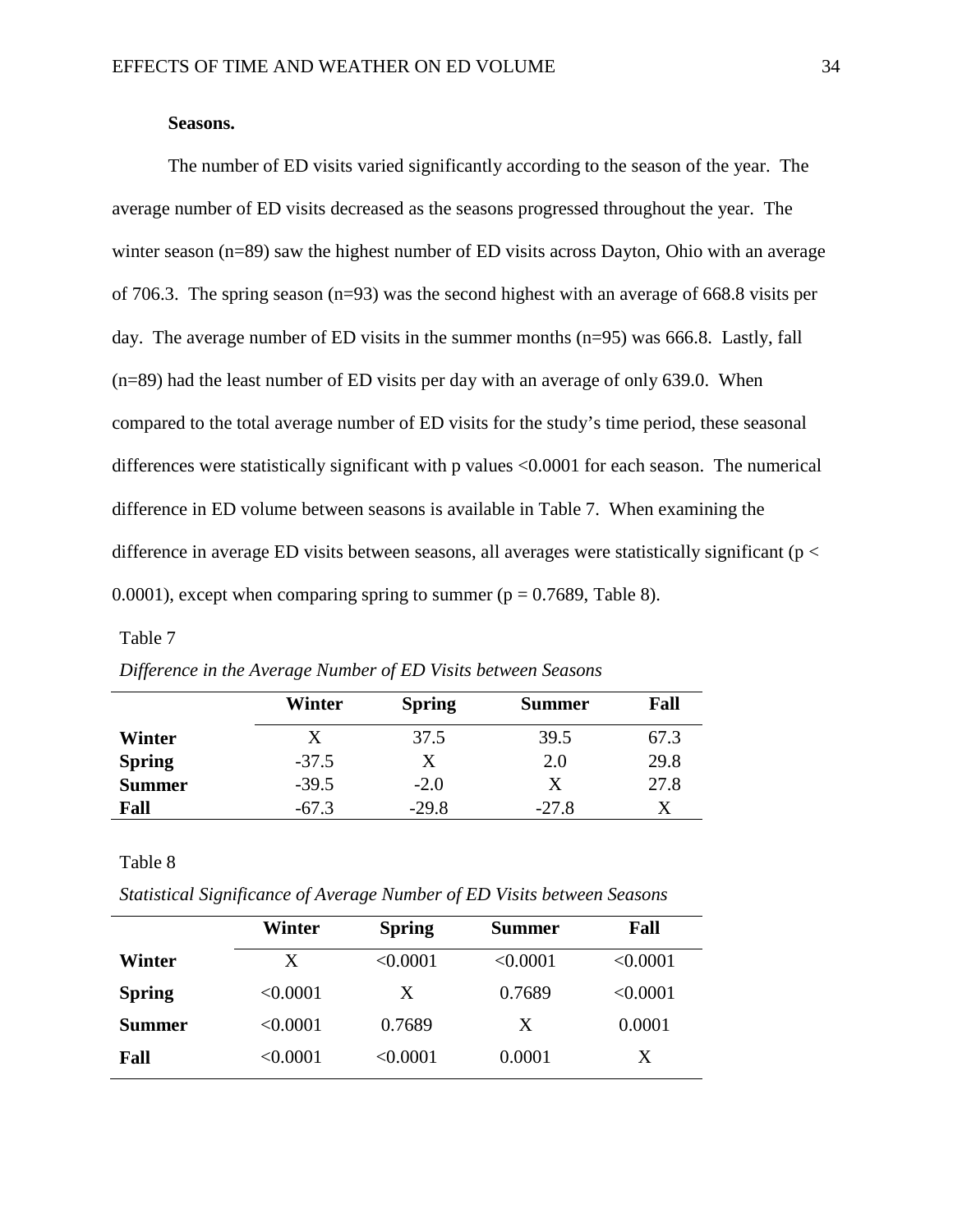## **Holidays.**

There was a statistical difference in the number of ED visits on federal holidays versus days that were not considered a federal holiday. In total, there were 12 federal holidays between July 1, 2010 and July 1, 2011. The list of federal holidays can be found in Table 1. The average number of total ED visits on federal holidays was 640.9 while the average number of total ED visits on non-holidays was 699.5. There were fewer emergency department visits on federal days than other days. The p value for this difference was significant at <0.0001.

| Characteristic | ${\bf N}$ | <b>Average Number of ED Visits</b> | <b>Standard Error</b> | p value  |
|----------------|-----------|------------------------------------|-----------------------|----------|
| Weekday        |           |                                    |                       | < 0.0001 |
| Sunday         | 52        | 655.3                              | 18.9                  |          |
| Monday         | 52        | 739.5                              | 18.2                  |          |
| Tuesday        | 52        | 688.5                              | 19.1                  |          |
| Wednesday      | 52        | 684.0                              | 18.7                  |          |
| Thursday       | 53        | 665.7                              | 18.6                  |          |
| Friday         | 53        | 644.0                              | 18.6                  |          |
| Saturday       | 52        | 614.3                              | 18.6                  |          |
| <b>Season</b>  |           |                                    |                       | < 0.0001 |
| Winter         | 89        | 706.3                              | 17.2                  |          |
| Spring         | 93        | 668.8                              | 18.7                  |          |
| Summer         | 95        | 666.8                              | 19.3                  |          |
| Fall           | 89        | 639.0                              | 18.1                  |          |
| <b>Holiday</b> |           |                                    |                       | < 0.0001 |
| Yes            | 12        | 640.9                              | 21.6                  |          |
| N <sub>o</sub> | 354       | 699.5                              | 15.9                  |          |

*Number of ED Visits by Weekday, Season, and Holiday*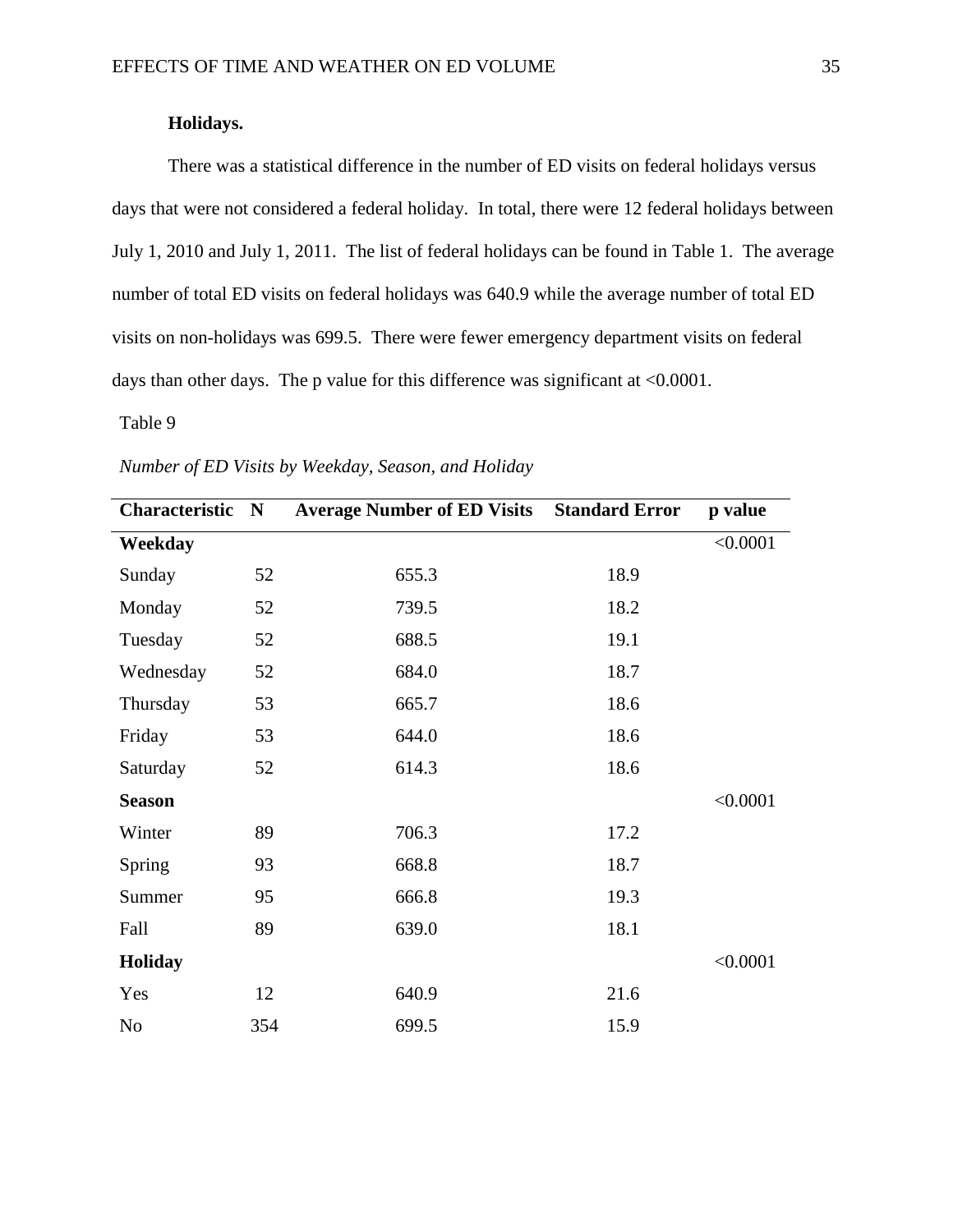## **Any weather.**

There was a statistical difference in the number of ED visits on days that had "any weather" versus control days. For days that were categorized as "any weather" ( $n = 196$ ), the average number of ED visits was 677.9. For control days when there was no weather event ( $n =$ 170), the average number of ED visits was 662.5. The p value for this difference was not significant at 0.1422 (Table 10).

#### **Temperature extreme-cold.**

There was also a statistically significant difference in the number of ED visits on days with an extreme temperature including hot and cold. However, between July 1, 2010 and July 1, 2011, there were no days in which the temperature at observation was greater than  $90^{\circ}$ F. As a result, all extreme temperatures in this category are referring to cold temperature less than 32<sup>o</sup>F. This is in comparison to other days of the study time period when the "at observation" temperature was between 33-89 $^{\circ}$ F. On days when there was a cold temperature (< 32 $^{\circ}$ F) at the observation point (n=89), the average number of ED visits per day was 657.0. This is in comparison to an average of 683.4 visits on days without an extreme cold temperature (n=277). This difference in means was statistically significant, with a p-value of 0.0257 (Table 10).

#### **Cold day after.**

When the first set of analyses proved that "cold temperature" was a statistically significant variable, the number of ED visits on days following a "cold temperature" day was examined. This new "cold day after" variable included only those days following either a single cold temperature day or a string on days with cold temperatures. If the following day was also noted to have a temperature less than 32<sup>o</sup>F then it was excluded because this was also considered a weather event. In total, there were 24 "cold day after" days where the temperature was no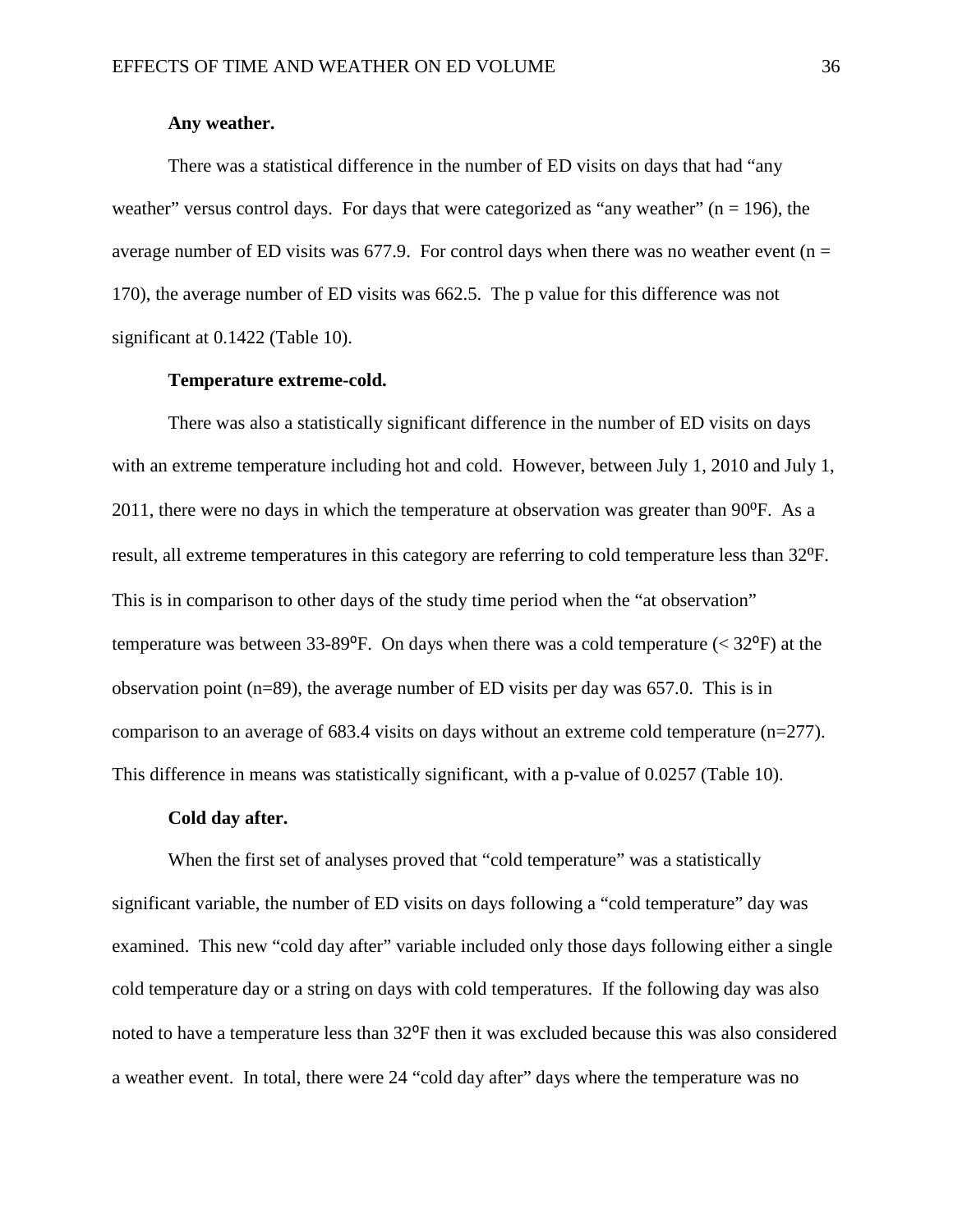longer less than 32<sup>o</sup>F. The average number of ED visits for these days was 685.8 while the average number of ED visits for the remaining 342 days was 654.6. There was a statistically significant increase in ED visits on the days following extreme cold temperatures. The p value for this difference was 0.0320 (Table 10.)

#### **Wind.**

There was no statistically significant difference in the number of ED visits on days when wind speeds were greater than or equal to 50 knots. The average number of emergency department visits on the seven days of strong winds was 665.2. This is in comparison to the average number of visits on non-wind days which was  $675.2$  (n=359). The p value of this category was not statistically significant at 0.6098 (Table 10).

## **Thunder.**

There was no statistically significant difference in the number of ED visits on days when there was a severe thunderstorm watch or warning. While the average number of emergency department visits on days when there was a thunderstorm event was  $671.6$  (n=23), the average number of visits on non-thunderstorm days was 668.8 (n=343). The p value of this category was 0.8272, and therefore not statistically significant (Table 10).

## **Tornado.**

There was no statistically significant difference in the number of ED visits on days when a tornado watch or a tornado warning was issued. The average number of ED visits on the eight days when a tornado watch or warning were announced was 670.5 visits. On the other 358 nontornado days, the average number of ED visits per day was 669.9. The p value for this variable was 0.9744, and therefore not statistically significant (Table 10).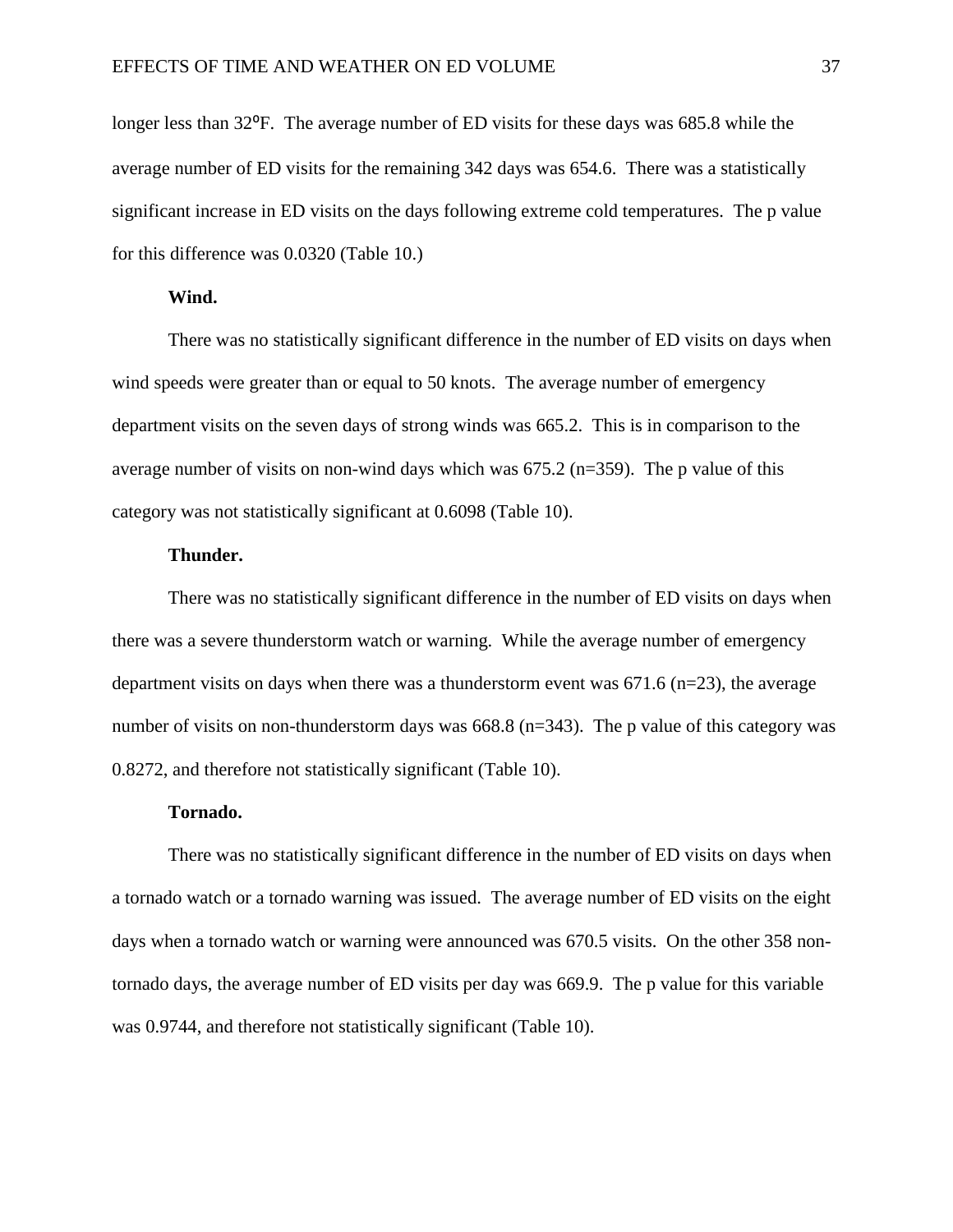#### **Flood.**

When examining the difference between the average number of ED visits during a flood event versus other non-flood days, there was no statistically significant difference. The average number of ED visits on days when a flood advisory or warning were issued was 661.7 ( $n=20$ ) while the average number of ED visits on all other days was 678.7 (n=346). The p value for this difference was not significant at 0.1260 (Table 10).

## **Precipitation.**

There was a statistically significant difference in the average number of ED visits on days with any form of precipitation. Of the 129 days with precipitation, the average number of ED visits was 656.6, while the average number of visits was 683.8 for the other 237 nonprecipitation days. There were fewer emergency department visits on days with precipitation than other days of the year. The p-value of this variable was significant at 0.0071 (Table 10).

#### **Precipitation day after.**

After the first set of analyses demonstrated that precipitation had a statistically significant impact on ED volume, a variable looking at the number of ED visits following a "precipitation" day was added. This new "precipitation day after" variable included only those days that followed a day or a series of days with precipitation. There were no other weather events on these days. In total, 66 days followed "precipitation" days. The average number of ED visits on these "precipitation day after" days was 669.1 while the average number of ED visits for the remaining 300 days was 671.3. There was no statistically significant difference in ED visits following a precipitation event. The p-value for this variable was 0.8289 (Table 10).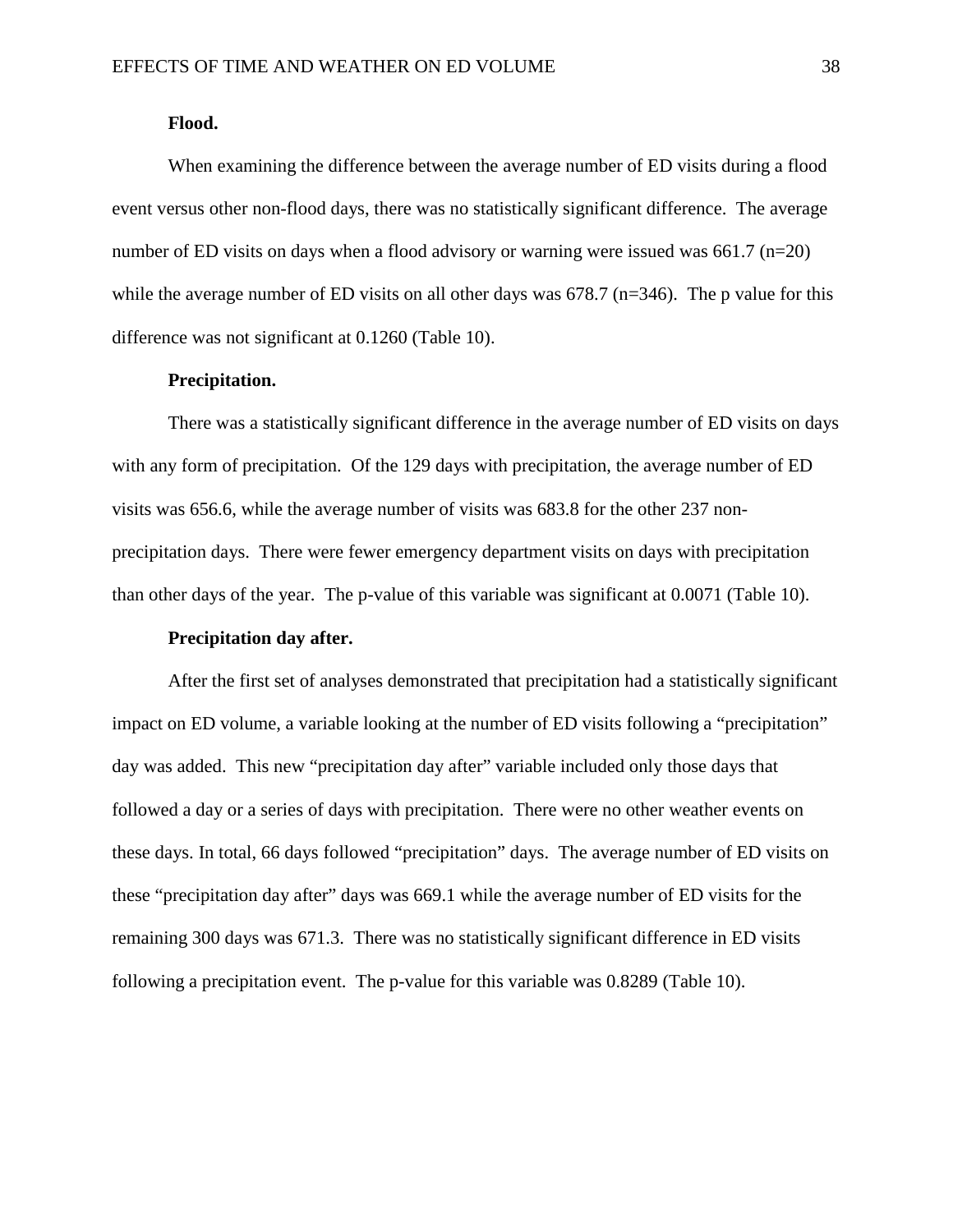## Table 10

|                                  |                | <b>Average Number</b> |                       |         |
|----------------------------------|----------------|-----------------------|-----------------------|---------|
| <b>Weather Variable</b>          | $\mathbf N$    | of ED Visits          | <b>Standard Error</b> | p value |
| Any weather                      |                |                       |                       |         |
| Yes                              | 196            | 677.9                 | 16.7                  | 0.1422  |
| N <sub>o</sub>                   | 170            | 662.5                 | 20.2                  |         |
| <b>Temperature extreme- cold</b> |                |                       |                       |         |
| Yes                              | 89             | 657.0                 | 21.2                  | 0.0257  |
| No                               | 277            | 683.4                 | 15.9                  |         |
| Cold day after                   |                |                       |                       |         |
| Yes                              | 24             | 685.8                 | 21.5                  | 0.0320  |
| N <sub>0</sub>                   | 342            | 654.6                 | 16.7                  |         |
| Wind                             |                |                       |                       |         |
| Yes                              | $\overline{7}$ | 665.2                 | 23.2                  | 0.6098  |
| N <sub>o</sub>                   | 359            | 675.2                 | 16.8                  |         |
| <b>Thunder</b>                   |                |                       |                       |         |
| Yes                              | 23             | 671.6                 | 18.8                  | 0.8272  |
| N <sub>o</sub>                   | 343            | 668.8                 | 19.0                  |         |
| <b>Tornado</b>                   |                |                       |                       |         |
| Yes                              | 8              | 670.5                 | 22.4                  | 0.9744  |
| N <sub>o</sub>                   | 358            | 669.9                 | 17.6                  |         |
| Flood                            |                |                       |                       |         |
| Yes                              | 20             | 661.7                 | 20.0                  | 0.1260  |
| N <sub>o</sub>                   | 346            | 678.7                 | 17.2                  |         |
| Precipitation                    |                |                       |                       |         |
| Yes                              | 129            | 656.6                 | 20.0                  | 0.0071  |
| N <sub>o</sub>                   | 237            | 683.8                 | 16.8                  |         |
| Precipitation day after          |                |                       |                       |         |
| Yes                              | 66             | 669.1                 | 19.7                  | 0.8289  |
| N <sub>o</sub>                   | 300            | 671.3                 | 17.2                  |         |

## *Number of ED Visits by Weather Variable*

## **Discussion and Conclusions**

Only a few weather events had a statistically significant impact on emergency department volume in Montgomery County, Ohio. This is likely due to the highly variable weather conditions that occurred throughout the year. While some findings such as weekday variations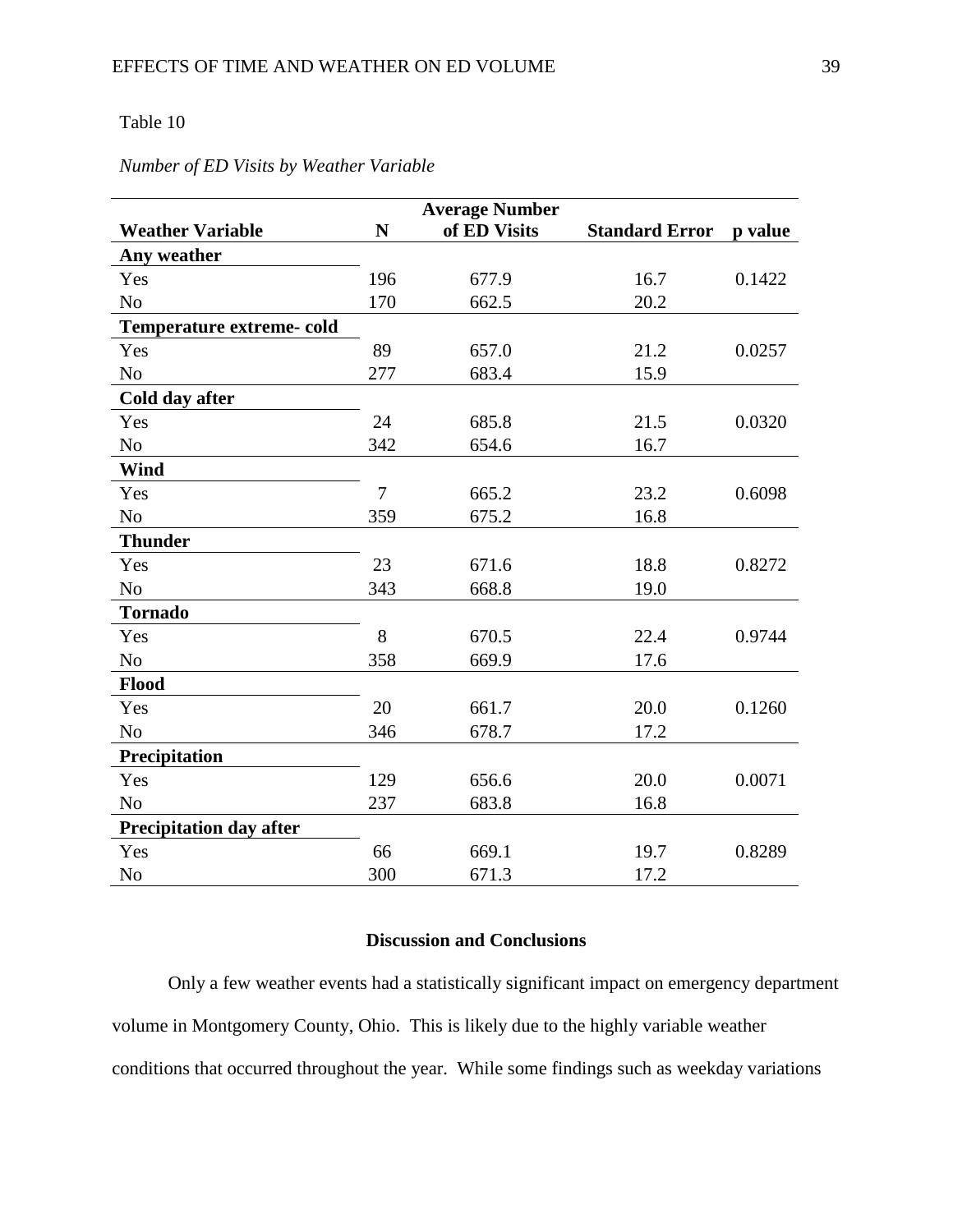were consistent with current literature, other weather events such as precipitation created an unexpected effect on ED volume. Each variable is explained below.

## **Explanation of Variables**

## **Weekday.**

According to this study, the day of the week significantly affected the number of emergency department visits. Within the literature, the highest volume days were either Sundays (Kam et al., 2010) or Mondays (Sun et al., 2009). This study was consistent with the literature in that Mondays had the highest patient volume during the week. The precise reason for why Mondays had the greatest number of visits was not analyzed in this study. However, it can be theorized that this is the result of closed outpatient facilities on the weekend (Kam et al., 2010; Sun et al., 2009).

The fact that the average number of ED visits was statistically different between most days further emphasizes the importance of weekday on patient volume. There was an exception when comparing Sunday to Thursday and Friday individually. This can be explained by the decrease in ED visits as the week continued. The number of visits on Thursday and Friday were decreasing, and approaching the average number of visits seen on Sundays. As a result, the difference in average patient volume was not statistically significant. This trend is likely to be prevalent throughout emergency departments nationwide, since geography does not play a role in weekday trends.

## **Holidays.**

Between July 1, 2010 and July 1, 2011, there were 12 federal holidays. While the literature has consistently shown that there are more ED visits on federal holidays, this study proved the contrary (Sun et al., 2009; Tai et al., 2007). In Montgomery County, Ohio, all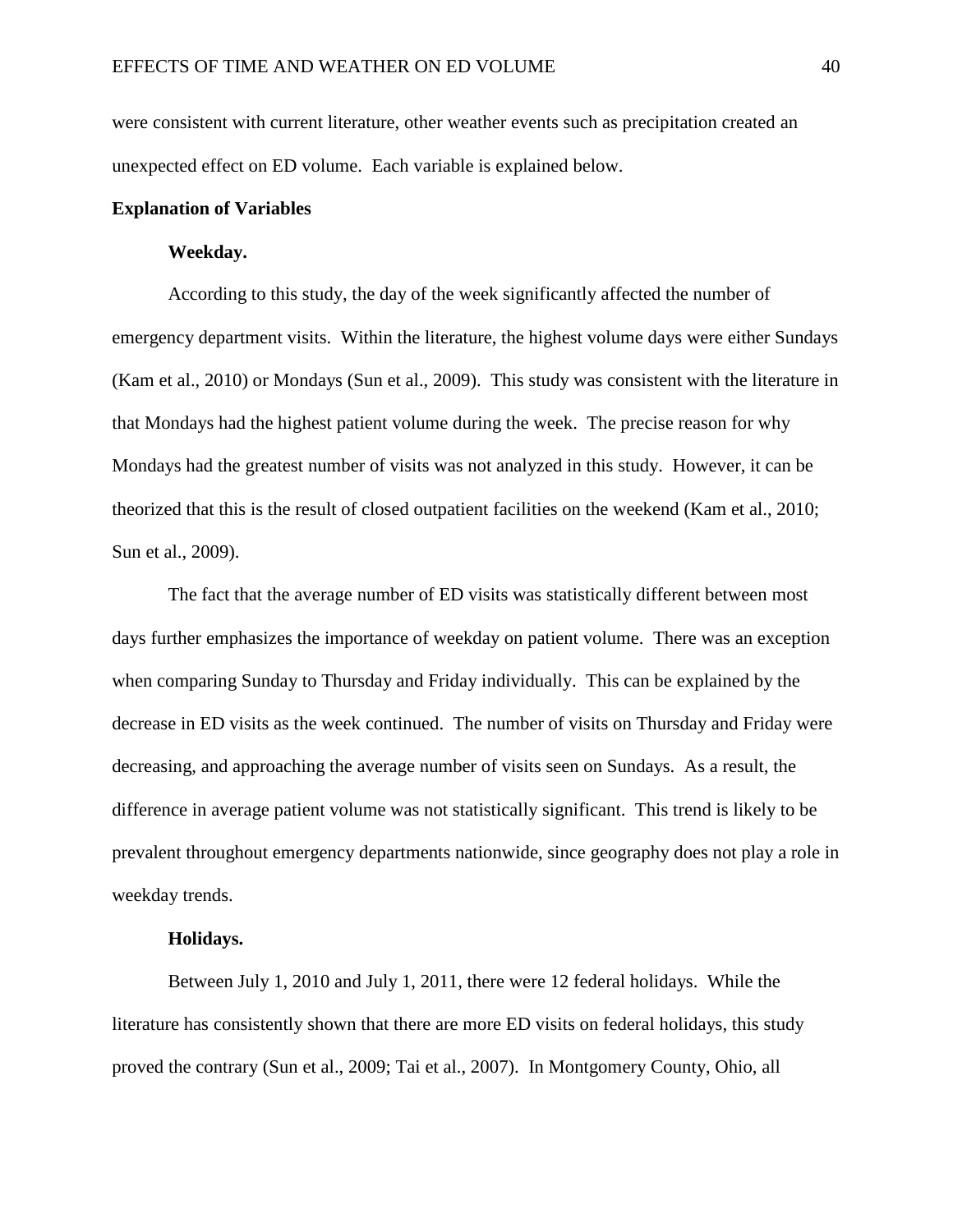emergency departments saw an average of 58.6 fewer patients on the 12 federal holidays. This decrease in patient volume on federal holidays was statistically significant. One possible explanation for these findings could be related to the day of the week. Of the twelve federal holidays, the breakdown according to weekday was as follows: 1 Sunday, 4 Mondays, 1 Tuesday, 2 Thursdays, 2 Fridays, and 2 Saturdays. Eight of the twelve holidays occurred on weekdays that had fewer average visits compared to the total average number of visits. This would suggest that weekday had a more significant impact on ED volume than federal holiday.

## **Seasons.**

In the literature, seasonal patterns in emergency department volume are typically attributed to regional weather variations. Although numerous studies have examined seasonal differences in ED volume, these studies have produced similar findings despite their geographic locations (Chen et al., 2011). For instance, studies conducted in the United States have shown that cold weather, and by extension cold seasons, brings in a smaller number of patients. Similarly, studies that were performed in regions with little seasonal variation, such as Southeast Asia, have also demonstrated that winter months, such as November and December brought the fewest number of ED patients (Sun et al., 2009).

This study was conducted in an area with highly variable weather conditions. Montgomery County, Ohio saw temperatures ranging from a minimum of  $-2^{\circ}F$  to a maximum of 100⁰F. The amount and type of precipitation also varied in accordance with the season. Interestingly, the seasonal weather variations in Montgomery County produced a different trend in ED volume than those seen by other studies. This study found that winter had the highest number of ED visits.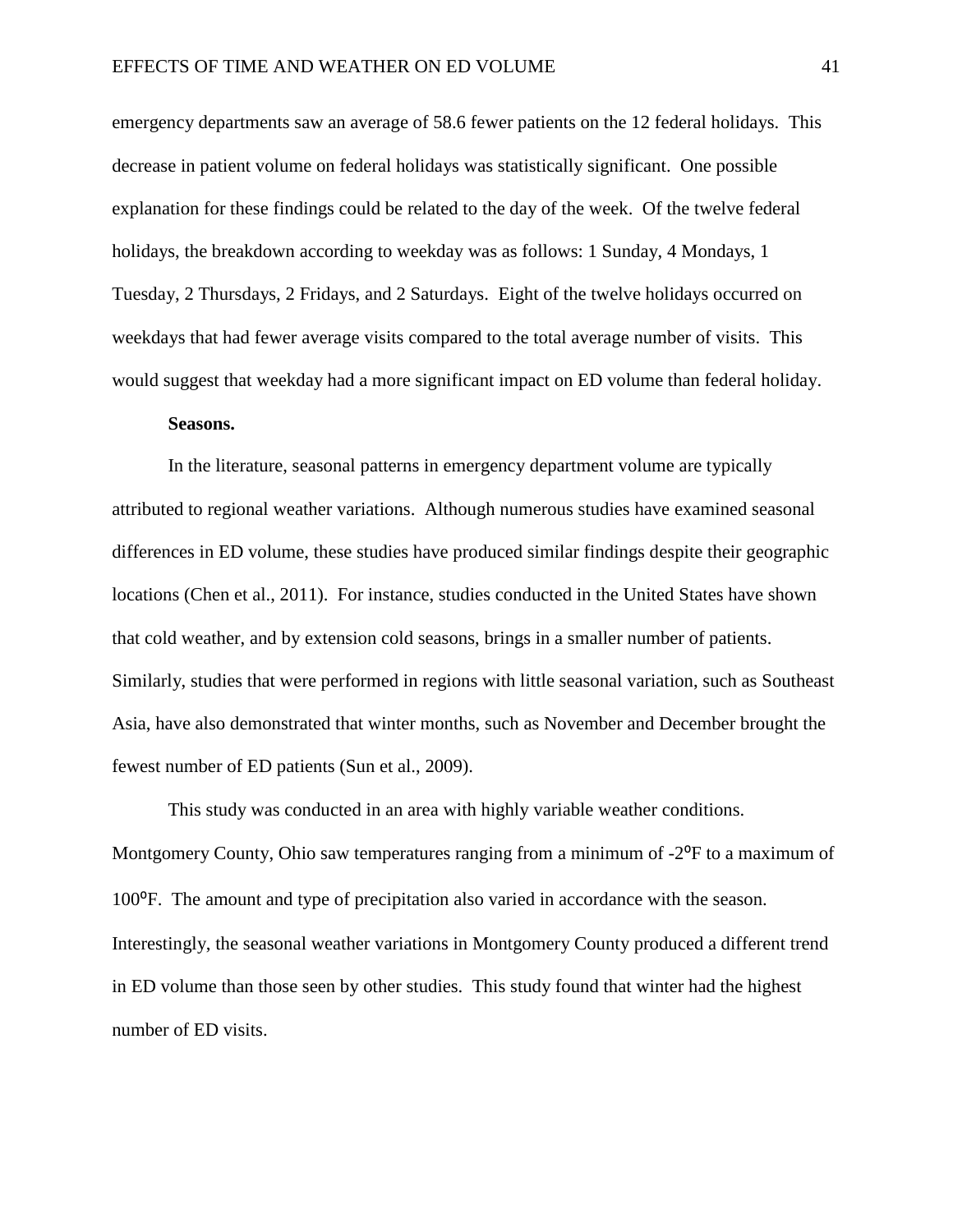With regards to the summer months, this study also differed from previous studies. The literature has not shown a consistent relationship between high temperature, and by extension the summer season, and ED volume. While some researchers have failed to prove an association (Tai et al., 2007), others have demonstrated an increase in ED volume as temperatures increase (Chen et al., 2011). In this study, summer had the third highest average number of ED visits out of the four seasons. These differences in patient volume during the summer and winter months is likely due to extremes in temperature and precipitation, which will be explained below.

#### **Temperature extreme-cold.**

The authors of this study used the NOAA daily "at observation" temperature as their measure of daily temperature. According to the NOAA, this measurement was usually obtained in the morning at around 0800. This resulted in no recorded temperatures that were above 90<sup>o</sup>F. All data points for the "extreme temperature" independent variable were cold temperatures.

In Montgomery County, Ohio, extreme cold temperatures were associated with a decrease in the average number of ED visits. On average, there were 26.4 fewer patients per day when the temperature was less than  $32^{\circ}$ F. This finding is consistent with previous emergency department studies (Attia & Edward, 1998; Bachenheimer, 2007; Tai et al., 2007; Chen et al., 2011). It is possible that this decrease in volume is due to a reluctance to venture out in the cold weather and winter-related precipitation that cause obstacles on the roads. It is interesting that extreme cold temperature brought fewer numbers of patients per day; however the winter season had the highest average number of patients. Perhaps this indicates that Montgomery County residents are accustomed to winter weather on the whole, as long as the cold temperatures do not jeopardize safety.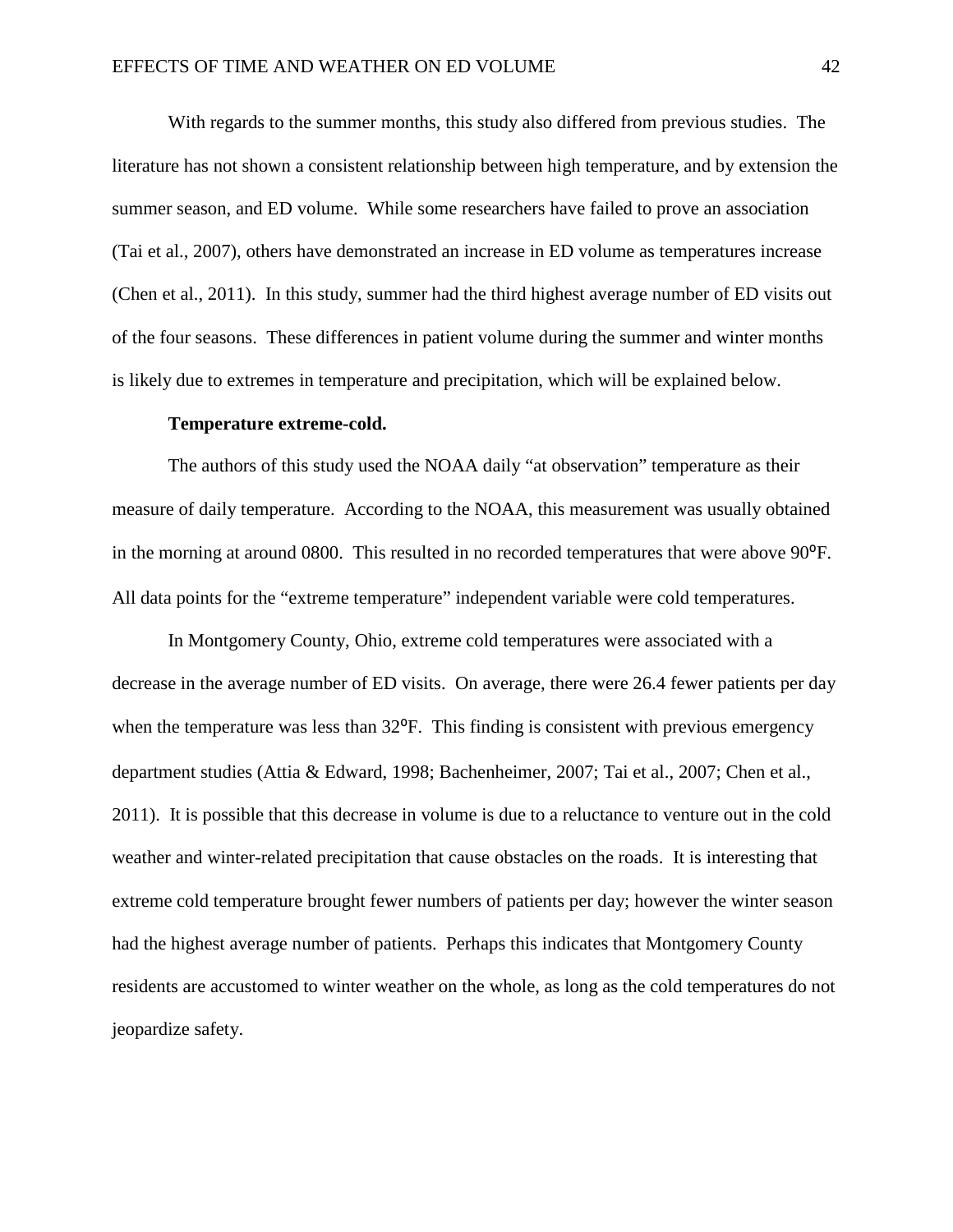## **Cold day after.**

A temporal relationship between different weather events and emergency department volume has been demonstrated in the literature. With regards to cold weather conditions, these temporal relationships have been illustrated following blizzards and severe snow (Attia & Edward, 1998; Baer et al., 2011; Platz et al., 2007). Previous studies have not examined the temporal effects only cold temperatures, without precipitation, have on emergency department volume. In this study, the days after either an individual or a series of cold temperature events were examined as a separate variable. Because all of these "cold day after" days had temperatures greater than  $32^{\circ}F$  and less than  $90^{\circ}F$ , there was no overlap with extreme temperature events.

This study concluded that there was an increase in the average number of ED visits on the days following an extreme cold temperature event. On average, there were 31.2 more ED visits on the days following an extreme cold temperature. This proves that patients are less likely to visit the ED when the temperature is less than 32<sup>o</sup>F. However, once the temperature warms up slightly, there is an influx of patients. This also helps to justify why the winter season had the highest daily ED volume out of all of the seasons. By understanding this trend, emergency departments can anticipate an increase in average ED patient volume following an individual or series of freezing days. Although patient complaints were not examined in this study, previous literature has shown that weather-related visits are common in the days following a severe weather event (Baer et al., 2011; Platz et al., 2007).

## **Thunder.**

Few studies have examined the effect thunderstorm watches and warnings have on ED volume. These events are typically included in analyses of precipitation, and not studied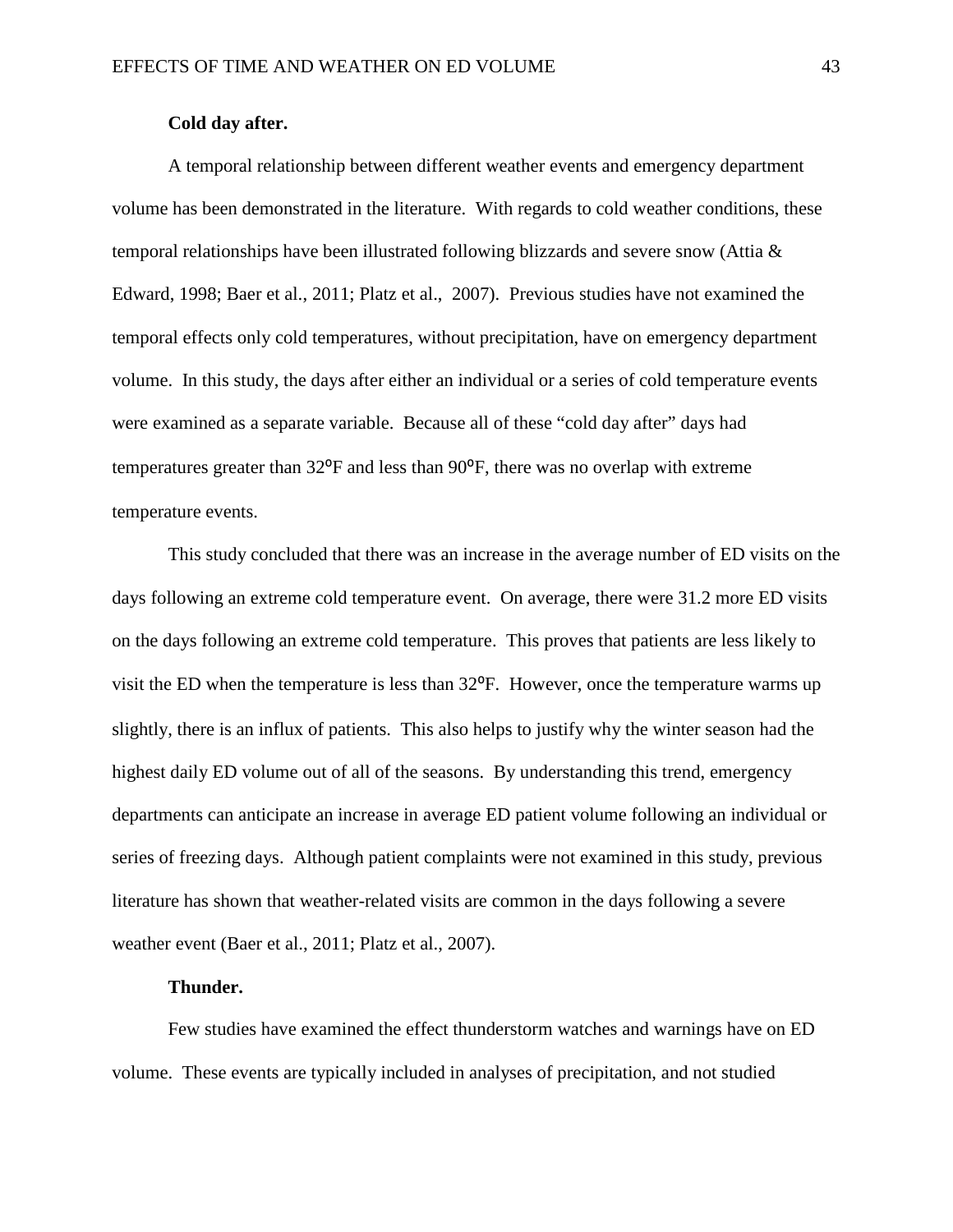separately. However, in Ottawa, Canada, researchers found that thunderstorms had a small effect on the number of pediatric asthma-related ED visits (Villeneuve et al., 2005). They concluded that thunderstorms were associated with a slight increase in the number of pediatric asthma-related ED visits. Although this study only investigated a specific type of medical condition, it demonstrated that standard meteorological conditions can, on their own, act as an indicator for ED volume (Villeneuve et al., 2005).

With these results in mind, this study sought to examine the effect thunderstorm watches and warnings had on overall ED visits among adult and pediatric emergency departments. During the 23 days of thunderstorm events, there was no change in average ED volume as compared to days without a thunderstorm event. One possible explanation for this discrepancy is that there were few thunderstorm events in July and August in Montgomery County. In the Ottawa, Canada study, researchers found the highest odd ratios for asthma-related visits during July and August, as opposed to the other months of the year. It can be assumed that both thunderstorms and the summer weather conditions of these months contributed to asthma exacerbations. In this study, only four of the 23 thunderstorm events occurred in July and August. If more thunderstorms occurred during July and August, perhaps this study would have found a similar positive association.

## **Tornado.**

Although the medical and public health consequences of tornadoes are well known (Greenough et al., 2001), few studies have examined the effects a tornado watch or warning has on ED volume. In Montgomery County, Ohio, a tornado watch or warning was issued on eight days during this 366-day study time period. With an increase of only 0.6 ED visits on "tornado" days, there was no statistically significant difference in average ED volume when a tornado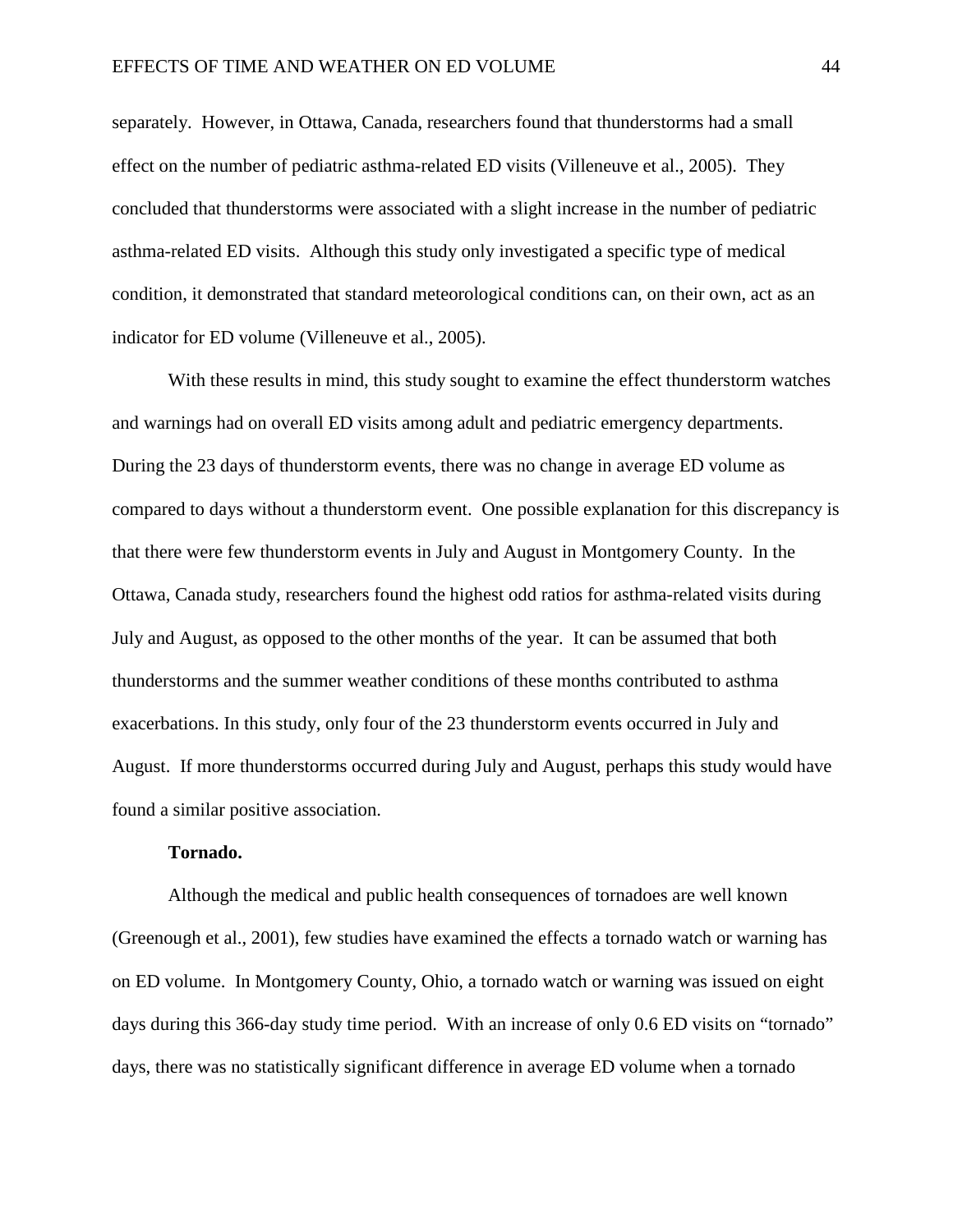event was announced. The relatively small sample size of tornado events likely contributed to these results. Since Ohio is not part of "Tornado Alley" (Greenough et al., 2001), this small sample size is not surprising. Emergency department volume during these tornado events can also be attributed to their severity and scope of impact. Due to the violent nature of tornados, it can be assumed that patient volume in the emergency department would be low during the tornado event because patients are more concerned with seeking shelter. Only three of the eight tornado events were associated with high wind speeds greater than 50 knots. Perhaps there was no change in ED volume in Montgomery County because these tornado events were less severe and caused fewer people to seek shelter.

Despite these results, this study found that five of the eight tornado events occurred during The Weather Channel's documented "tornado season" which includes April, May and June (Kellogg, 2012). One tornado event occurred during the second "tornado season", which is September, October and November (Kellogg, 2012). Lastly, there was a temporal relationship between when tornado and thunderstorm events. Seven of the eight "tornado days" were also "thunderstorm days". Future research that examines the combined effects of thunderstorms and tornados on emergency department volume is recommended in order to shed light on this apparent relationship.

## **Flood.**

Floods and storm surges comprise 40% of all natural disaster damage and human injury (Greenough et al., 2001). However, it was unclear what effect, if any, floods had on emergency department volume in Montgomery County, Ohio. There were twenty days in which a flood advisory or warning was issued. There was no statistically significant difference in the average number of ED visits on these flood days as compared to non-flood days.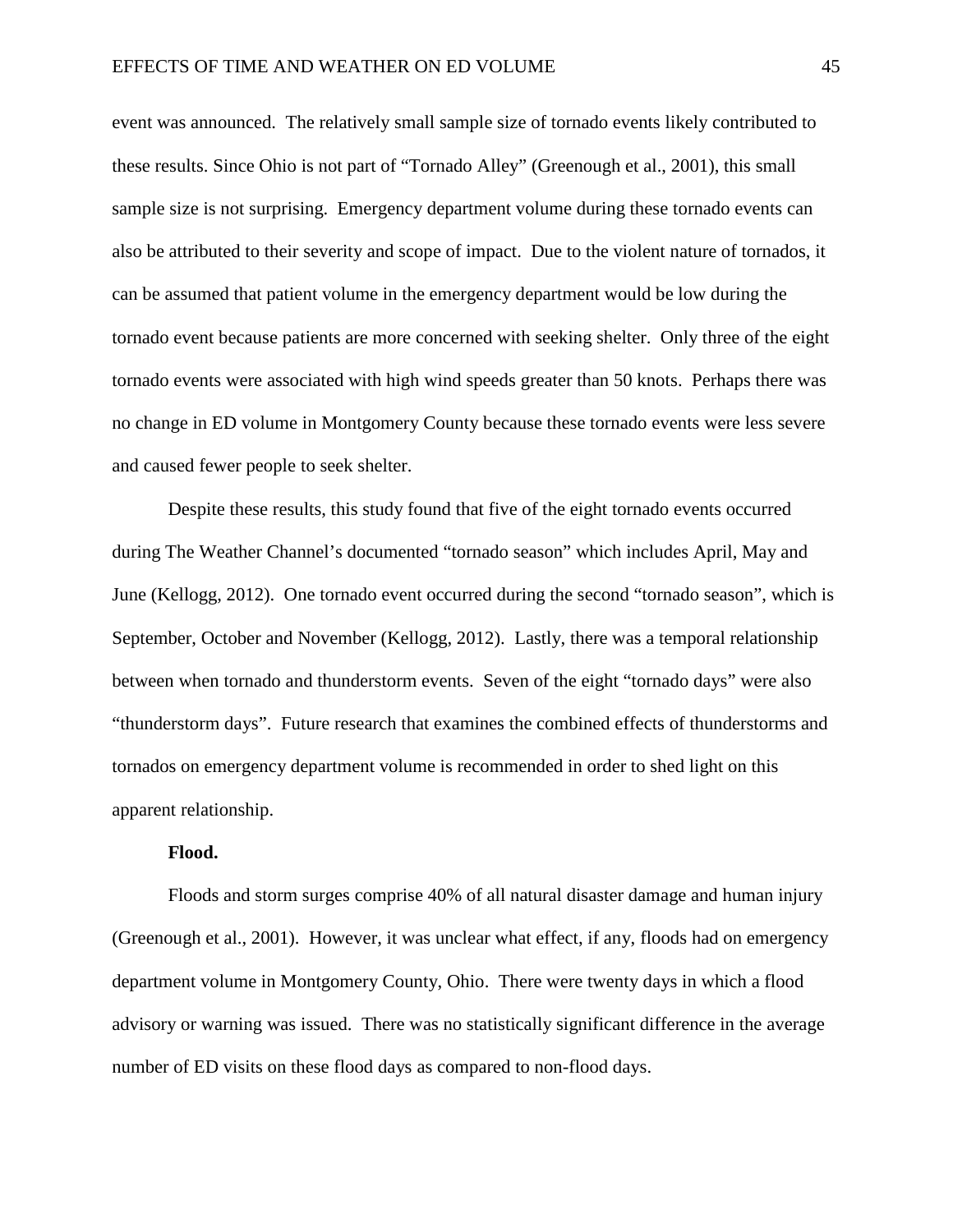Interestingly, fourteen out of the twenty flood days were also marked as "precipitation days". Since precipitation was found to have a statistically significant impact on ED volume (discussed below), it is curious that "flood days" did not show a similar impact. This discrepancy could be explained by the remaining six "flood days". Of these six flood events, three of them were areal flood advisories. By definition, areal flood advisories are floods that are not considered a significant threat to life or property (National Weather Service, 2013). Flood advisories are issued when nuisance floods in low-lying or poor drainage areas are expected to or do occur (National Weather Service, 2013). As a result, a significant change in ED volume would not be expected on days with an areal flood advisory. However, the remaining three flood events that were not associated with a precipitation event were flood warnings. Flood warnings indicate that flooding is imminent or in progress (National Weather Service, 2013). It is therefore unclear why these three days of flood warnings would not contribute to change in ED volume. Perhaps Montgomery County has few low-lying areas and few areas of poor drainage, which would mitigate the catastrophic effects of flood events.

## **Wind.**

Medical literature concerning the effects of high speed winds on ED volume is limited. One study conducted in western Washington examined the consequences a December 2006 windstorm had on ED and EMS data. Because this study focused on carbon monoxide poisoning following the windstorm, it did not quantify the total number of patients seen during and after the storm. Instead, these researchers referred to a "large influx of patients" immediately following the windstorm (Baer et al., 2011).

Therefore, it appears that this study is unique in that it examined whether or not high wind speeds (defined as greater than or equal to 50 knots) had an effect on ED volume. There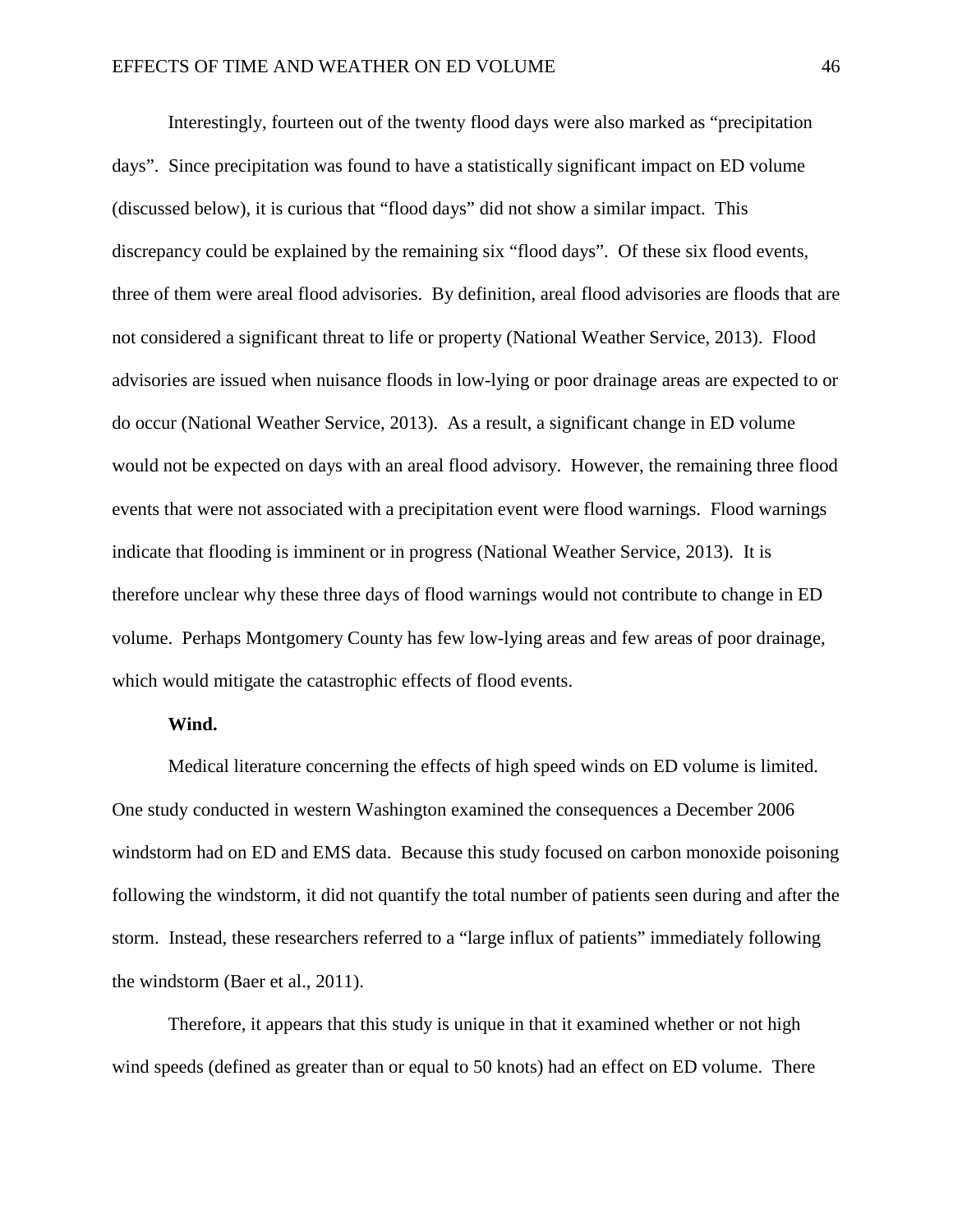were seven days of high wind speeds during this study time period. This study concluded that there was no statistically significant difference in ED volume during high winds. The average number of ED visits on the seven wind days was less than the total average volume by 57.3 patients. The negligent impact of high winds could be due to a small sample size in this study.

Not surprisingly, these high winds were always associated with some type of other weather event. On six of the seven "wind" days, there was also a thunderstorm. On three of the seven days, there was also had a tornado watch or warning issued. Lastly, two of the "high wind" days also had an accompanying flood watch or warning. As mentioned above, thunderstorms, tornados, and floods were not associated with any change in ED volume. Therefore, high winds would not be expected to change the nature of local emergency department volume.

## **Precipitation.**

The majority of studies have not found a relationship between precipitation and ED volume (Attia & Edward, 1998). Of the small number of studies that did find an association, researchers concluded that precipitation was positively associated with patient volume (Chen et al., 2011). It is worth pointing out that these studies were conducted in Southeast Asia in countries such as Taiwan and Singapore. It is expected that their precipitation includes predominately rainfall, as opposed to snow and sleet.

Montgomery County, Ohio saw all forms of precipitation including rain, melted snow, snow and ice pellets. This study demonstrated that all types of precipitation were associated with a statistically significant decrease in ED volume. On average, there were 27.2 fewer patient visits on days with precipitation compared to those without. There are a number of possible explanations for this difference in emergency department volume. First, the geographic climate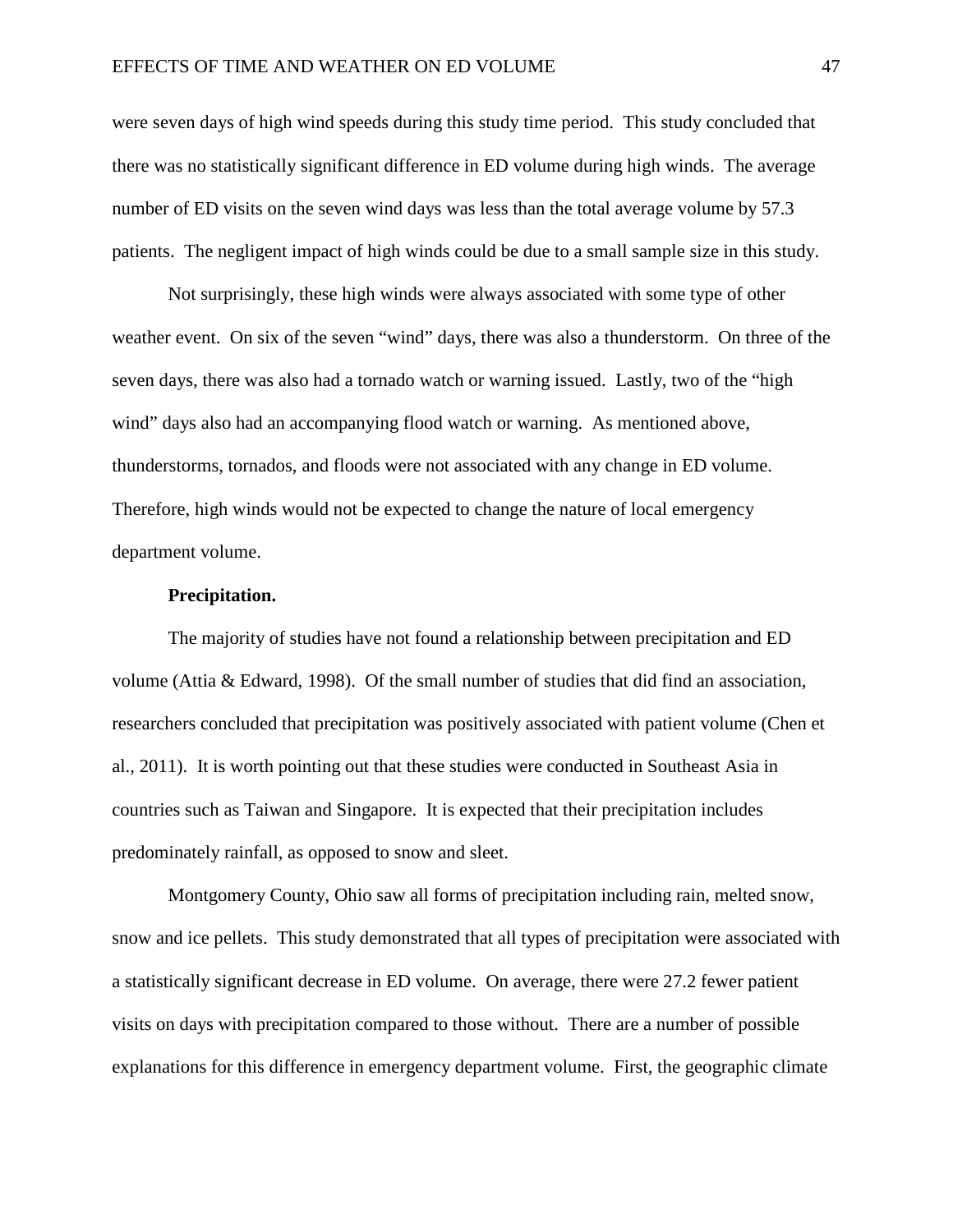of Montgomery County, Ohio is very different than Southeast Asia. Previous researchers in Taiwan and Singapore speculated that rainfall was associated with increased trauma visits. This indicates that people in this region would practice unsafe driving conditions during periods of precipitation. In Montgomery County, people are accustomed to this region's variable climate. As a result, perhaps this leads to less road traffic and trauma accidents. It is also possible that Montgomery County drivers are more cognizant of the dangers that can occur during precipitation, which results in fewer drivers on the roads.

#### **Precipitation day after.**

As discussed above, medical literature has found a temporal relationship between certain severe weather conditions and ED volume. On days when there is a blizzard, severe snow accumulation, and a hurricane, emergency department volume is lower because individual safety takes priority and, usually, road conditions are too treacherous for travel. However, on the days following these events, patients often seek medical care. Therefore, the days after these weather conditions see an increase in ED patient volume. Because all of the severe weather conditions that have this association result in precipitation, the days following a precipitation event were examined in this study.

Interestingly, this same trend was not observed in Montgomery County, Ohio. Here, the days following a precipitation event actually had, on average, only 2.2 fewer patients, as compared to other days of the year. This difference was not considered statistically significant. Because Montgomery County residents are used to navigating through precipitation, it is possible residents would not wait to seek medical care on a day with precipitation. This would prevent an influx of patients in the ED on the days following this weather.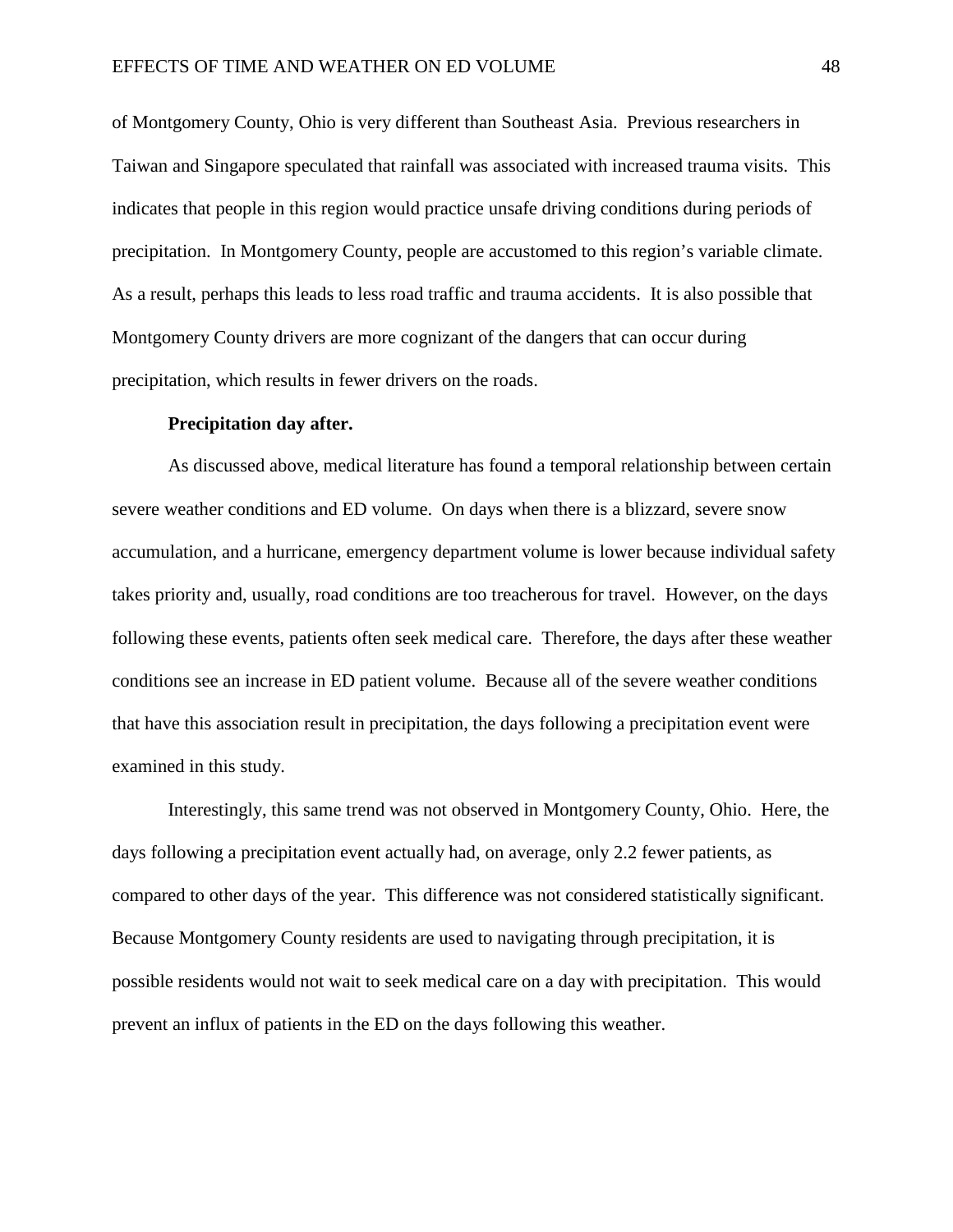## **Limitations**

There were several limitations to this study. With regards to meteorological data, the authors chose to use daily "at observation" temperatures recorded by the NOAA as opposed to daily minimum and maximum temperatures. In Montgomery County, Ohio, the range of temperatures during one day could be very broad. This breadth of temperatures would potentially overlap with the parameters of the "extreme temperature" variable, making it difficult to characterize these days into this category. By using the "at observation" temperature which was measured at the same time each day, it eliminated this confusion.

Another limitation of this study was the fact that each weather event was analyzed separately. This led to a "double dipping" effect of some weather events. For instance, if a thunderstorm took place, this event would be included in the "thunderstorm" category in addition to the "precipitation" and "wind" category if it brought rain and high wind speeds. As a result, one event would statistically appear in three distinct weather variables. Although the ANOVA analysis could not differentiate this overlap, such events were addressed qualitatively in the discussion.

There is also a limitation in the ability to generalize this study compared to other studies conducted around the world. Because the United States does not have universal health insurance, there could possibly be a difference in the access and utilization of primary care facilities. The utilization of primary care facilities could indirectly affect patient volume in the emergency department.

## **Public Health Implications**

Weather is a variable that can be easily measured, and, to some extent, predicted ahead of time (Griffith et al., 2004). Because of its availability, weather forecasts can play an essential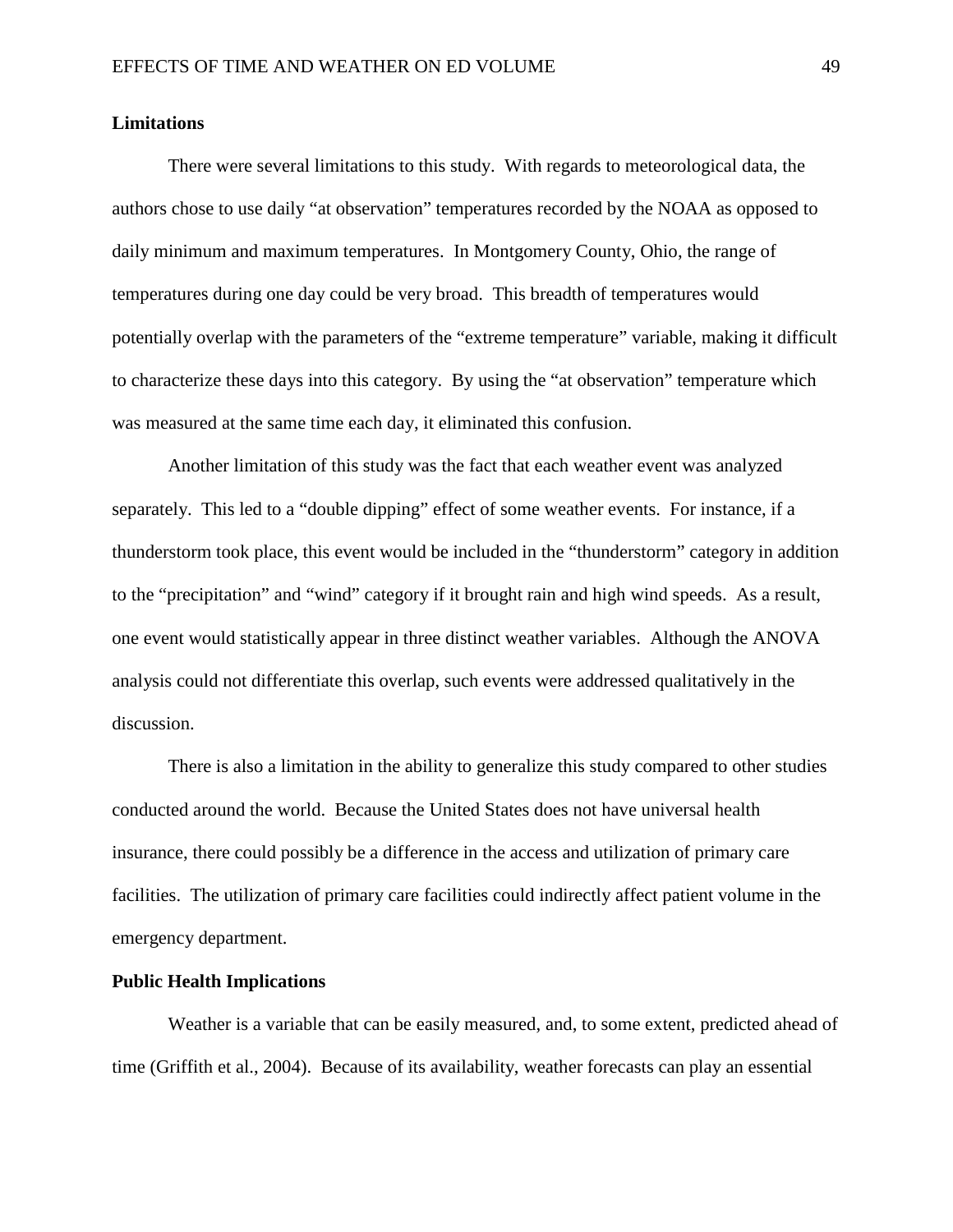role in macro level planning in any emergency department. By following their local trends in ED volume, medical directors can adjust their personnel and supply requirements accordingly. For instance, according to this study, it is recommended that local emergency departments have an additional physician and nurse on Mondays due to the large volume of patients. It is also recommended that EDs have additional staff after a series of cold temperatures. Furthermore, by characterizing the types of medical complaints that come in on these days, ED managers can determine which types of personnel should be available after a specific weather event. If, perhaps, there are more respiratory-related complaints the days following a cold stretch, then an additional respiratory therapist in the department would be very useful for mitigating ED crowding and improving patient care.

Local public health departments should also be included in this macro level planning. Real-time and accurate monitoring of pre-hospital calls and emergency department visits can alert public health officials to these trends. Personnel and supply adjustments can also be made by EMS and fire departments. Lastly, weather is often conveyed to people thru the news. Public health officials can utilize local news outlets, such as television, radio, and websites, to disseminate public service announcements that alert people to the medical dangers of certain weather events. It is clear that emergency departments are not a static entity; therefore, why should planning be?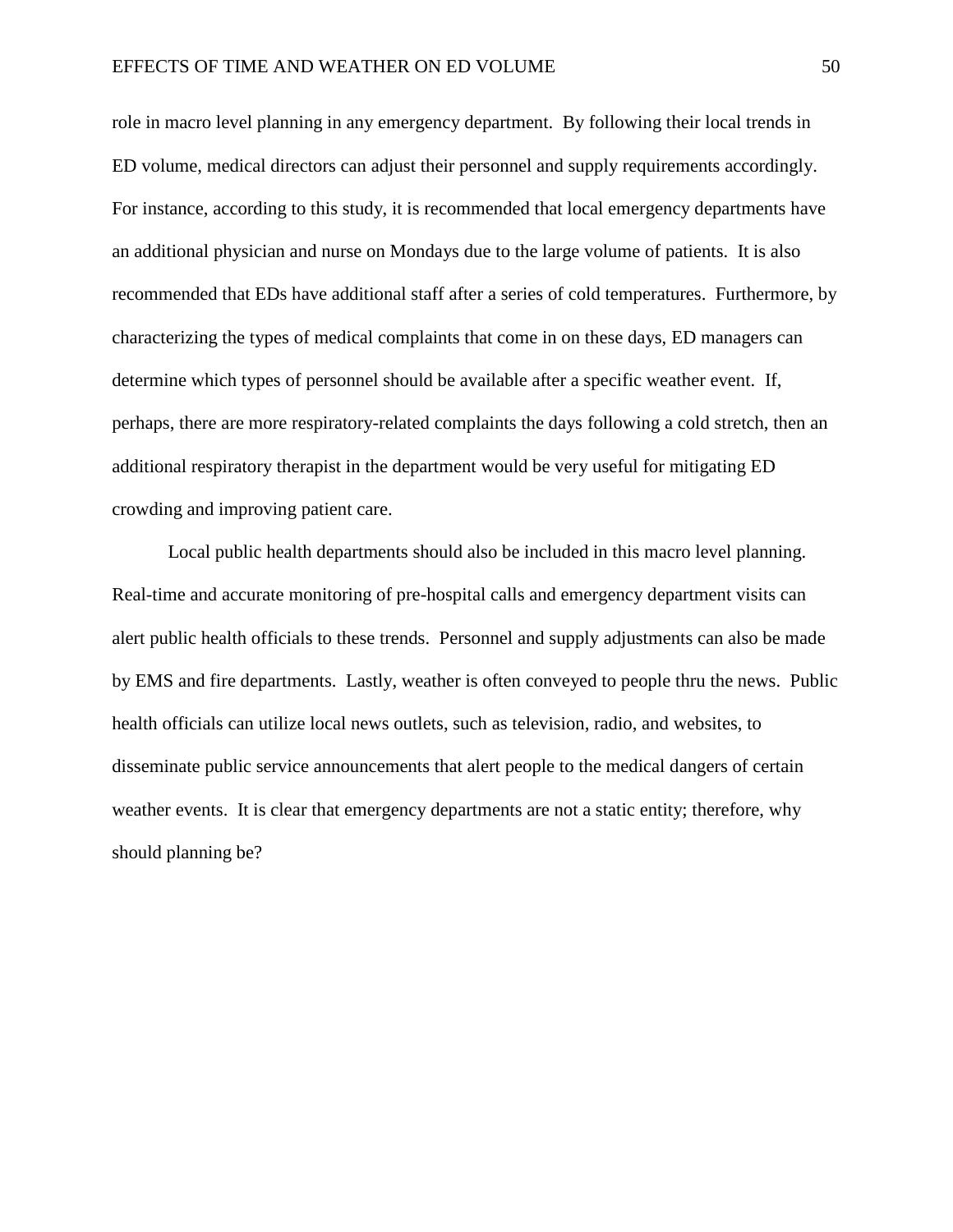#### **References**

- Asplin, B. R., Maqid, D. J., Rhodes, K. V., Solberg, L. I., Lurie, N., & Camargo, C. A. (2003). A conceptual model of Emergency Department Crowding. *Annals of Emergency Medicine*, *42*(2), 173-180.
- Attia, M. W., & Edward, R. (1998). Effect of Weather on the number and the nature of visits to a pediatric ED. *American Journal of Emergency Medicine, 16*(4), 374-375.
- Bachenheimer, E. A. (2007). The relationship between weather and hospital emergency department volume. *Journal of Healthcare Management*, *52*(2), 127-136.
- Baer, A., Elbert, Y., Burkom, H. S., Holtry, R., Lombardo, J. S., & Duchin, J. S. (2011). Usefulness of Syndromic Data Sources for investigating morbidity resulting from a severe weather event. *Disaster Medicine and Public Health Preparedness, 5*(1), 37-45.
- Boyle, A., Beniuk, K., Higginson, I., & Atkinson, P. (2012). Emergency department crowding: Time for interventions and policy evaluations. *Emergency Medicine International*, vol. 2012, Article ID 838610. doi:10.1155/2012/838610.
- Chen, C. F., Ho, W. H., Chou, H. Y., Yang, S. M., Chen, I. T., & Shi, H. Y. (2011). Long-term prediction of emergency department revenue and visitor volume using autoregressive integrated moving average model. *Computational and Mathematical Methods in Medicine*, vol. 2011, Article ID 395690. doi:10.1155/2011/395690.
- Dey, A. N., Hicks, P., Benoit, S., & Tokars, J. I. (2010). Automated monitoring of clusters of falls associated with severe winter weather using the BioSense system. *Injury Prevention*, *16*(1), 403-407.
- Greenough, G., McGeehin, M., Bernard, S. M., Trtanj, J., Riad, J., & Engelberg, D. (2001). The potential impacts of climate variability and change on health impacts of extreme weather events in the United States. *Environmental Health Perspectives*, *109*(2), 191-198.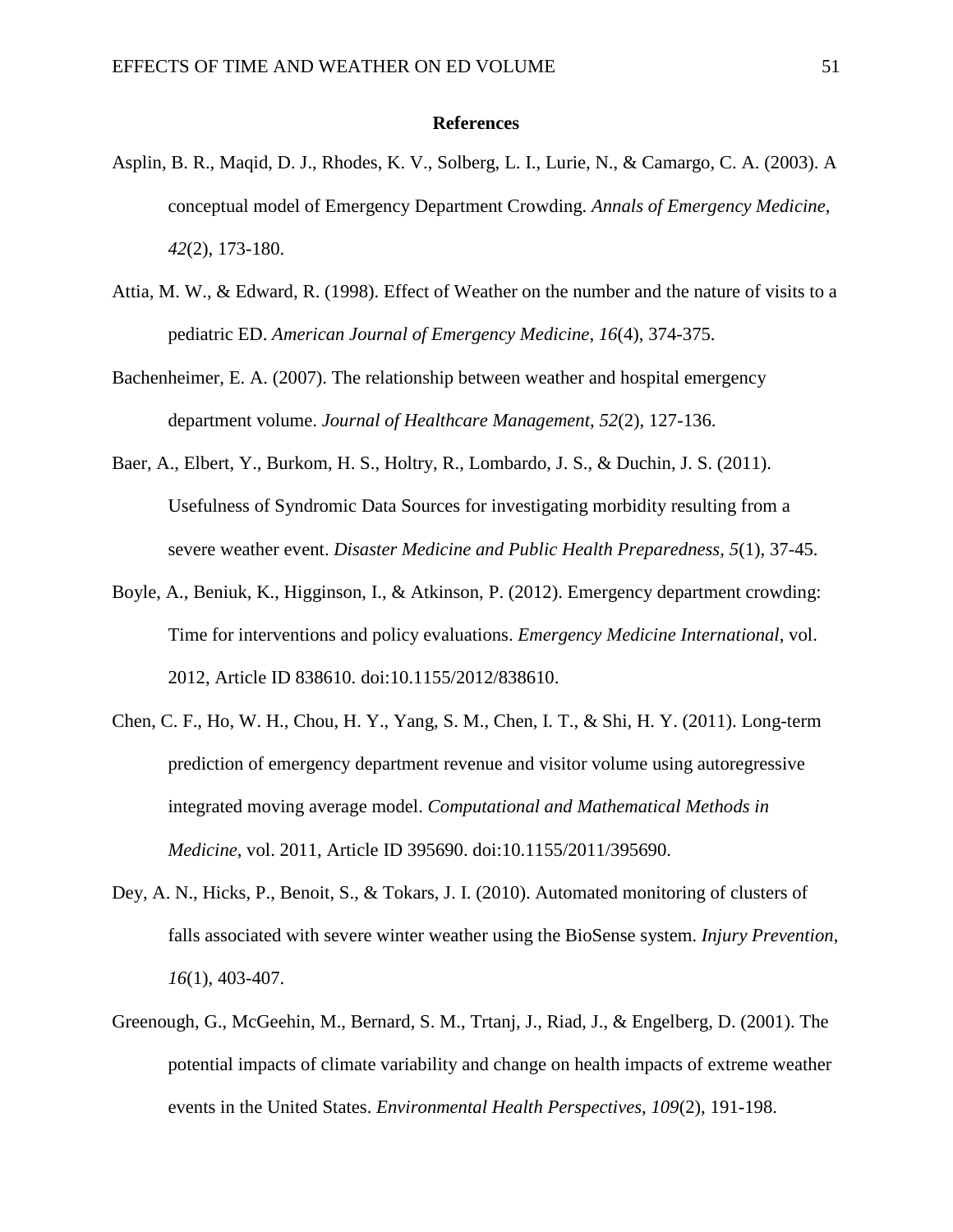- Griffith, S., Jones, R., & Gebhart, M. E. (2004). Correlation of weather and patient volume at mass gathering event. *Disaster Prevention and Management, 13*(2), 136-139.
- Huang, C., Barnett, A. G., Wang, X., & Tong, S. (2012). Effects of extreme temperature on years of life lost for cardiovascular deaths: A time series study in Brisbane, Australia. *Circulation: Cardiovascular Quality and Outcomes*, *5*(5), 609-614.
- Kam, H. J., Sung, J. O., & Park, R. W. (2010). Prediction of dailty patient numbers for a regional emergency medical center using time series analysis. *Healthcare Informatics Research*, *16*(3),158-165.
- Kellogg, B. (2012). *Fall is 'Second' Tornado Season*. Retrieved January 26, 2013, from The Weather Channel: http://www.weather.com/news/fall-tornado-season-20121003
- Lutterloh, E. C., Iqbal, S., Clower, J. H., Spiller, H. A., Riggs, M. A., & Sugg, T. J. (2011). Carbon monoxide posioning after an ice storm in Kentucky, 2009. *Public Health Reports*, *126*(1), 108-115.
- Murray, I. R., Howie, C. R., & Biant, L. C. (2011). Severe weather warnings predict fracture epidemics. *Injury*, *42,* 687-690.
- National Oceanic and Atmospheric Administration [NOAA]. (2013) *Weather*. Retrieved June 2, 2012, from National Oceanic and Atmospheric Administration: <http://www.noaa.gov/wx.html>

National Weather Service. (2013). *National Weather Service Flood Products: What do They Mean? Flash Flood Warning, Areal Flood Warning, River Flood Warning or Urban and Small Stream Flood Advisory*. Retrieved March 24, 2013, from National Weather Service Weather Forecast Office: http://www.srh.noaa.gov/bmx/?n=outreach\_flw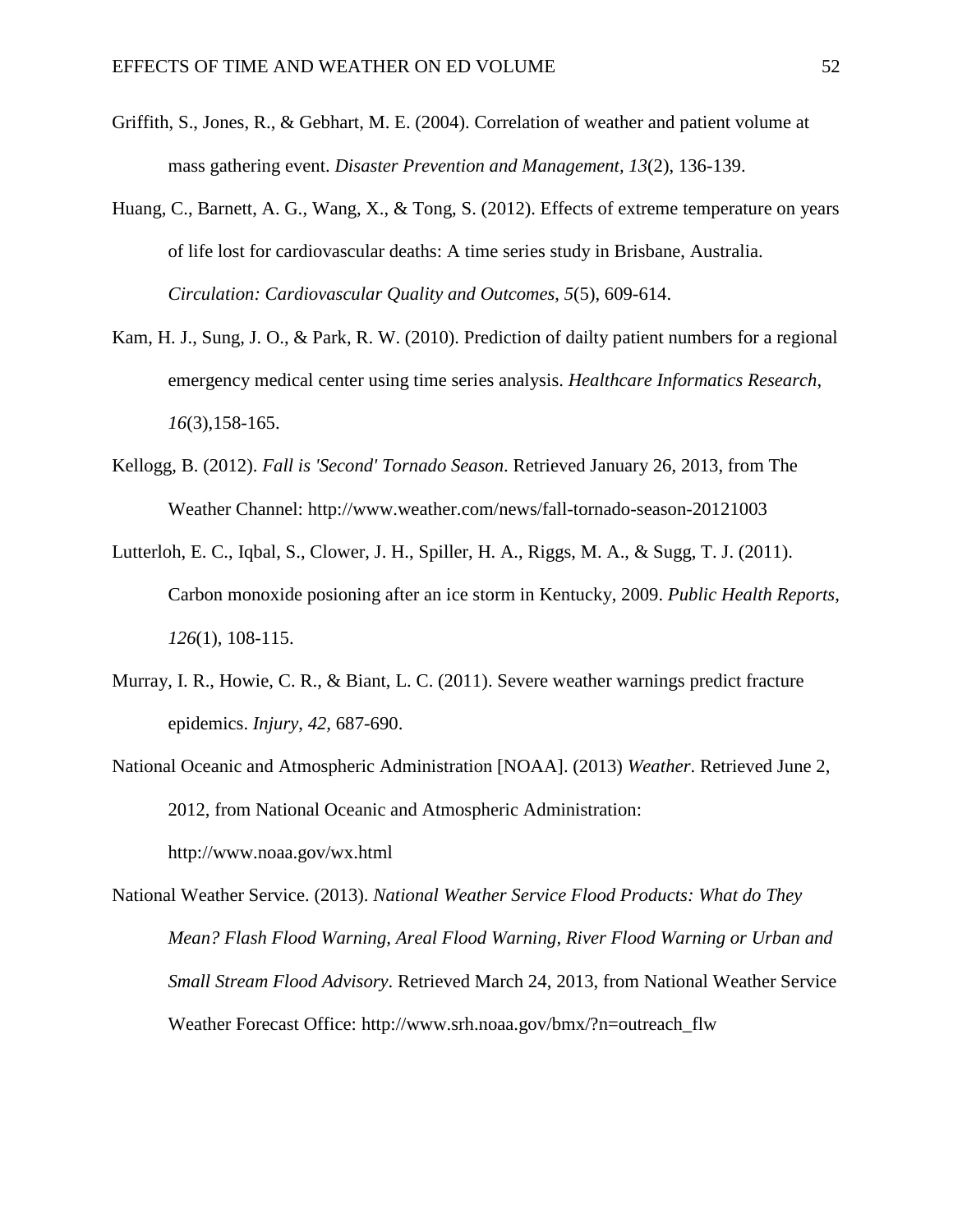- National Weather Service [NWS] Internet Services Team. (2009). *National Weather Service Glossary*. Retrieved July 7, 2012 from National Weather Service: http://w1.weather.gov/glossary/
- Perry, A. G., Korenberg, M. J., Hall, G. G., & Moore, K. M. (2011). Modeling and syndromic surveillance for estimating weather-induced heat-related illness. *Journal of Environmental and Public Health* , vol. 2011, Article ID 750236, 10 pages, 2011. doi:10.1155/2011/750236.
- Platz, E., Cooper, H. P., Silvestri, S., & Siebert, C. F. (2007). The impact of a series of hurricanes on the visits to two Central Florida emergency departments. *The Journal of Emergency Medicine, 33*(1), 39-46.

SAS Institute Inc., SAS OnlineDoc 9.3, Cary, NC: SAS Institute Inc., 2002-2005

- Stieb, D. M., Szyszkowicz, M., Rowe, B. H., & Leech, J. A. (2009). Air pollution and emergency department visits for cardiac and respiratory conditions: a multi-city timeseries analysis. *Environmental Health*, *8*, 25.
- Sun, Y., Heng, B. H., Seow, Y. T., & Seow, E. (2009). Forecasting daily attendances at an emergency department to aid resource planning. *BMC Emergency Medicine*, *9*(1), 1-9.
- Tai, C. C., Lee, C. C., Shih, C. L., & Chen, S. C. (2007). Effects of ambient temperature on volume, specialty composition and triage levels of emergency department visits. *Emergency Medicine Journal*, *24,* 641-644. doi: 10.1136/emj.2006.045310.
- U.S. Office of Personnel Management. (2011). *Operating Status & Schedules- 2010 Federal Holidays*. Retrieved October 13 2012, from U.S. Office of Personnel Management: http://www.opm.gov/Operating\_Status\_Schedules/fedhol/2010.asp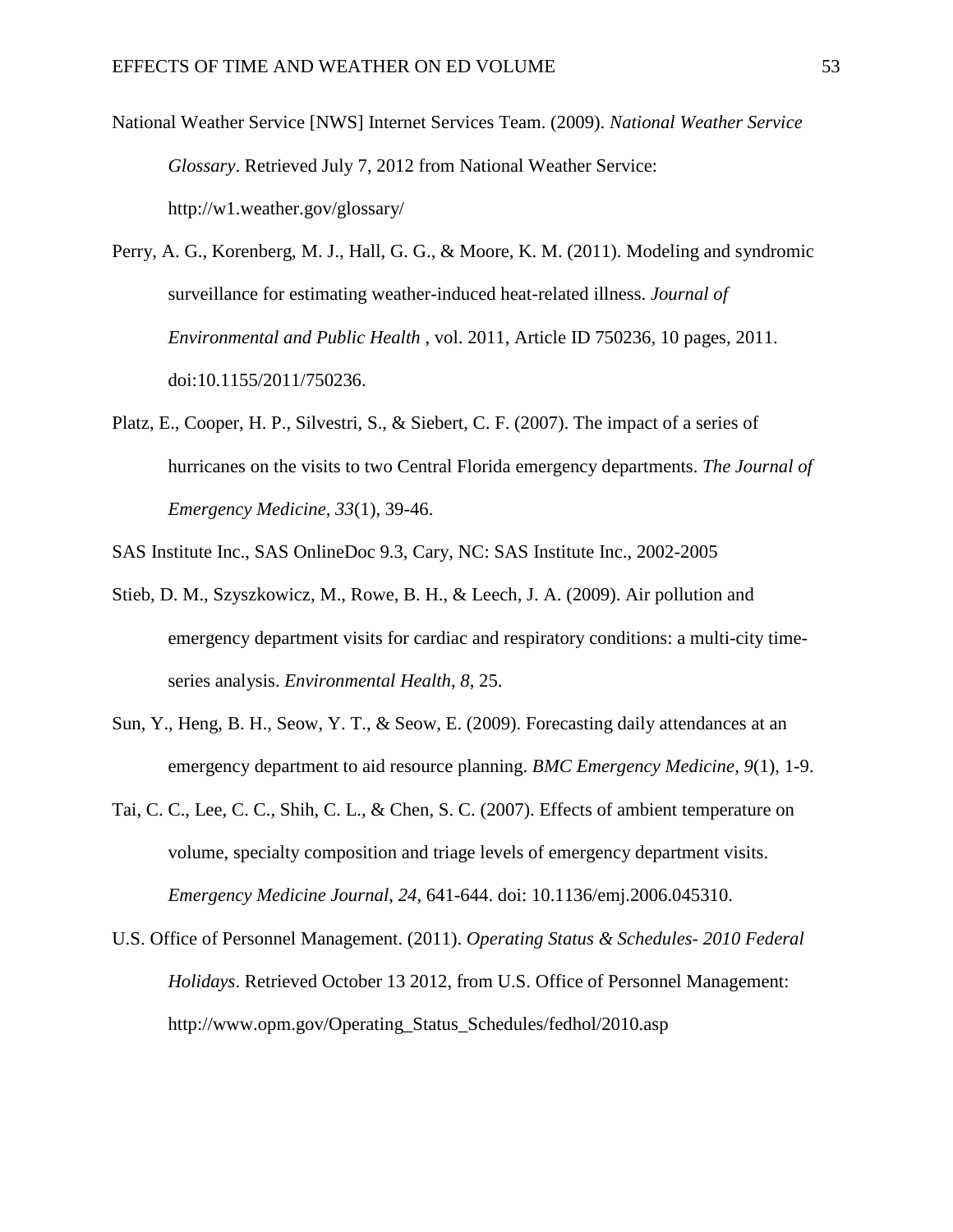Villeneuve, P. J., Leech, J., & Bourque, D. (2005). Frequency of emergency room visits for childhood asthma in Ottawa, Canada: The role of weather. *International Journal of Biometeorology, 50*, 48-56.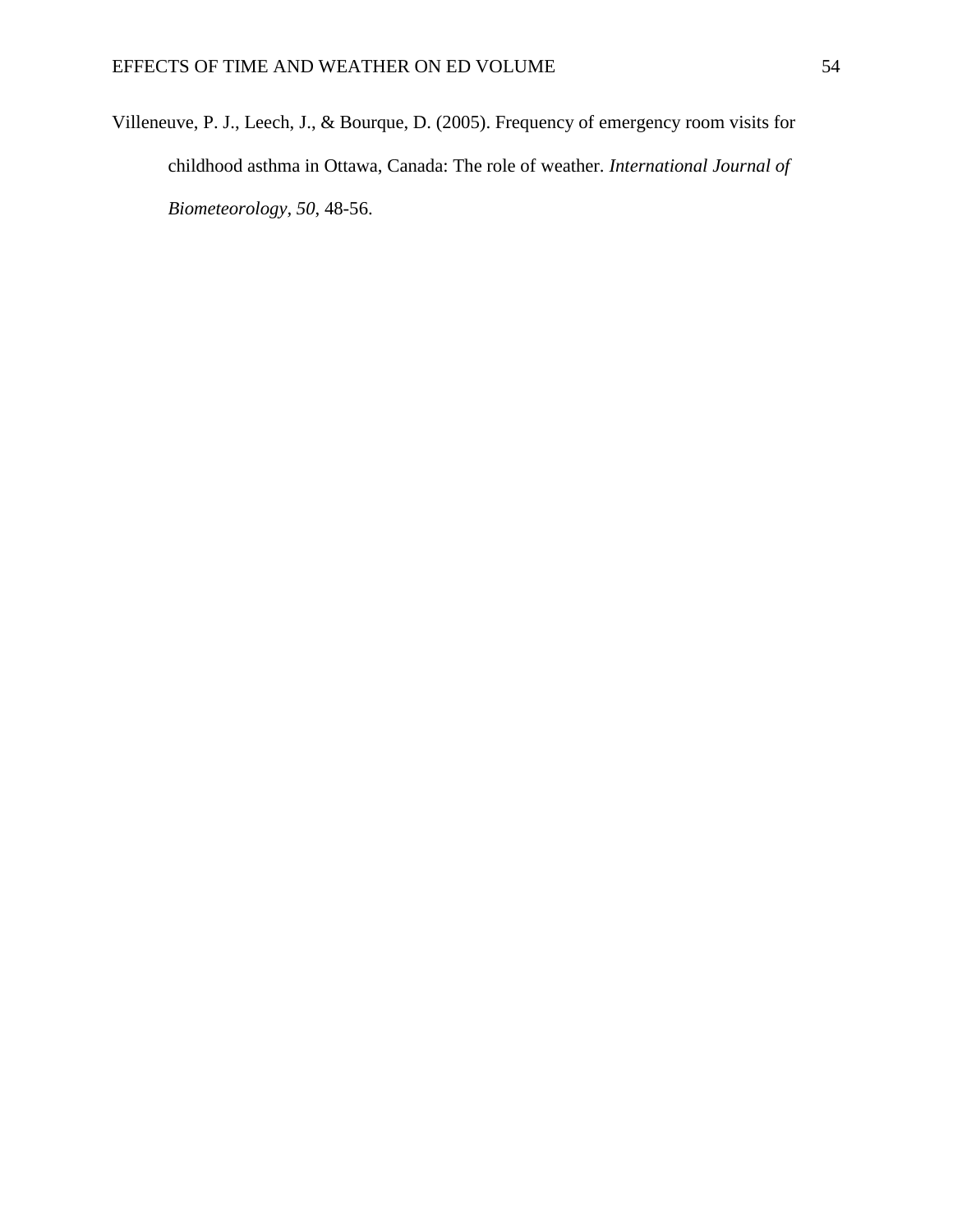## **Appendix 1: Asplin's Model of Acute Care**

From Boyle A, Beniuk, K., Higginson, I., & Atkinson, P. (2012) *Emergency Department Crowding: Time for Interventions and Policy Evaluations.* Emergency Medicine International, Article ID 838610, *doi:10.1155/2012/838610.* 



FIGURE 1: Asplin's model of acute care.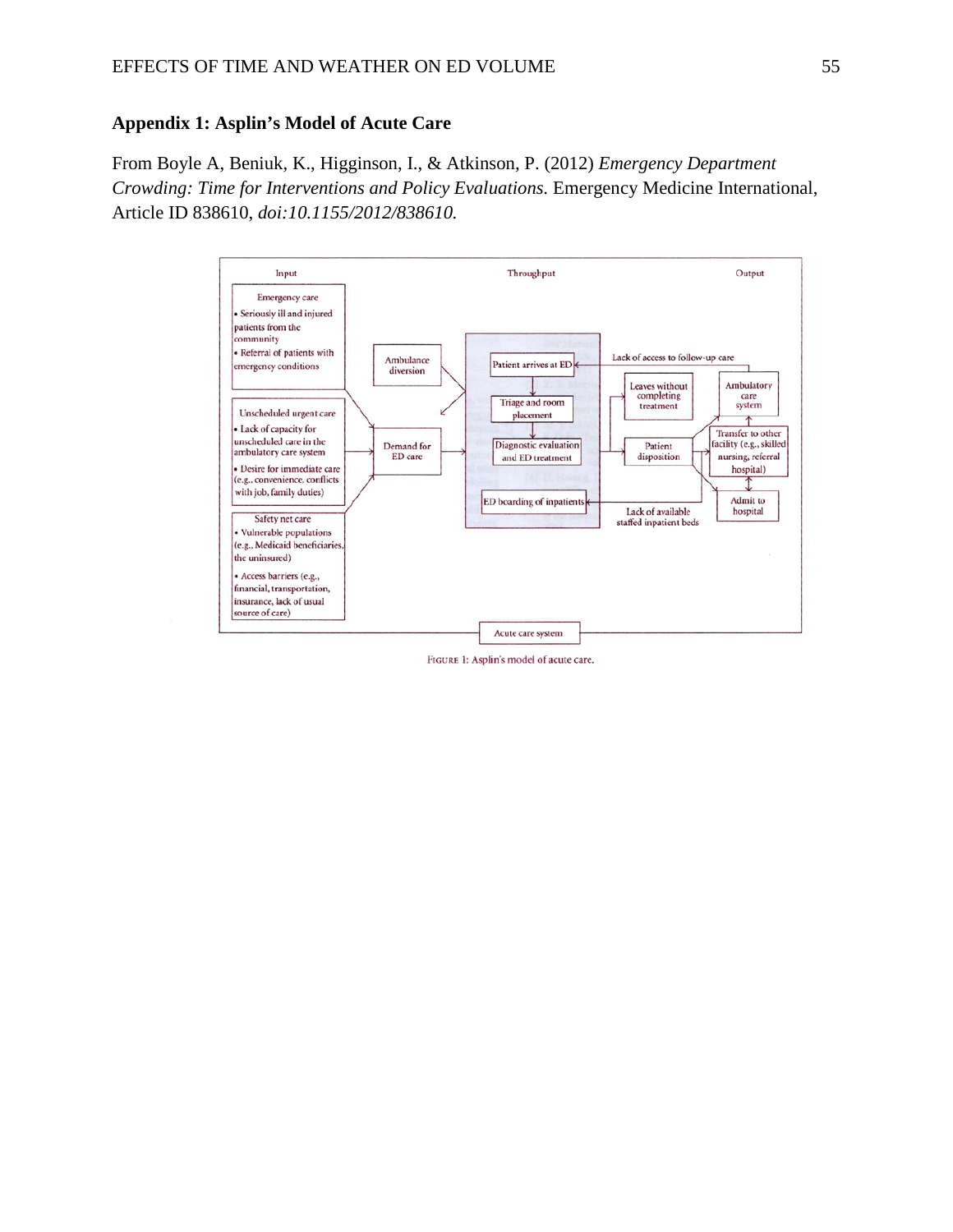## **Appendix 2: Letter of Institutional Review Board Approval from Wright State University**



Office of Research and Sponsored Programs 201J University Hall 3640 Col. Glenn Hwy. Dayton, OH 45435-0001 (937) 775-2425 (937) 775-3781 (FAX) e-mail: rsp@wright.edu

#### DATE: May 16, 2012

- TO: Kiran Faryar, PI, MD/MPH student Center for Global Health Systems, Management, and Sara Paton, PhD, Fac. Adv. Community Health
- **FROM:** B. Laurel Elder, Chair<br>WSU Institutional Review Board

## **SUBJECT: SC# 4801**

'An Assessment of the City of Riverside Emergency Medical Dispatch (EMD) calls and Emergency Medical Services (EMS) during Severe Thunderstorm Watches and its Affect on Dayton, Ohio Emergency Department Volume'

At the recommendation of the IRB Chair, your study referenced above has been recommended for exemption. Please note that any change in the protocol must be approved by the IRB; otherwise approval is terminated.

This action will be referred to the Full Institutional Review Board for ratification at their next scheduled meeting.

NOTE: This approval will automatically terminate two (2) years after the above date unless you submit a "continuing review" request (see http://www.wright. edu/rsp/IRB/CR sc.doe) to RSP. You will not receive a notice from the IRB Office.

If you have any questions or require additional information, please call Robyn Wilks, IRB Coordinator at 775-4462.

Thank you!

Enclosure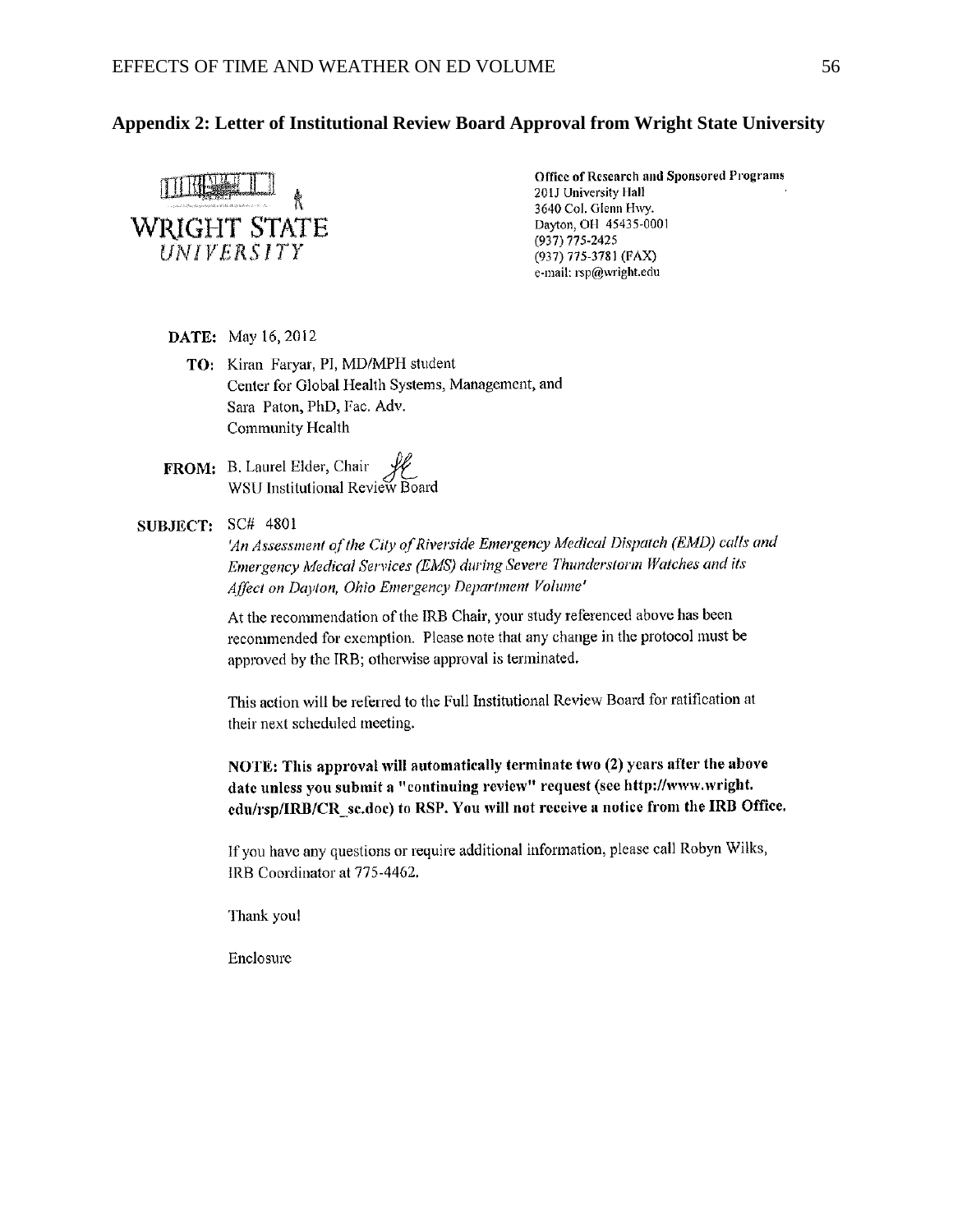#### RESEARCH INVOLVING HUMAN SUBJECTS

SC# 4801

## ACTION OF THE WRIGHT STATE UNIVERSITY **EXPEDITED REVIEW** Assurance Number: FWA00002427

Title: 'An Assessment of the City of Riverside Emergency Medical Dispatch (EMD) calls and Emergency Medical Services (EMS) during Severe Thunderstorm Watches and its Affect on Dayton, Ohio Emergency Department Volume'

Principal Investigator: Kiran\_Faryar, PI, MD/MPH student Center for Global Health Systems, Management, and Policy Sara Paton, PhD, Fac. Adv. Community Health

The Institutional Review Board Chair has approved an exemption with regard to the use of human subjects on this proposed project.

REMINDER: Federal regulations require prompt reporting to the IRB of any changes in research activity [changes in approved research during the approval period may not be initiated without IRB review (submission of an amendment), except where necessary to eliminate apparent immediate hazards to subjects] and prompt reporting of any serious or on-going problems, including unanticipated adverse reactions to biologicals, drugs, radioisotope labeled drugs or medical devices.

B Laund Eller Ph.D.

Signed Approval Date: IRB Mtg. Date: Chair, WSU-IRB

May 16, 2012 June 18, 2012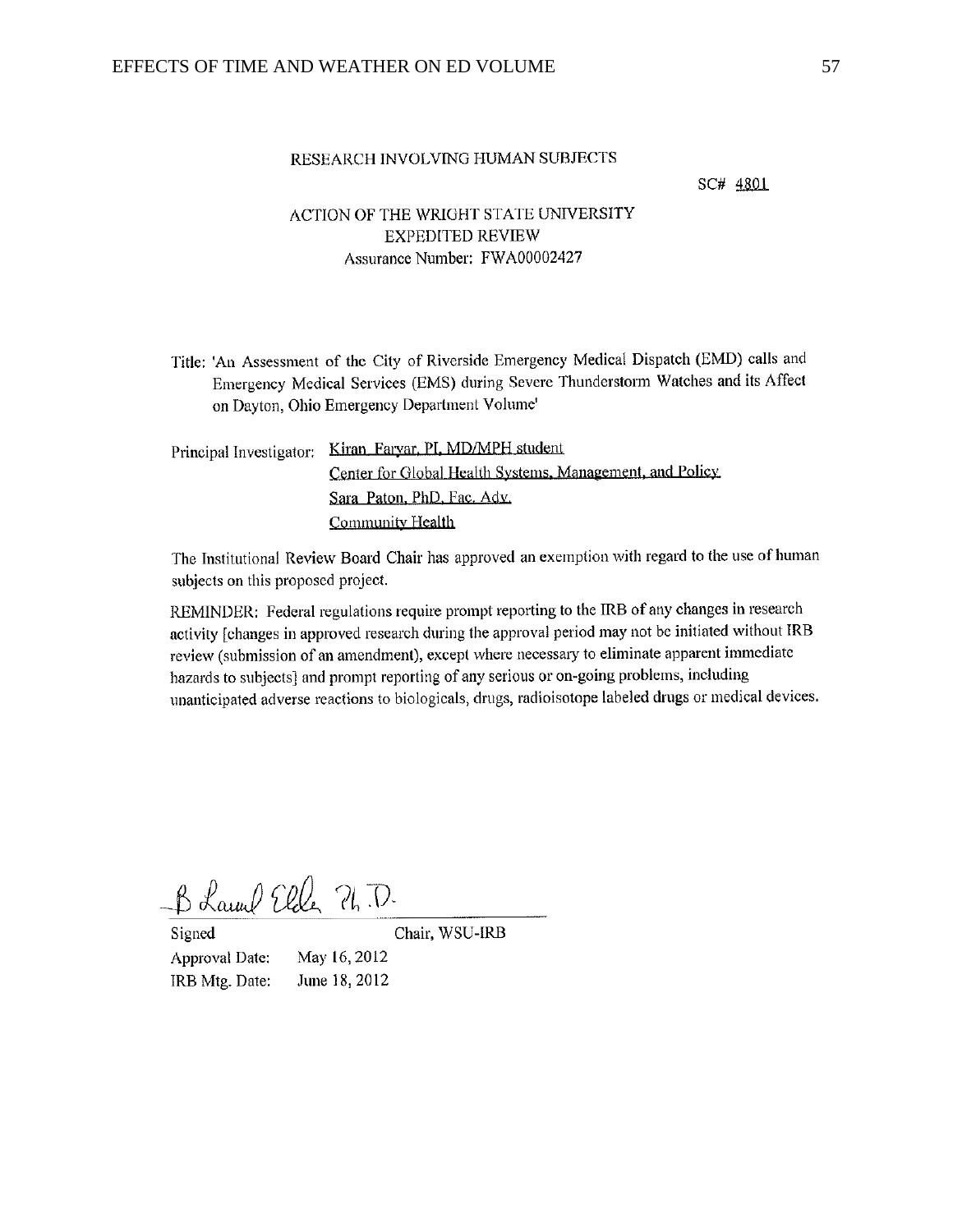# **Appendix 3: List of Tier 1 Core Public Health Competencies Met**

| Domain #1: Analytic/Assessment                                                                         |
|--------------------------------------------------------------------------------------------------------|
| Identify the health status of populations and their related determinants of health and illness (e.g.,  |
| factors contributing to health promotion and disease prevention, the quality, availability and use of  |
| health services)                                                                                       |
| Describe the characteristics of a population-based health problem (e.g., equity, social determinants,  |
| environment)                                                                                           |
| Use variables that measure public health conditions                                                    |
| Use methods and instruments for collecting valid and reliable quantitative and qualitative data        |
| Identify sources of public health data and information                                                 |
| Recognize the integrity and comparability of data                                                      |
| Identify gaps in data sources                                                                          |
| Adhere to ethical principles in the collection, maintenance, use, and dissemination of data and        |
| information                                                                                            |
| Describe the public health applications of quantitative and qualitative data                           |
| Collect quantitative and qualitative community data (e.g., risks and benefits to the community, health |
| and resource needs)                                                                                    |
| Use information technology to collect, store, and retrieve data                                        |
| Describe how data are used to address scientific, political, ethical, and social public health issues  |
| Domain #2: Policy Development and Program Planning                                                     |
| Gather information relevant to specific public health policy issues                                    |
| <b>Domain #3: Communication</b>                                                                        |
| Identify the health literacy of populations served                                                     |
| Communicate in writing and orally, in person, and through electronic means, with linguistic and        |
| cultural proficiency                                                                                   |
| Solicit community-based input from individuals and organizations                                       |
| Convey public health information using a variety of approaches (e.g., social networks, media, blogs)   |
| Participate in the development of demographic, statistical, programmatic and scientific presentations  |
| <b>Domain #4: Cultural Competency</b>                                                                  |
| Incorporate strategies for interacting with persons from diverse backgrounds (e.g., cultural,          |
| socioeconomic, educational, racial, gender, age, ethnic, sexual orientation, professional, religious   |
| affiliation, mental and physical capabilities)                                                         |
| Recognize the role of cultural, social, and behavioral factors in the accessibility, availability,     |
| acceptability and delivery of public health services                                                   |
| Respond to diverse needs that are the result of cultural differences                                   |
| Describe the dynamic forces that contribute to cultural diversity                                      |
| Describe the need for a diverse public health workforce                                                |
| <b>Domain #5: Community Dimensions of Practice</b>                                                     |
| Demonstrate the capacity to work in community-based participatory research efforts                     |
| Identify stakeholders                                                                                  |
| Maintain partnerships with key stakeholders                                                            |
| Describe the role of governmental and non-governmental organizations in the delivery of community      |
| health services                                                                                        |
| Identify community assets and resources                                                                |